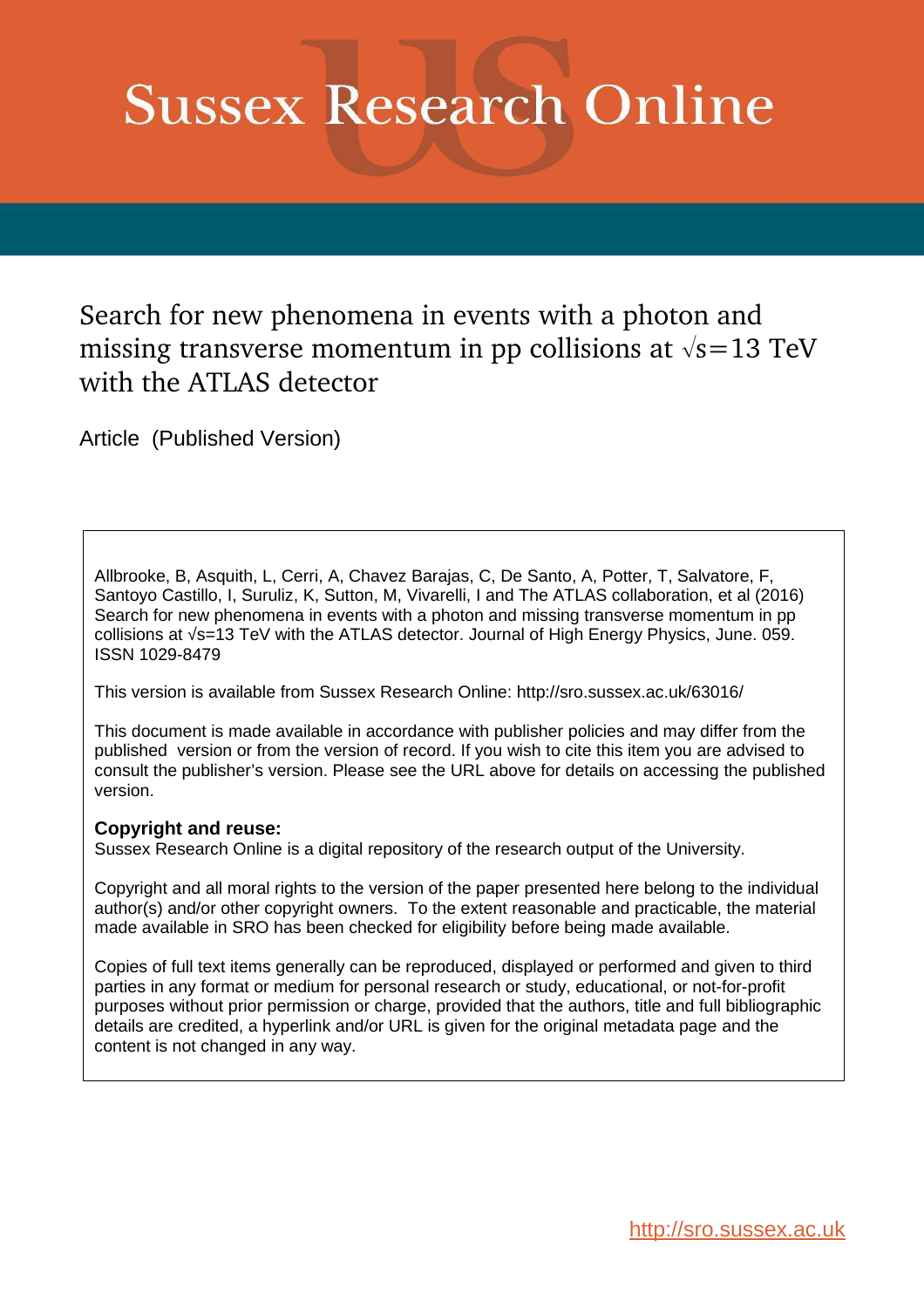PUBLISHED FOR SISSA BY 2 SPRINGER

RECEIVED: April 6, 2016 Revised : May 18, 2016 Accepted : May 31, 2016 PUBLISHED: June 9, 2016

# Search for new phenomena in events with a photon and missing transverse momentum in  $pp$  collisions at  $\sqrt{s} = 13$  TeV with the ATLAS detector

# The ATLAS collaboration

E-mail: [atlas.publications@cern.ch](mailto:atlas.publications@cern.ch)

Abstract: Results of a search for new phenomena in events with an energetic photon and large missing transverse momentum with the ATLAS experiment at the Large Hadron Collider are reported. The data were collected in proton-proton collisions at a centreof-mass energy of 13 TeV and correspond to an integrated luminosity of  $3.2 \text{ fb}^{-1}$ . The observed data are in agreement with the Standard Model expectations. Exclusion limits are presented in models of new phenomena including pair production of dark matter candidates or large extra spatial dimensions. In a simplified model of dark matter and an axial-vector mediator, the search excludes mediator masses below 710 GeV for dark matter candidate masses below 150 GeV. In an effective theory of dark matter production, values of the suppression scale  $M_*$  up to 570 GeV are excluded and the effect of truncation for various coupling values is reported. For the ADD large extra spatial dimension model the search places more stringent limits than earlier searches in the same event topology, excluding  $M_{\rm D}$ up to about 2.3 (2.8) TeV for two (six) additional spatial dimensions; the limits are reduced by 20–40% depending on the number of additional spatial dimensions when applying a truncation procedure.

<span id="page-1-0"></span>KEYWORDS: Hadron-Hadron scattering (experiments)

ArXiv ePrint: [1604.01306](http://arxiv.org/abs/1604.01306)

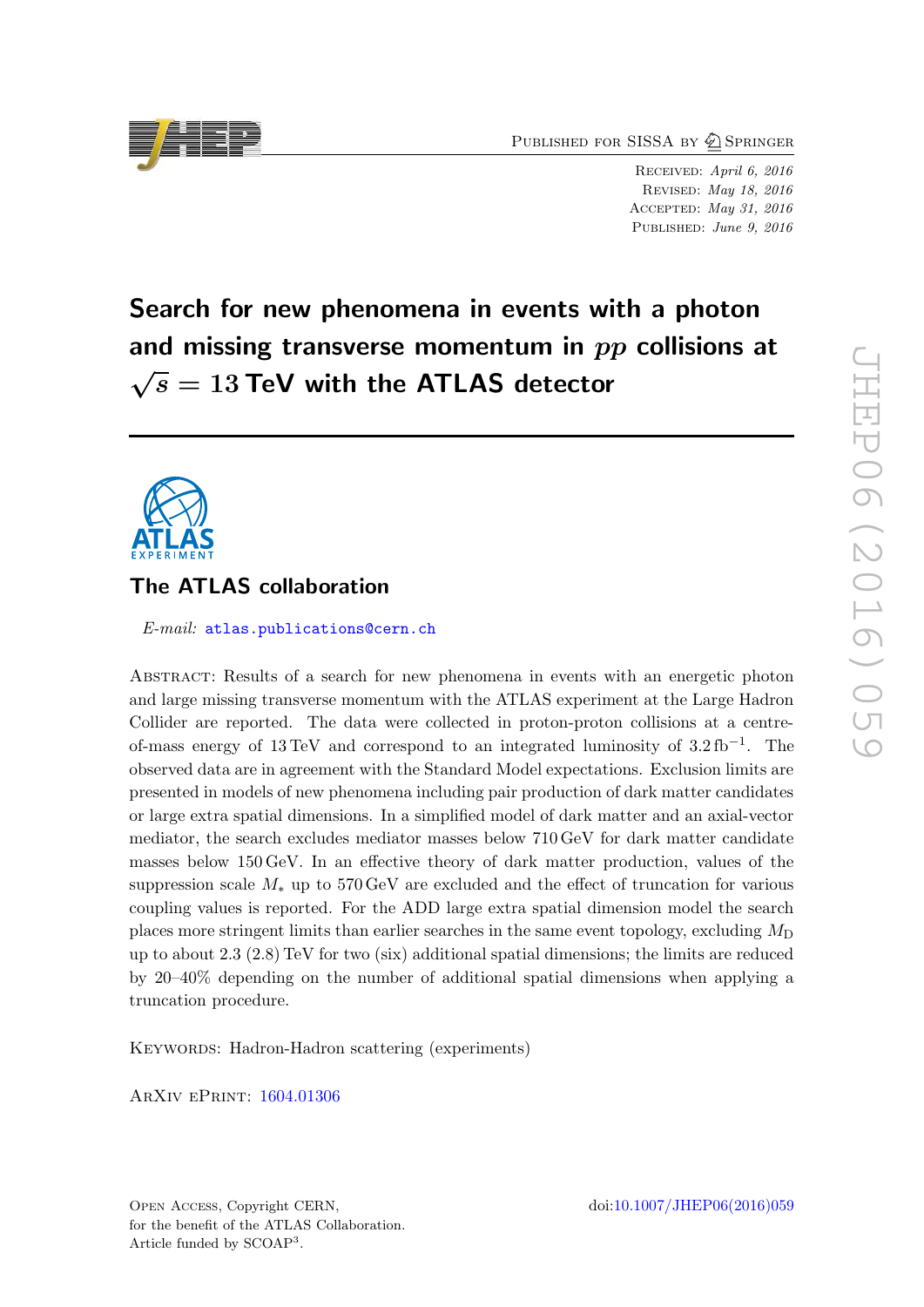# **Contents**

|                         | 1 Introduction                                   | $\mathbf{1}$   |  |  |
|-------------------------|--------------------------------------------------|----------------|--|--|
| $\bf{2}$                | The ATLAS detector                               |                |  |  |
| $\bf{3}$                | Monte Carlo simulation samples                   | 4              |  |  |
| 4                       | Event reconstruction                             | 6              |  |  |
| 5                       | Event selection                                  | $\overline{7}$ |  |  |
| 6                       | <b>Background</b> estimation                     | 8              |  |  |
|                         | 6.1<br>$Z\gamma$ and $W\gamma$ backgrounds       | 9              |  |  |
|                         | $\gamma$ +jets background<br>6.2                 | 9              |  |  |
|                         | Fake photons from misidentified electrons<br>6.3 | 10             |  |  |
|                         | Fake photons from misidentified jets<br>6.4      | 10             |  |  |
|                         | 6.5<br>Beam-induced background                   | 10             |  |  |
|                         | 6.6<br>Final background estimation               | 11             |  |  |
| 7                       | Results                                          | 11             |  |  |
| 8                       | Systematic uncertainties                         | 12             |  |  |
| 9                       | Interpretation of results                        | 14             |  |  |
| 10 Conclusion           |                                                  |                |  |  |
| The ATLAS collaboration |                                                  |                |  |  |
|                         |                                                  |                |  |  |

# 1 Introduction

Theories of dark matter (DM) or large extra spatial dimensions (LED) predict the production of events that contain a high transverse momentum  $(p_T)$  photon and large missing transverse momentum (referred to as  $\gamma + E_{\rm T}^{\rm miss}$  events) in pp collisions at a higher rate than is expected in the Standard Model (SM). A sample of  $\gamma + E_{\rm T}^{\rm miss}$  events with a low expected contribution from SM processes provides powerful sensitivity to models of new phenomena  $[1-5]$  $[1-5]$  $[1-5]$  $[1-5]$ .

<span id="page-2-0"></span>The ATLAS  $[6, 7]$  $[6, 7]$  $[6, 7]$  $[6, 7]$  and CMS  $[8, 9]$  $[8, 9]$  $[8, 9]$  $[8, 9]$  collaborations have reported limits on various models based on searches for an excess in  $\gamma + E_{\rm T}^{\rm miss}$  events using pp collisions at centre-of-mass energies of  $\sqrt{s} = 7$  and 8 TeV (LHC Run 1). This paper reports the results of a search for new phenomena in  $\gamma + E_{\rm T}^{\rm miss}$  events in pp collisions at  $\sqrt{s} = 13$  TeV.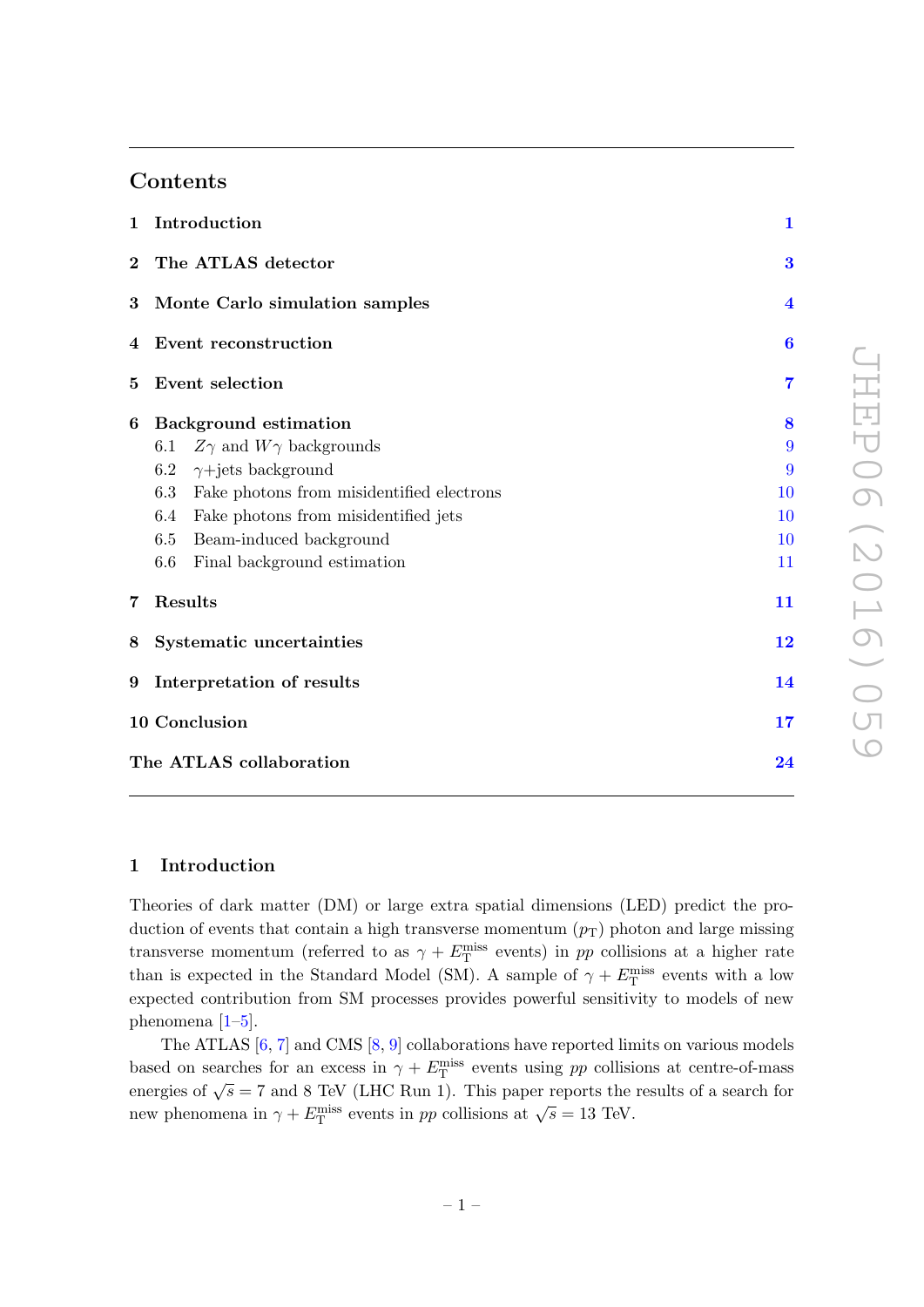Although the existence of DM is well established [\[10\]](#page-19-5), it is not explained by current theories. One candidate is a weakly interacting massive particle (WIMP, also denoted by  $\chi$ ), which has an interaction strength with SM particles near the level of the weak interaction. If WIMPs interact with quarks via a mediator particle, they could be pairproduced in pp collisions at sufficiently high energy. The  $\chi \bar{\chi}$  pair would be invisible to the detector, but  $\gamma + E_{\text{T}}^{\text{miss}}$  events can be produced via radiation of an initial-state photon in  $q\bar{q} \to \chi \bar{\chi}$  interactions [\[11\]](#page-19-6).

<span id="page-3-1"></span>A model-independent approach to dark matter production in pp collision is through effective field theories (EFT) with various forms of interaction between the WIMPs and the SM particles  $[11]$ . However, as the typical momentum transfer in pp collisions at the LHC could reach the cut-off scale required for the EFT approximation to be valid, it is crucial to present the results of the search in terms of models that involve the explicit production of the intermediate state, as shown in figure [1](#page-3-1) (left). This paper focuses on simplified models assuming Dirac fermion DM candidates produced via an s-channel mediator with axial-vector interactions [\[12](#page-19-7) [–14\]](#page-19-8). In this case, the interaction is effectively described by five parameters: the WIMP mass  $m_{\chi}$ , the mediator mass  $m_{\text{med}}$ , the width of the mediator  $\Gamma_{\text{med}}$ , the coupling of the mediator to quarks  $g_q$ , and the coupling of the mediator to the dark matter particle  $g_{\chi}$ . In the limit of large mediator mass, these simplified models map onto the EFT operators, with the suppression scale<sup>[1](#page-2-0)</sup>  $M_*$  linked to  $m_{\text{med}}$  by the relation  $M_* = m_{\text{med}} / \sqrt{g_q g_\chi}$  [\[15\]](#page-19-9).

<span id="page-3-2"></span>The paper also considers a specific EFT benchmark, for which neither a simplified model completion nor the simplified models yielding similar kinematic distributions are implemented in an event generator [\[16\]](#page-19-10). A dimension-7 EFT operator with direct couplings between DM and electroweak (EW) bosons, and describing a contact interaction of type  $\gamma\gamma\chi\bar{\chi}$ , is used [\[14\]](#page-19-8). The effective coupling to photons is parameterized by the coupling strengths  $k_1$  and  $k_2$ , which control the strength of the coupling to the U(1) and SU(2) gauge sectors of the SM, respectively. In this model, dark matter production proceeds via  $q\bar{q} \rightarrow \gamma \rightarrow \gamma \chi \bar{\chi}$ , without requiring initial-state radiation. The process is shown in figure [1](#page-3-1) (right). There are four free parameters in this model: the EW coupling strengths  $k_1$  and  $k_2, m_\chi$ , and the suppression scale  $\Lambda$ .

<span id="page-3-0"></span>The ADD model of LED [\[17\]](#page-19-11) aims to solve the hierarchy problem by hypothesizing the existence of n additional spatial dimensions of size R, leading to a new fundamental scale  $M_{\rm D}$  related to the Planck mass,  $M_{\rm Planck}$ , through  $M_{\rm Planck}^2 \approx M_{\rm D}^{2+n} R^n$ . If these dimensions are compactified, a series of massive graviton  $(G)$  modes results. Stable gravitons would be invisible to the ATLAS detector, but if the graviton couples to photons and is produced in association with a photon, the detector signature is a  $\gamma + E_{\rm T}^{\rm miss}$  event. Examples of graviton production are illustrated in figure [2](#page-3-2) .

<span id="page-3-3"></span>The search follows a strategy similar to the search performed using the 8 TeV data collected during the LHC Run 1 [ [7\]](#page-19-2) . Due to the increased centre-of-mass energy, the search presented here achieves better sensitivity for the ADD model case where direct comparison

<sup>&</sup>lt;sup>1</sup>The suppression scale, also referred to as  $\Lambda$ , is the effective mass scale of particles that are integrated out in an EFT. The non-renormalizable operators are suppressed by powers of  $1/M_*$ .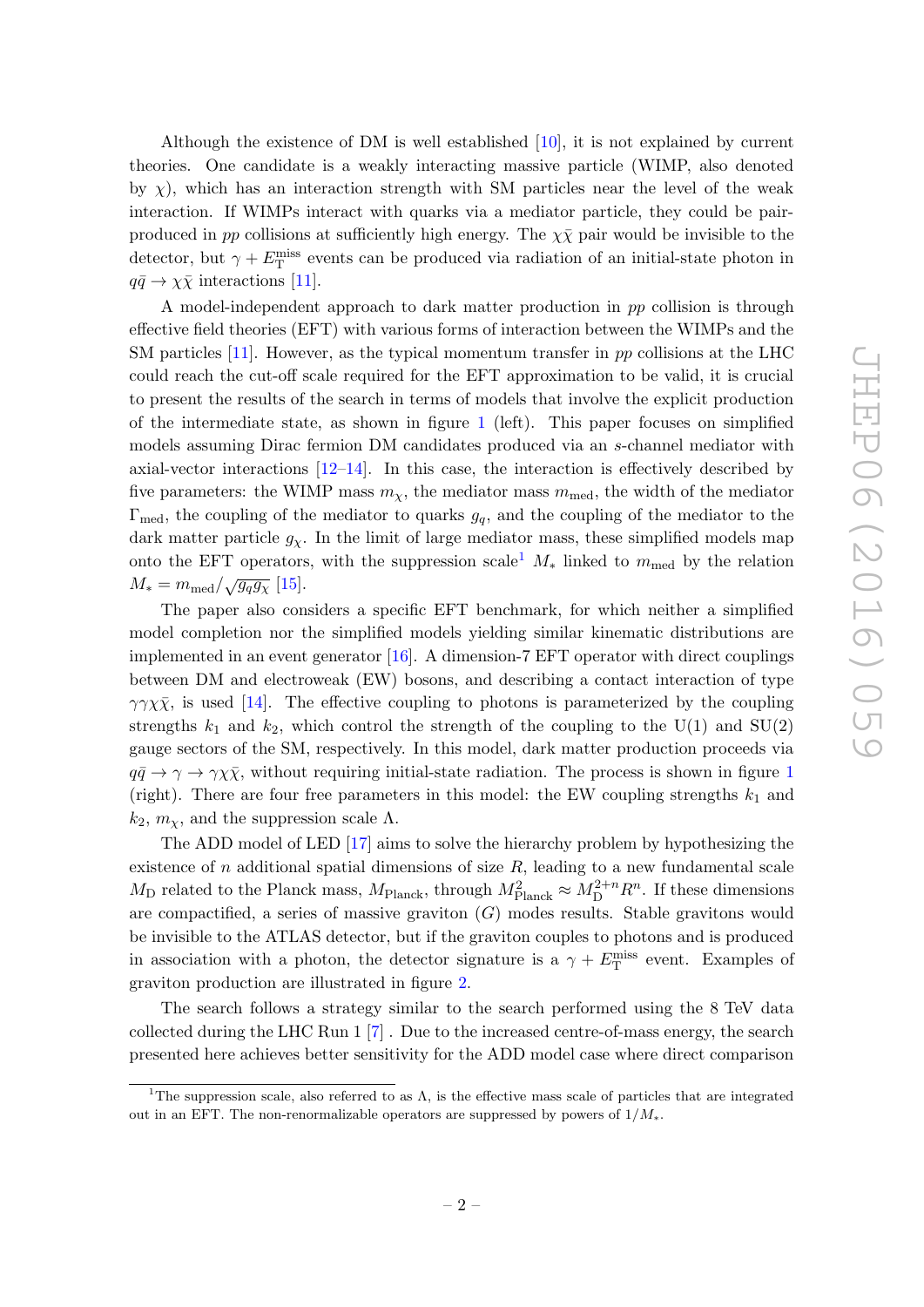

**Figure 1.** Production of pairs of dark matter particles  $(\chi \bar{\chi})$  via an explicit s-channel mediator, med (left) and production of pairs of dark matter particles  $(\chi \bar{\chi})$  via an effective  $\gamma \gamma \chi \bar{\chi}$  vertex (right).



**Figure 2.** Graviton  $(G)$  production in models of large extra dimensions.

<span id="page-4-0"></span>with the 8 TeV search result is possible, as is shown later. Different DM models, proposed in ref. [\[14\]](#page-19-8), are also considered.

The paper is organized as follows. A brief description of the ATLAS detector is given in section [2.](#page-3-0) The signal and background Monte Carlo (MC) simulation samples used are described in section [3.](#page-4-0) The reconstruction of physics objects is explained in section [4,](#page-6-0) and the event selection is described in section [5.](#page-7-0) Estimation of the SM backgrounds is outlined in section [6.](#page-8-0) The results are described in section [7](#page-11-1) and the systematic uncertainties are given in section [8.](#page-12-0) The interpretation of results in terms of models of new phenomena including pair production of dark matter candidates or large extra spatial dimensions is described in section [9.](#page-14-0) A summary is given in section [10](#page-17-0) .

# 2 The ATLAS detector

The ATLAS detector [\[18\]](#page-19-12) is a multi-purpose particle physics apparatus with a forwardbackward symmetric cylindrical geometry and near  $4\pi$  coverage in solid angle.<sup>[2](#page-3-3)</sup> The inner tracking detector (ID) covers the pseudorapidity range  $|\eta| < 2.5$ , and consists of a silicon

<sup>2</sup>ATLAS uses a right-handed coordinate system with its origin at the nominal interaction point (IP) in the centre of the detector and the z-axis along the beam pipe. The x-axis points from the IP to the centre of the LHC ring, and the y-axis points upward. Cylindrical coordinates  $(r, \phi)$  are used in the transverse plane, φ being the azimuthal angle around the beam pipe. The pseudorapidity is defined in terms of the polar  $\theta$  angle as  $\eta = -\ln \left[\tan(\theta/2)\right]$ .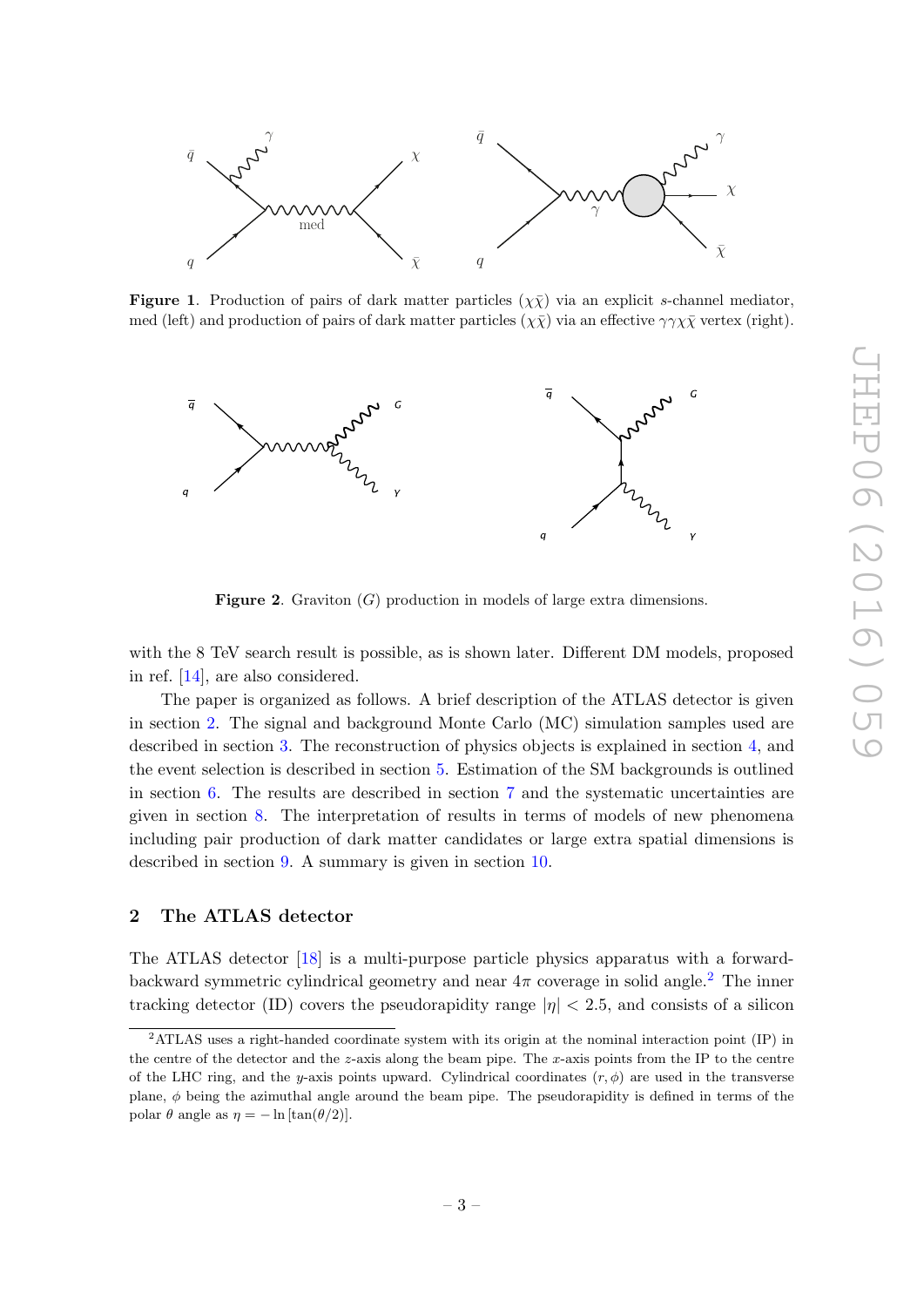pixel detector, a silicon microstrip detector, and, for  $|\eta| < 2.0$ , a straw-tube transition radiation tracker (TRT). During the LHC shutdown in 2013–14, an additional inner pixel layer, known as the insertable B-layer [\[19\]](#page-19-13), was added around a new, smaller radius beam pipe. The ID is surrounded by a thin superconducting solenoid providing a 2 T magnetic field. A high-granularity lead/liquid-argon sampling electromagnetic calorimeter covers the region  $|\eta|$  < 3.2 and is segmented longitudinally in shower depth. The first layer, with high granularity in the  $\eta$  direction, is designed to allow efficient discrimination between single photon showers and two overlapping photons originating from a  $\pi^0$  decay. The second layer collects most of the energy deposited in the calorimeter in electromagnetic showers initiated by electrons or photons. Very high energy showers can leave significant energy deposits in the third layer, which can also be used to correct for energy leakage beyond the EM calorimeter. A steel/scintillator-tile calorimeter provides hadronic coverage in the range  $|\eta| < 1.7$ . The liquid-argon technology is also used for the hadronic calorimeters in the end-cap region  $1.5 < |\eta| < 3.2$  and for electromagnetic and hadronic measurements in the forward region up to  $|\eta| = 4.9$ . The muon spectrometer (MS) surrounds the calorimeters. It consists of three large air-core superconducting toroidal magnet systems, precision tracking chambers providing accurate muon tracking out to  $|\eta| = 2.7$ , and fast detectors for triggering in the region  $|\eta| < 2.4$ . A two-level trigger system is used to select events for offline analysis [\[20\]](#page-20-0).

# 3 Monte Carlo simulation samples

Several MC simulated samples are used to estimate the signal acceptance, the detector efficiency and to help in the estimation of the SM background contributions.

For all the DM samples considered here, the values of the free parameters and the event generation settings were chosen following the recommendations given in ref. [\[14\]](#page-19-8).

Samples of DM production in simplified models are generated via an s-channel mediator with axial-vector interactions. The  $g_q$  coupling is set to be universal in quark flavour and equal to 0.25,  $g_{\chi}$  is set to 1.0, and  $\Gamma_{\text{med}}$  is computed as the minimum width allowed given the couplings and masses. A grid of points in the  $m_{\chi}$ - $m_{\text{med}}$  plane is generated. The parton distribution function (PDF) set used is NNPDF30 lo as 0130 [\[21\]](#page-20-1). The program MG5<sub>-a</sub>MC@NLO v2.2.3 [\[22\]](#page-20-2) is used to generate the events, in conjunction with PYTHIA 8.186 [\[23\]](#page-20-3) with the NNPDF2.3LO PDF set [\[24](#page-20-4) , [25\]](#page-20-5) and the A14 set of tuned parameters (tune) [\[26\]](#page-20-6). A photon with at least 130 GeV of transverse momentum is required in MG5<sub>-a</sub>MC@NLO. For a fixed  $m_{\chi}$ , higher  $m_{\text{med}}$  leads to harder  $p_{\text{T}}$  and  $E_{\text{T}}^{\text{miss}}$  spectra. For a very heavy mediator ( $\geq 10$  TeV), EFT conditions are recovered.

For DM samples from an EFT model involving dimension-7 operators with a contact interaction of type  $\gamma \gamma \chi \bar{\chi}$ , the parameters which only influence the cross section are set to  $k_1 = k_2 = 1.0$  and  $\Lambda = 3.0$  TeV. A scan over a range of values of  $m_\chi$  is performed. The settings of the generators, PDFs, underlying-event tune and generator-level requirements are the same as for the simplified model DM sample generation described above.

Signal samples for ADD models are simulated with the Pythia 8.186 generator, using the NNPDF2.3LO PDF with the A14 tune. A requirement of  $\hat{p}_{Tmin} > 100$  GeV, where  $\hat{p}_{Tmin}$  defines the lowest transverse momentum used for the generation, is applied to the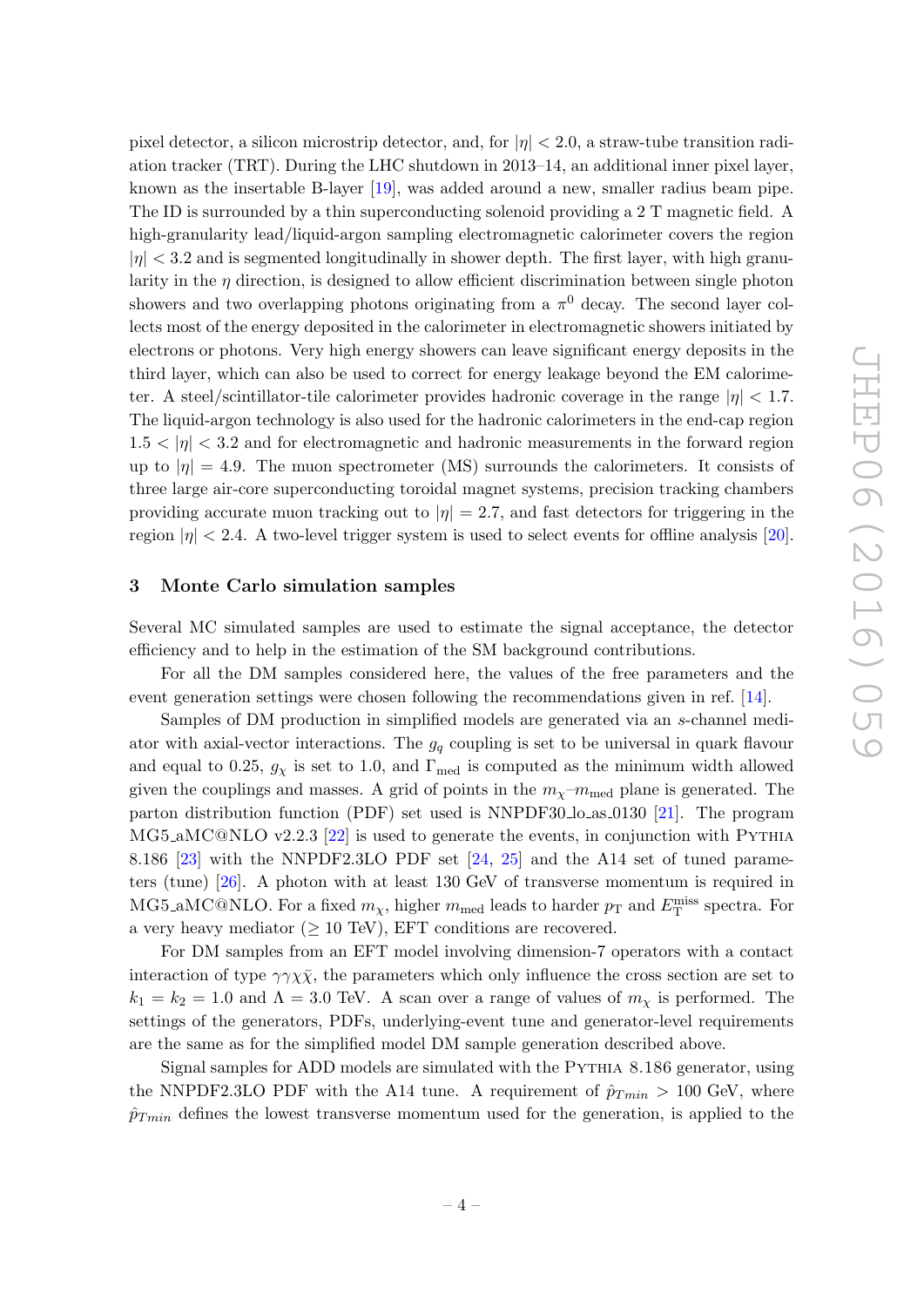leading-order (LO) matrix elements for the  $2 \rightarrow 2$  process to increase the efficiency of event generation. Simulations are run for two values of the scale parameter  $M_{\text{D}} \ (2.0 \text{ and } 3.0 \text{ TeV})$ and with the number of extra dimensions, n, varied from two to six.

For  $W/Z\gamma$  backgrounds, events containing a charged lepton and neutrino or a lepton pair (lepton is an e,  $\mu$  or  $\tau$ ), together with a photon and associated jets are simulated using the SHERPA 2.1.1 generator  $[27]$ . The matrix elements including all diagrams with three electroweak couplings are calculated with up to three partons at LO and merged with SHERPA parton shower [\[28\]](#page-20-8) using the ME+PS@LO prescription [\[29\]](#page-20-9). The CT10 PDF set [\[30\]](#page-20-10) is used in conjunction with a dedicated parton shower tuning developed by the SHERPA authors. For  $\gamma^*/\mathbb{Z}$  events with the  $\mathbb Z$  decaying to charged particles a requirement on the dilepton invariant mass of  $m_{\ell\ell} > 10$  GeV is applied at generator level.

<span id="page-6-0"></span>Events containing a photon with associated jets are also simulated using Sherpa 2.1.1, generated in several bins of photon  $p<sub>T</sub>$  from 35 GeV up to larger than 4 TeV. The matrix elements are calculated at LO with up to three partons (lowest  $p_T$  slice) or four partons and merged with SHERPA parton shower using the ME+PS@LO prescription. The CT10 PDF set is used in conjunction with the dedicated parton shower tuning.

For  $W/Z +$ jets backgrounds, events containing W or Z bosons with associated jets are again simulated using Sherpa 2.1.1. The matrix elements are calculated for up to two partons at NLO and four partons at LO using the Comix [\[31\]](#page-20-11) and OpenLoops [\[32\]](#page-20-12) matrix element generators and merged with Sherpa parton shower using the ME+PS@NLO pre-scription [\[33\]](#page-20-13). As in the case of the  $\gamma$ +jets samples, the CT10 PDF set is used together with the dedicated parton shower tuning. The  $W/Z +$ jets events are normalized to NNLO cross sections [\[34\]](#page-20-14). These samples are also generated in several  $p<sub>T</sub>$  bins.

Multi-jet processes are simulated using the Pythia 8.186 generator. The A14 tune is used together with the NNPDF2.3LO PDF set. The EvtGen v1.2.0 program [\[35\]](#page-20-15) is used to simulate the bottom and charm hadron decays.

Diboson processes with four charged leptons, three charged leptons and one neutrino or two charged leptons and two neutrinos are simulated using the Sherpa 2.1.1 generator. The matrix elements contain all diagrams with four electroweak vertices. They are calculated for up to one parton (for either four charged leptons or two charged leptons and two neutrinos) or zero partons (for three charged leptons and one neutrino) at NLO, and up to three partons at LO using the Comix and OpenLoops matrix element generators and merged with SHERPA parton shower using the ME+PS@NLO prescription. The CT10 PDF set is used in conjunction with the dedicated parton shower tuning. The generator cross sections are used in this case, which are at NLO.

For the generation of  $t\bar{t}$  and single top quarks in the Wt and s-channel, the POWHEG-Box v2 [\[36,](#page-20-16) [37\]](#page-20-17) generator is used, with the CT10 PDF set used in the matrix element calculations. For all top processes, top-quark spin correlations are preserved. For t-channel production, top quarks are decayed using MadSpin [\[38\]](#page-21-0). The parton shower, fragmentation, and the underlying event are simulated using PYTHIA  $6.428$  [\[39\]](#page-21-1) with the CTEQ6L1 [\[40](#page-21-2)] PDF sets and the corresponding Perugia 2012 tune [\[41\]](#page-21-3). The top mass is set to 172.5 GeV. The EvtGen v1.2.0 program is used for properties of the bottom and charm hadron decays.

<span id="page-6-1"></span>Multiple pp interactions in the same or neighbouring bunch crossings superimposed on the hard physics process (referred to as pile-up) are simulated with the soft QCD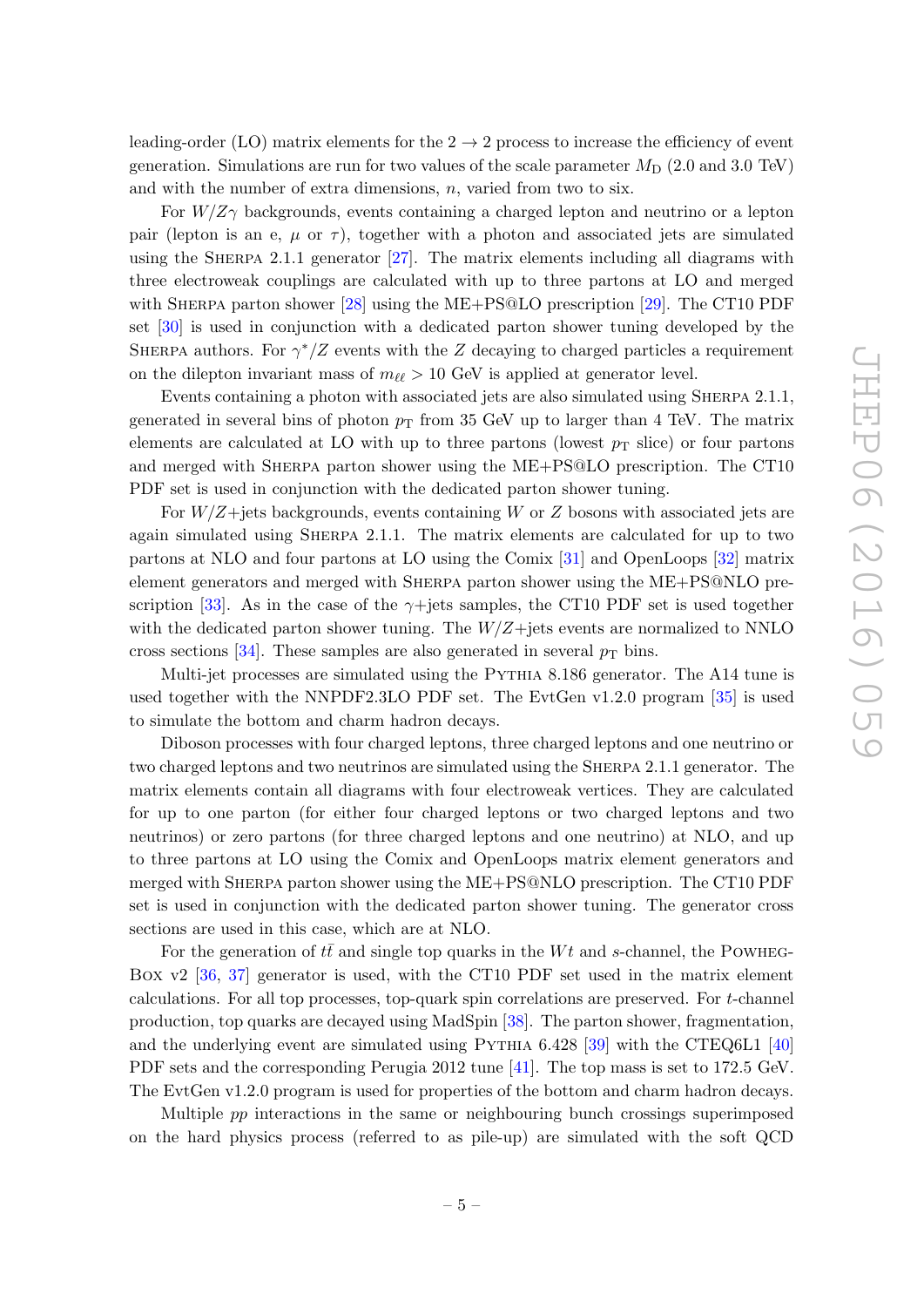processes of Pythia 8.186 using the A2 tune [\[42\]](#page-21-4) and the MSTW2008LO PDF set [\[43\]](#page-21-5). The events are reweighted to accurately reproduce the average number of interactions per bunch crossing in data.

All simulated samples are processed with a full ATLAS detector simulation [\[44\]](#page-21-6) based on GEANT4 [\[45\]](#page-21-7). The simulated events are reconstructed and analysed with the same analysis chain as for the data, using the same trigger and event selection criteria discussed in section [5](#page-7-0) .

# 4 Event reconstruction

Photons are reconstructed from clusters of energy deposits in the electromagnetic calorimeter measured in projective towers. Clusters without matching tracks are classified as unconverted photon candidates. A photon is considered as a converted photon candidate if it is matched to a pair of tracks that pass a requirement on TRT-hits [\[46\]](#page-21-8) and form a vertex in the ID which is consistent with originating from a massless particle, or if it is matched to a single track passing a TRT-hits requirement and has a first hit after the innermost layer of the pixel detector. The photon energy is corrected by applying the energy scales measured with  $Z \to e^+e^-$  decays [\[47\]](#page-21-9). The trajectory of the photon is reconstructed using the longitudinal (shower depth) segmentation of the calorimeters and a constraint from the average collision point of the proton beams. For converted photons, the position of the conversion vertex is also used if tracks from the conversion have hits in the silicon detectors. Identification requirements are applied in order to reduce the contamination from  $\pi^0$  or other neutral hadrons decaying to two photons. The photon identification is based on the profile of the energy deposits in the first and second layers of the electromagnetic calorimeter. Candidate photons are required to have  $p_T > 10$  GeV, to satisfy the "loose" identification criteria defined in ref. [\[48\]](#page-21-10) and to be within  $|\eta| < 2.37$ . Photons used in the event selection must additionally satisfy the "tight" identification criteria [\[48\]](#page-21-10) and be isolated as follows. The energy in the calorimeters in a cone of size  $\Delta R = \sqrt{(\Delta \eta)^2 + (\Delta \phi)^2} = 0.4$  around the cluster barycentre excluding the energy associated with the photon cluster is required to be less than 2.45 GeV +  $0.022p_T^{\gamma}$  $\gamma_{\rm T}^{\gamma}$ , where  $p_{\rm T}^{\gamma}$  $T_{\rm T}^{\gamma}$  is the  $p_{\rm T}$  of the photon candidate. This cone energy is corrected for the leakage of the photon energy from the central core and for the effects of pile-up [\[47\]](#page-21-9).

<span id="page-7-0"></span>Electrons are reconstructed from clusters in the electromagnetic calorimeter matched to a track in the ID. The criteria for their identification, and the calibration steps, are similar to those used for photons. Electron candidates must satisfy the "medium" identification requirement of ref. [\[47\]](#page-21-9). Muons are identified either as a combined track in the MS and ID systems, or as an ID track that, once extrapolated to the MS, is associated with at least one track segment in the MS. Muon candidates must satisfy the "medium" identification requirement [\[49\]](#page-21-11). The significance of the transverse impact parameter, defined as the transverse impact parameter  $d_0$  divided by its estimated uncertainty,  $\sigma_{d_0}$ , of tracks with respect to the primary vertex<sup>[3](#page-6-1)</sup> is required to satisfy  $|d_0|/\sigma_{d_0}$  < 5.0 for electrons and  $|d_0|/\sigma_{d_0}$  <

 $3$ The primary vertex is defined as the vertex with the highest sum of the squared transverse momenta of its associated tracks. It is reconstructed from at least two associated tracks with  $p_T > 0.4$  GeV.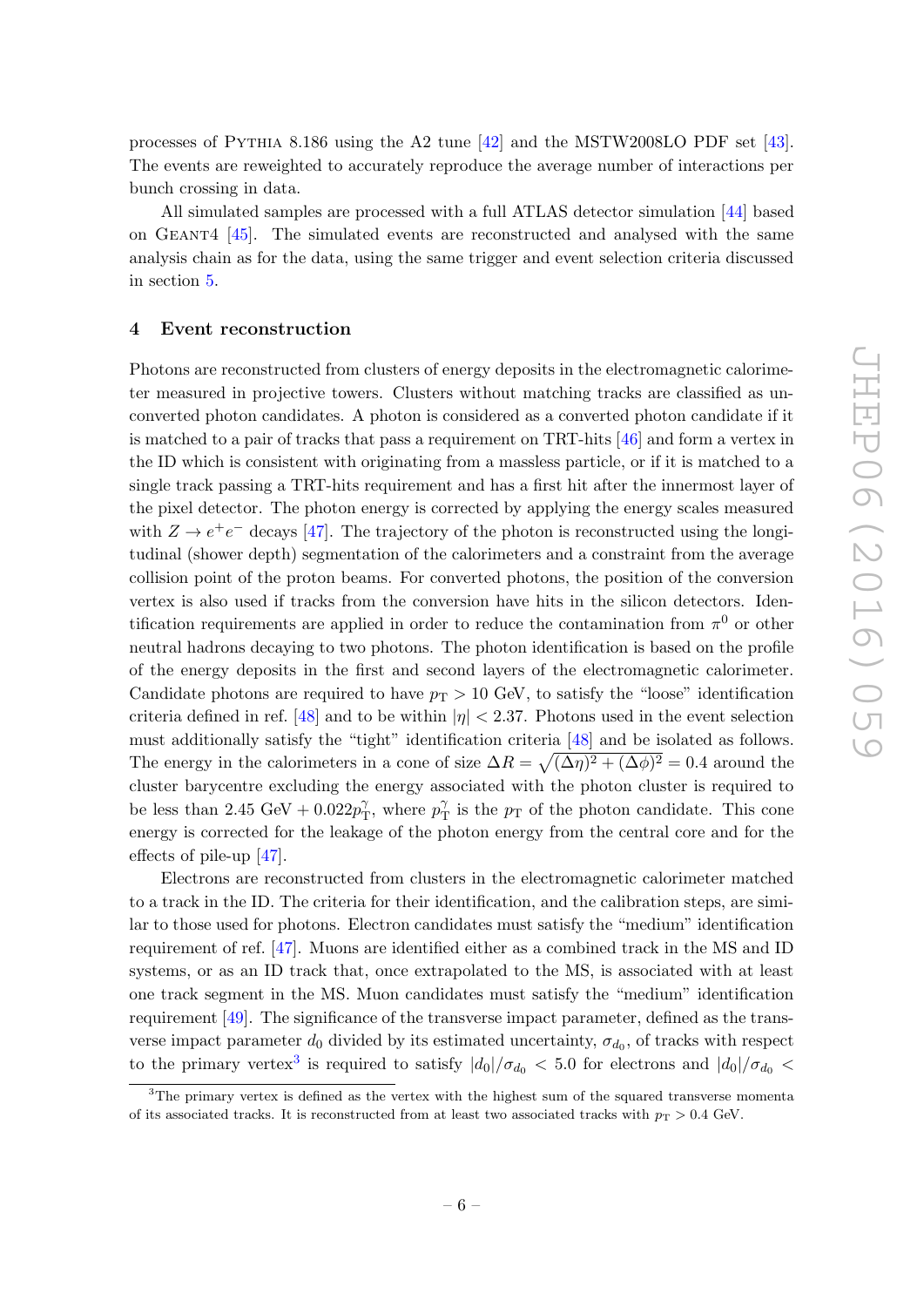3.0 for muons. The longitudinal impact parameter  $z_0$  must be  $|z_0| \sin \theta < 0.5$  mm for both electrons and muons. Electrons are required to have  $p_T > 7$  GeV and  $|\eta| < 2.47$ , while muons are required to have  $p_T > 6$  GeV and  $|\eta| < 2.7$ . If any selected electron shares its inner detector track with a selected muon, the electron is removed and the muon is kept, in order to remove electron candidates coming from muon bremsstrahlung followed by photon conversion.

Jets are reconstructed using the anti- $k_t$  algorithm [\[50](#page-21-12), [51\]](#page-21-13) with a radius parameter  $R = 0.4$  from clusters of energy deposits at the electromagnetic scale in the calorimeters. A correction used to calibrate the jet energy to the scale of its constituent particles [\[52](#page-21-14) , [53\]](#page-21-15) is then applied. In addition, jets are corrected for contributions from pile-up interactions [\[52\]](#page-21-14). Candidate jets are required to have  $p_T > 20$  GeV. To suppress pile-up jets, which are mainly at low  $p_{\text{T}}$ , a jet vertex tagger  $[54]$ , based on tracking and vertexing information, is applied in jets with  $p_T < 50$  GeV and  $|\eta| < 2.4$ . Jets used in the event selection are required to have  $p_T > 30$  GeV and  $|\eta| < 4.5$ . Hadronically decaying  $\tau$  leptons are considered as jets as in the Run 1 analysis [ [7\]](#page-19-2).

To resolve ambiguities which can happen in object reconstruction, an overlap removal procedure is performed in the following order. If an electron lies within  $\Delta R < 0.2$  of a candidate jet, the jet is removed from the event, while if an electron lies within 0.2  $< \Delta R <$ 0.4 of a jet, the electron is removed. Muons lying within  $\Delta R < 0.4$  with respect to the remaining candidate jets are removed, except if the number of tracks with  $p_T > 0.5$  GeV associated with the jet is less than three. In the latter case, the jet is discarded and the muon kept. Finally if a candidate photon lies within  $\Delta R < 0.4$  of a jet, the jet is removed.

The momentum imbalance in the transverse plane is obtained from the negative vector sum of the reconstructed and calibrated physics objects, selected as described above, and is referred to as missing transverse momentum,  $E_{\rm T}^{\rm miss}$ . The symbol  $E_{\rm T}^{\rm miss}$  is used to denote its magnitude. Calorimeter energy deposits and tracks are associated with a reconstructed and identified high- $p_T$  object in a specific order: electrons with  $p_T > 7$  GeV, photons with  $p_T > 10$  GeV, and jets with  $p_T > 20$  GeV [\[55\]](#page-21-17). Tracks from the primary vertex not associated with any such objects ("soft term") are also taken into account in the  $E_{\rm T}^{\rm miss}$ reconstruction [\[56\]](#page-22-0). This track-based soft term is more robust against pile-up and provides a better  $E_{\text{T}}^{\text{miss}}$  measurement in terms of resolution and scale than the calorimeter-based soft term used in ref. [ [7\]](#page-19-2).

Corrections are applied to the objects in the simulated samples to account for differences compared to data in object reconstruction, identification and isolation efficiencies for both the selected leptons and photons and for the vetoed leptons.

# <span id="page-8-0"></span>5 Event selection

The data were collected in pp collisions at  $\sqrt{s}$  = 13 TeV during 2015. The events for the analysis are recorded using a trigger requiring at least one photon candidate with an online  $p_{\text{T}}$  threshold of 120 GeV passing "loose" identification requirements based on the shower shapes in the EM calorimeter as well as on the energy leaking into the hadronic calorimeter from the EM calorimeter [\[57\]](#page-22-1). Only data satisfying beam, detector and data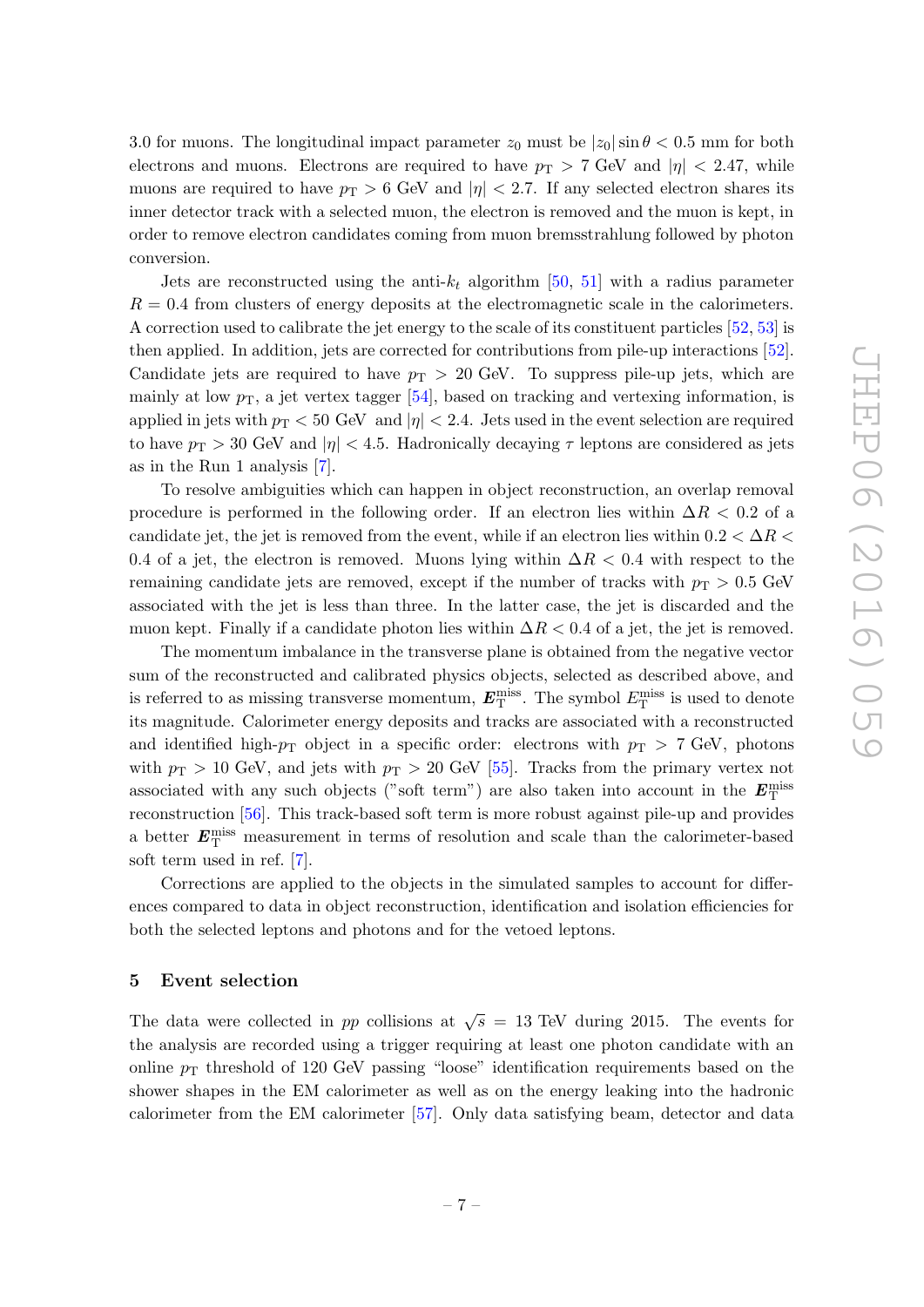quality criteria are considered. The data used for the analysis correspond to an integrated luminosity of 3.2 fb<sup>-1</sup>. The uncertainty in the integrated luminosity is  $\pm 5\%$ . It is derived following a methodology similar to that detailed in ref. [\[58\]](#page-22-2), from a preliminary calibration of the luminosity scale using  $x-y$  beam-separation scans performed in August 2015.

Quality requirements are applied to photon candidates in order to reject events containing photons arising from instrumental problems or from non-collision background [\[46\]](#page-21-8). Beam-induced background is highly suppressed by applying the criteria described in section [6.5.](#page-10-2) In addition, quality requirements are applied to remove events containing candidate jets arising from detector noise and out-of-time energy deposits in the calorimeter from cosmic rays or other non-collision sources [\[59\]](#page-22-3). Events are required to have a reconstructed primary vertex.

<span id="page-9-0"></span>The criteria for selecting events in the signal region (SR) are optimized considering the discovery potential for the simplified dark matter model. This SR also provides good sensitivity to the other models described in section [1.](#page-1-0) Events in the SR are required to have  $E_{\rm T}^{\rm miss} > 150$  GeV and the leading photon has to satisfy the "tight" identification criteria, to have  $p_{\rm T}^{\gamma}$  $T_{\rm T}$  > 150 GeV,  $|\eta|$  < 2.37, excluding the calorimeter barrel/end-cap transition region  $1.37 < |\eta| < 1.52$ , and to be isolated. With respect to the Run 1 analysis, a reoptimization was performed that leaded to the following changes: a higher threshold for  $p_T^{\gamma}$  (150 GeV instead of 125 GeV) and a larger  $|\eta|$  region ( $|\eta| < 2.37$  instead of 1.37) are used for the leading photon. It is required that the photon and  $E_{\text{T}}^{\text{miss}}$  do not overlap in the azimuth:  $\Delta\phi(\gamma, \mathbf{E}_{\text{T}}^{\text{miss}}) > 0.4$ . Events with more than one jet or with a jet with  $\Delta\phi$ (jet,  $E_{\rm T}^{\rm miss}$ ) < 0.4 are rejected. The remaining events with one jet are retained to increase the signal acceptance and reduce systematic uncertainties related to the modelling of initial-state radiation. Events are required to have no electrons or muons passing the requirements described in section [4.](#page-6-0) The lepton veto mainly rejects W/Z events with charged leptons in the final state. For events satisfying these criteria, the efficiency of the trigger used in the analysis is  $0.997_{-0.008}^{+0.003}$ , as determined using a control sample of events selected with a  $E_{\rm T}^{\rm miss}$  trigger with a threshold of 70 GeV.

The final data sample contains 264 events, of which 80 have a converted photon, and 170 and 94 events have zero and one jet, respectively.

<span id="page-9-1"></span>The total number of events observed in the SR in data is compared with the estimated total number of events in the SR from SM backgrounds. The latter is obtained from a simultaneous fit to various control regions (CR) defined in the following. Single-bin SR and CRs are considered in the fit: no shape information within these regions is used.

# 6 Background estimation

The SM background to the  $\gamma + E_{\rm T}^{\rm miss}$  final state is dominated by the  $Z(\rightarrow \nu \nu)\gamma$  process, where the photon is due to initial-state radiation. Secondary contributions come from  $W\gamma$  and  $Z\gamma$  production with unidentified electrons, muons or with hadronically decaying  $\tau$ leptons. There is also a contribution from  $W/Z$  production where a lepton or an associated radiated jet is misidentified as a photon. In addition, there are smaller contributions from top-quark pair, diboson, γ+jets and multi-jet production.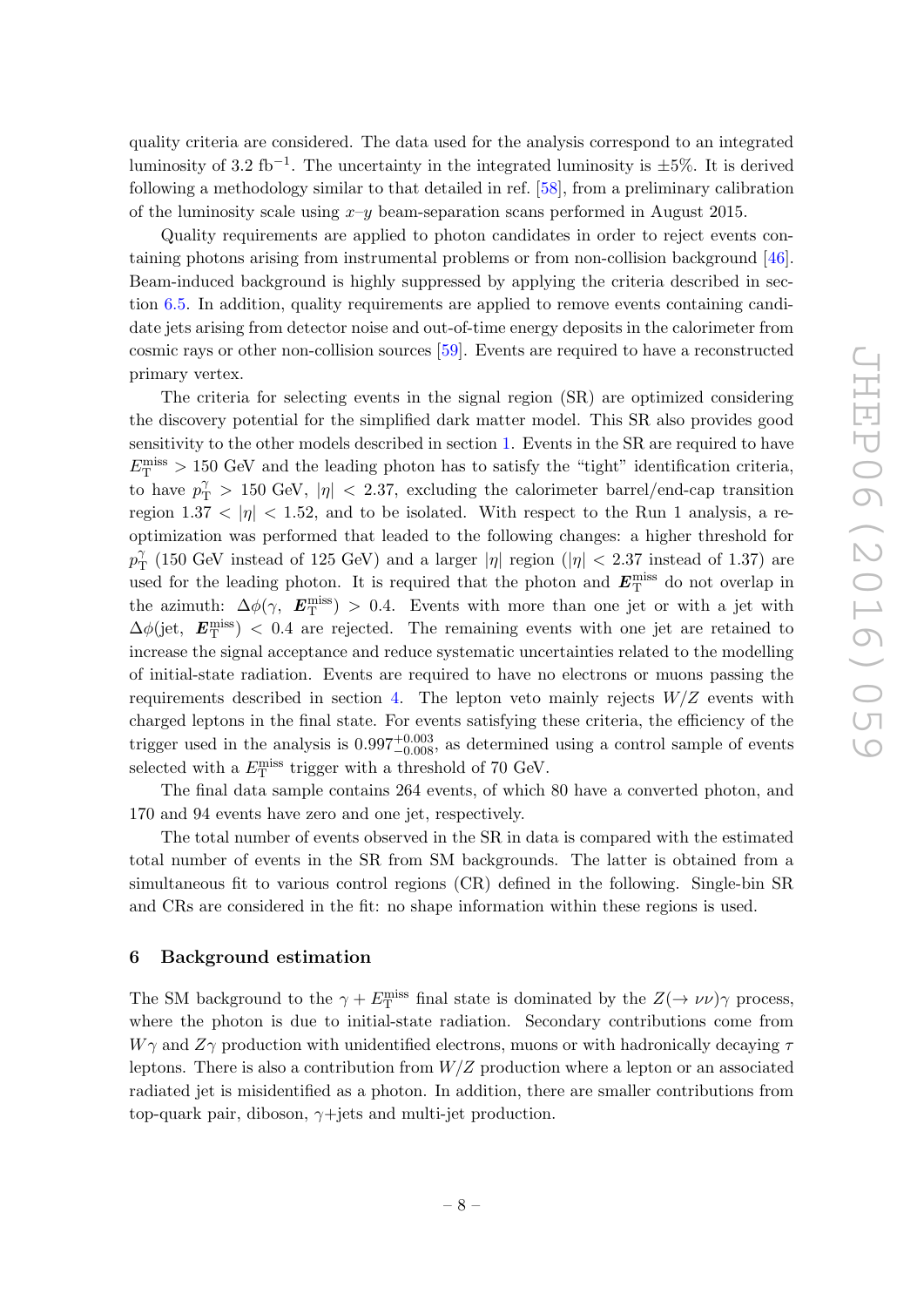<span id="page-10-0"></span>All background estimations are extrapolated from orthogonal data samples. Control regions, built to be enriched in a specific background, are used to constrain the normalization of  $W/Z\gamma$  and  $\gamma$ +jets backgrounds. The normalization is obtained via a simultaneous likelihood fit [\[60\]](#page-22-4) to the observed yields in all single-bin CRs. Poisson likelihood functions are used to model the expected event yields in all regions. The systematic uncertainties described in section [8](#page-12-0) are treated as Gaussian-distributed nuisance parameters in the likelihood function. The fit in the CRs is performed to obtain the normalization factors for the  $W\gamma$ ,  $Z\gamma$  and  $\gamma$ +jets processes, which are then used to constrain background estimates in the SR. The same normalization factor is used for both  $Z(\to \nu\nu)\gamma$  and Z decaying to charged leptons in SR events.

The backgrounds due to fake photons from the misidentification of electrons or jets in  $W/Z +$ jets, top, diboson and multi-jet events are estimated using data-driven techniques based on studies of electrons and jets faking photons (see sections [6.3](#page-10-0) and [6.4\)](#page-10-1).

# 6.1  $Z\gamma$  and  $W\gamma$  backgrounds

<span id="page-10-1"></span>For the estimation of the  $W/Z\gamma$  background, three control regions are defined by selecting events with the same criteria used for the SR but inverting the lepton vetoes. In the first control region (1muCR) the  $W\gamma$  contribution is enhanced by requiring the presence of a muon. The second and third control regions enhance the  $Z_{\gamma}$  background by requiring the presence of a pair of muons (2muCR) or electrons (2eleCR). In both 1muCR and 2muCR, to ensure that the  $E_{\rm T}^{\rm miss}$  spectrum is similar to the one in the SR, muons are treated as non-interacting particles in the  $E_{\rm T}^{\rm miss}$  reconstruction. The same procedure is followed for electrons in the 2eleCR. In each case, the CR lepton selection follows the same requirements as the SR lepton veto, with the addition that the leptons must be isolated with "loose" criteria [\[49\]](#page-21-11). In both the  $Z\gamma$ -enriched control regions, the dilepton invariant mass  $m_{\ell\ell}$  is required to be greater than 20 GeV. The normalization of the dominant  $Z_{\gamma}$  background process is largely constrained by the event yields in the 2muCR and the 2eleCR. The signal contamination in all CRs is negligible. The expected fraction of signal events in the 1muCR is at the level of 0 .15%. In the 2muCR and 2eleCR the contamination is zero due to the requirement of two leptons.

#### 6.2  $\gamma$ +jets background

<span id="page-10-2"></span>The  $\gamma$ +jets background in the signal region consists of events where the jet is poorly reconstructed and partially lost, creating fake  $E_{\rm T}^{\rm miss}$ . This background is suppressed by the large  $E_{\rm T}^{\rm miss}$  and the large jet– $E_{\rm T}^{\rm miss}$  azimuthal separation requirements. It is estimated from simulated  $\gamma$ +jets events corrected with a normalization factor that is determined in a specific control region (PhJetCR), enriched in  $\gamma$ +jets events. This CR is defined with the same criteria as used for the SR, but requiring  $85 \text{ GeV} < E_{\text{T}}^{\text{miss}} < 110 \text{ GeV}$  and azimuthal separation between the photon and  $E_{\rm T}^{\rm miss}$ ,  $\Delta\phi(\gamma, E_{\rm T}^{\rm miss})$ , to be smaller than 3, to minimize the contamination from signal events. The upper limit on the expected fraction of signal events in the PhJetCR has been estimated to be at the level of 3%. The extrapolation in  $E_{\rm T}^{\rm miss}$  of the gamma+jets background from the CR to the SR was checked in a validation region defined with higher  $E_{\rm T}^{\rm miss}$  (125  $\lt E_{\rm T}^{\rm miss}$   $\lt$  250 GeV) and requiring  $\Delta\phi(\gamma, \mathbf{E}_{\text{T}}^{\text{miss}}) < 3.0$ ; no evidence of mismodeling was found.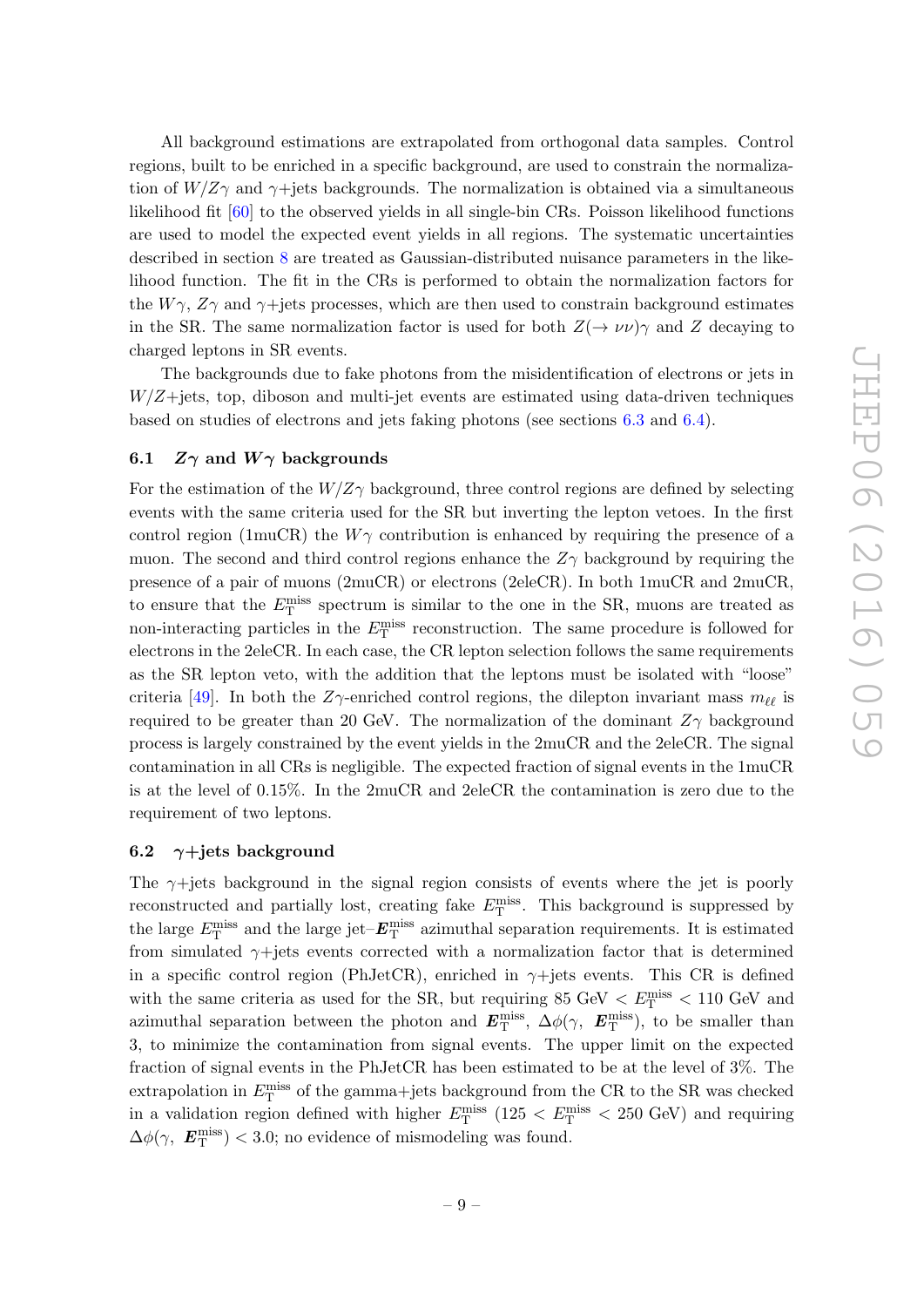# 6.3 Fake photons from misidentified electrons

Contributions from processes in which an electron is misidentified as a photon are estimated by scaling yields from a sample of  $e + E_T^{\text{miss}}$  events by an electron-to-photon misidentification factor. This factor is measured with mutually exclusive samples of  $e^+e^-$  and  $\gamma+e$  events in data. To establish a pure sample of electrons,  $m_{ee}$  and  $m_{e\gamma}$  are both required to be consistent with the Z boson mass to within 10 GeV, and the  $E_{\rm T}^{\rm miss}$  is required to be smaller than 40 GeV. The misidentification factor, calculated as the ratio of the number of  $\gamma + e$  to the number of  $e^+e^-$  events, is parameterized as a function of  $p_T$  and pseudorapidity and it varies between 0 .8% and 2 .6%. Systematic uncertainties from three different sources are added in quadrature: the difference between misidentification factors measured in data in two different windows around the Z mass (5 GeV and 10 GeV), the difference when measured in  $Z(\rightarrow$ ee) MC events with the same method as used in data compared to using generator-level information, and the difference when measured in  $Z(\rightarrow ee)$  and  $W(\rightarrow e\nu)$  MC events using generator-level information. Similar estimates are made for the three control regions with leptons, by applying the misidentification factor to events selected using the same criteria as used for these control regions but requiring an electron instead of a photon. The estimated contribution of this background in the SR and the associated error are reported in section [7](#page-11-1) .

### <span id="page-11-2"></span>6.4 Fake photons from misidentified jets

<span id="page-11-0"></span>Background contributions from events in which a jet is misidentified as a photon are estimated using a sideband counting method [\[61\]](#page-22-5). This method relies on counting photon candidates in four regions of a two-dimensional space, defined by the transverse isolation energy and by the quality of the identification criteria. A signal region (region  $A$ ) is defined by photon candidates that are isolated with tight identification. Three background regions are defined, consisting of photon candidates which are either tight and non-isolated (region B), non-tight and isolated (region C) or non-tight and non-isolated (region D). The method relies on the fact that signal contamination in the three background regions is small and that the isolation profile in the non-tight region is the same as that of the background in the tight region. The number of background candidates in the signal region  $(N_A)$  is calculated by taking the ratio of the two non-tight regions  $(N_C/N_D)$  multiplied by the number of candidates in the tight, non-isolated region  $(N_B)$ . This method is applied in all analysis regions: the SR and the four CRs. The systematic uncertainty of the method is evaluated by varying the criteria of tightness and isolation used to define the four regions. This estimate also accounts for the contribution from multi-jet events, which can mimic the  $\gamma + E_T^{\text{miss}}$  signature if one jet is misreconstructed as a photon and one or more of the other jets are poorly reconstructed, resulting in large  $E_{\textrm{T}}^{\textrm{miss}}$ . The estimated contribution of this background in the SR and the associated error are reported in section [7](#page-11-1) .

### <span id="page-11-1"></span>6.5 Beam-induced background

Muons from beam background can leave significant energy deposits in the calorimeters, mainly in the region at large  $|\eta|$ , and hence can lead to reconstructed fake photons. These beam-induced fakes do not point back to the primary vertex, and the photon trajectory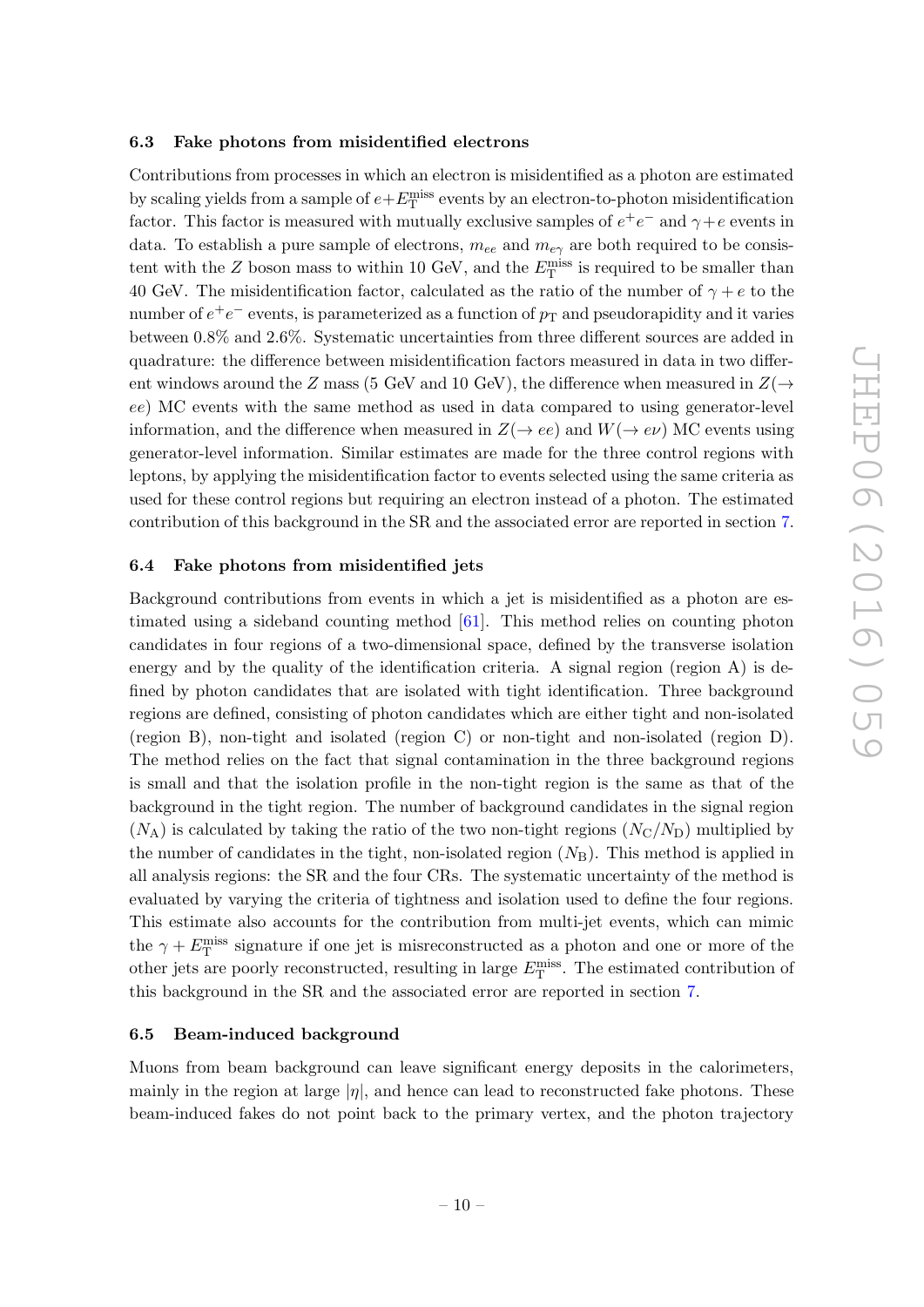

<span id="page-12-1"></span>**Figure 3.** Distribution of  $E_{\text{T}}^{\text{miss}}$ , reconstructed treating muons as non-interacting particles, in the data and for the background in the 1muCR (left) and in the 2muCR (right). The total background expectation is normalized to the post-fit result in each control region. Overflows are included in the final bin. The error bars are statistical, and the dashed band includes statistical and systematic uncertainties determined by a bin-by-bin fit. The lower panel shows the ratio of data to expected background event yields.

provides a powerful rejection criterion. The  $|z|$  position of the intersection of the extrapolated photon trajectory with the beam axis is required to be smaller than 0.25 m, which rejects 98 .5% of these fake photons. The residual beam background after the final event selection is found to be negligible, about 0.02%.

# 6.6 Final background estimation

<span id="page-12-2"></span>Background estimates in the SR are derived from a simultaneous fit to the four singlebin control regions (1muCR, 2muCR, 2eleCR and PhJetCR) in order to assess whether the observed SR yield is consistent with the background model. For each CR, the inputs to the fit are: the number of events seen in the data, the number of events expected from MC simulation for the  $W/Z\gamma$  and  $\gamma$ +jets backgrounds, whose normalizations are free parameters, and the number of fake-photon events obtained from the data-driven techniques. The fitted values of the normalization factors for  $W\gamma$  and  $Z\gamma$  are  $k_{W\gamma}$  =  $1.50 \pm 0.26$  and  $k_{Z\gamma} = 1.19 \pm 0.21$ , while the normalization factor for the  $\gamma$ +jets background is  $k_{\gamma + \text{jets}} = 0.98 \pm 0.28$ . The uncertainties include those from the various sources described in section [8.](#page-12-0) The factor  $k_{W\gamma}$  is large owing to the data-MC normalization difference in the 1muCR, which can potentially be reduced using higher-order corrections for the  $V\gamma$  cross sections [\[62\]](#page-22-6), which are not available for the selection criteria used here.

Post-fit distributions of  $E_{\rm T}^{\rm miss}$  in the three lepton CRs and in the PhJetCR are shown in figure [3](#page-11-2) and figure [4.](#page-12-1) These distributions illustrate the kinematics of the selected events. Their shape is not used in the simultaneous fit, which is performed on the single-bin CRs.

# <span id="page-12-0"></span>7 Results

Table [1](#page-12-2) presents the observed number of events and the SM background predictions in the SR, obtained from the simultaneous fit to the single-bin CRs. The same numbers are also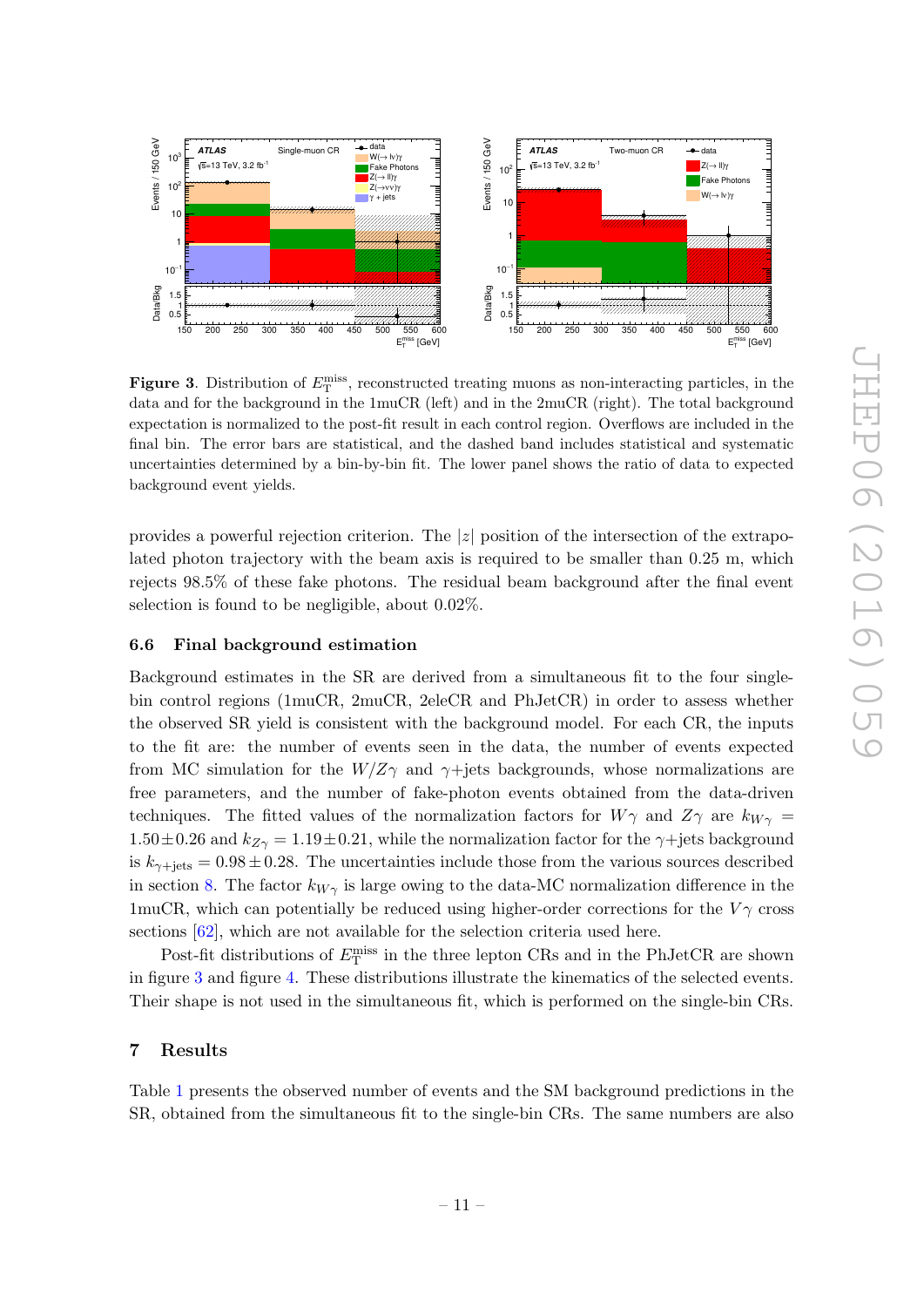

<span id="page-13-0"></span>**Figure 4.** Distribution of  $E_{\text{T}}^{\text{miss}}$  in the data and for the background in the 2eleCR, where  $E_{\text{T}}^{\text{miss}}$  is reconstructed treating electrons as non-interacting particles (left) and in the PhJetCR (right). The total background expectation is normalized to the post-fit result in each control region. Overflows are included in the final bin for the left figure. The error bars are statistical, and the dashed band includes statistical and systematic uncertainties determined by a bin-by-bin fit. The lower panel shows the ratio of data to expected background event yields.

|                                | SR.           | 1muCR           | 2muCR           | 2eleCR          | PhJetCR       |
|--------------------------------|---------------|-----------------|-----------------|-----------------|---------------|
| Observed events                | 264           | 145             | 29              | 20              | 214           |
| Fitted Background              | $295 + 34$    | $145 + 12$      | $27 + 4$        | $23 + 3$        | $214 + 15$    |
| $Z(\rightarrow \nu \nu)\gamma$ | $171 + 29$    | $0.15 \pm 0.03$ | $0.00 \pm 0.00$ | $0.00 + 0.00$   | $8.6 \pm 1.4$ |
| $W(\to \ell\nu)\gamma$         | $58+9$        | $119 + 17$      | $0.14 \pm 0.04$ | $0.11 \pm 0.03$ | $22+4$        |
| $Z(\to \ell\ell)\gamma$        | $3.3 \pm 0.6$ | $7.9 + 1.3$     | $26 + 4$        | $20 + 3$        | $1.2 + 0.2$   |
| $\gamma$ + jets                | $15 + 4$      | $0.7 + 0.5$     | $0.00 \pm 0.00$ | $0.03 \pm 0.03$ | $166 + 17$    |
| Fake photons from electrons    | $22+18$       | $1.7 + 1.5$     | $0.05 \pm 0.05$ | $0.00 \pm 0.00$ | $5.8 + 5.1$   |
| Fake photons from jets         | $26 + 12$     | $16 + 11$       | $1.1 \pm 0.8$   | $2.5 + 1.3$     | $9.9 \pm 3.1$ |
| Pre-fit background             | $249 + 29$    | $105 + 14$      | $23+2$          | $19+2$          | $209 + 50$    |

Table 1. Observed event yields in 3.2  $\text{fb}^{-1}$  compared to expected yields from SM backgrounds in the signal region (SR) and in the four control regions (CRs), as predicted from the simultaneous fit to all single-bin CRs. The MC yields before the fit are also shown. The uncertainty includes both the statistical and systematic uncertainties described in section [8.](#page-12-0) The individual uncertainties can be correlated and do not necessarily add in quadrature to equal the total background uncertainty.

shown in the three lepton CRs and in the PhJetCR. The contribution from  $W/Z\gamma$  with  $W/Z$  decaying to  $\tau$  includes both the leptonic and the hadronic  $\tau$  decays, considered in this search as jets. The fraction of  $W(\to \tau \nu)$  and  $Z(\to \tau \tau)$  with respect to the total background corresponds to about 12% and 0.8%, respectively. The post-fit  $E_{\rm T}^{\rm miss}$  distribution and the photon  $p<sub>T</sub>$  distribution in the SR are shown in figure [5](#page-13-0).

# 8 Systematic uncertainties

Systematic uncertainties in the background predictions in the SR are presented as percentages of the total background prediction. This prediction is obtained from the simultaneous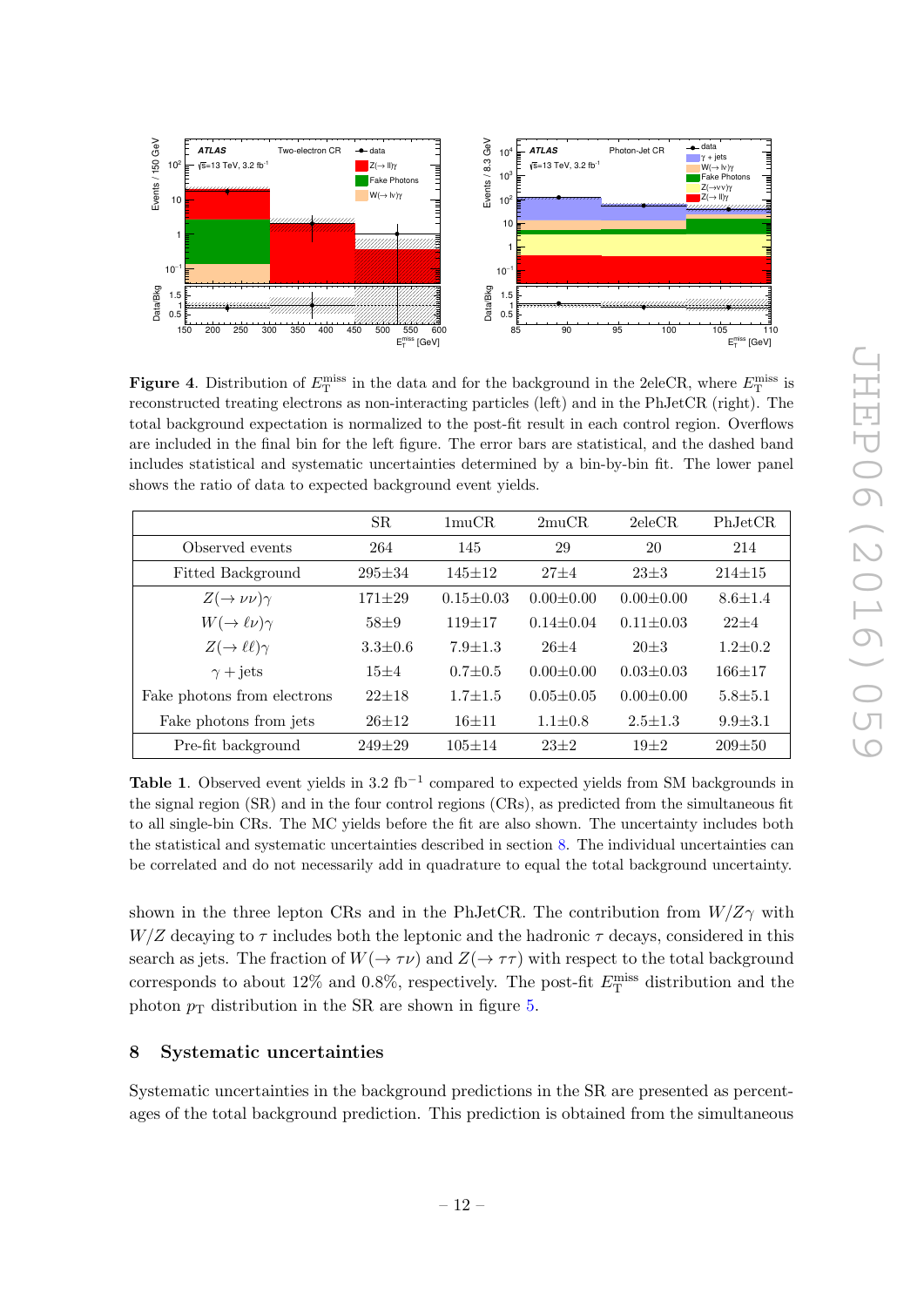

**Figure 5**. Distribution of  $E_{\text{T}}^{\text{miss}}$  (left) and photon  $p_{\text{T}}$  (right) in the signal region for data and for the background predicted from the fit in the CRs. Overflows are included in the final bin. The error bars are statistical, and the dashed band includes statistical and systematic uncertainties determined by a bin-by-bin fit. The expected yield of events from the simplified model with  $m_{\chi} = 150$  GeV and  $m_{\text{med}} = 500$  GeV is stacked on top of the background prediction. The lower panel shows the ratio of data to expected background event yields.

<span id="page-14-1"></span>fit to all single-bin CRs, which provides constraints on many sources of systematic uncertainty, as the normalizations of the dominant background processes are fitted parameters. The dominant systematic uncertainties are summarised in table [2](#page-14-1) .

<span id="page-14-0"></span>The total background prediction uncertainty, including systematic and statistical contributions, is approximately 11%, dominated by the statistical uncertainty in the control regions, which amounts to approximately 9%. The largest relative systematic uncertainty of 5.8% is due to the electron fake rate. This is mainly driven by the small number of events available for the estimation of the electron-to-photon misidentification factor yielding a precision of 30–100%, depending on  $p_T$  and  $\eta$ . PDF uncertainties have an impact on the  $V\gamma$  samples in each region but the effect on normalization is largely absorbed in the fit. They are evaluated following the prescriptions of the PDF group recommendations [\[63\]](#page-22-7) and using a reweighting procedure implemented in the LHAPDF Tool [\[64\]](#page-22-8). These uncertainties contribute 2.8% to the background prediction uncertainty affecting mainly the  $Z(\to \nu\nu)\gamma$ background. The uncertainty on the jet fake rate contributes a relative uncertainty of 2.4% and affects mainly the normalization of  $W(\to \ell\nu)\gamma$  background, while the uncertainty on the muon reconstruction and isolation efficiency gives a relative uncertainty of 1.5% and mainly affects the  $Z(\rightarrow \ell\ell)\gamma$  background. Finally the uncertainty on the jet energy resolution accounts for 1.2% of the uncertainty and the most affected background is  $\gamma$  + jets. After the fit, the uncertainty on the luminosity [\[58\]](#page-22-2) is found to have a negligible impact on the background estimation.

For the signal-related systematics, the PDF uncertainties are evaluated in the same way described above for the background samples, while QCD scale uncertainties are evaluated by varying the renormalization and factorization scales by factors 2.0 and 0.5 with respect to the nominal values used in the MC generation. The uncertainties due to the choice of underlying-event tune used with Pythia 8.186 are computed by generating MC samples with the alternative underlying-event tunes described in ref. [\[26\]](#page-20-6).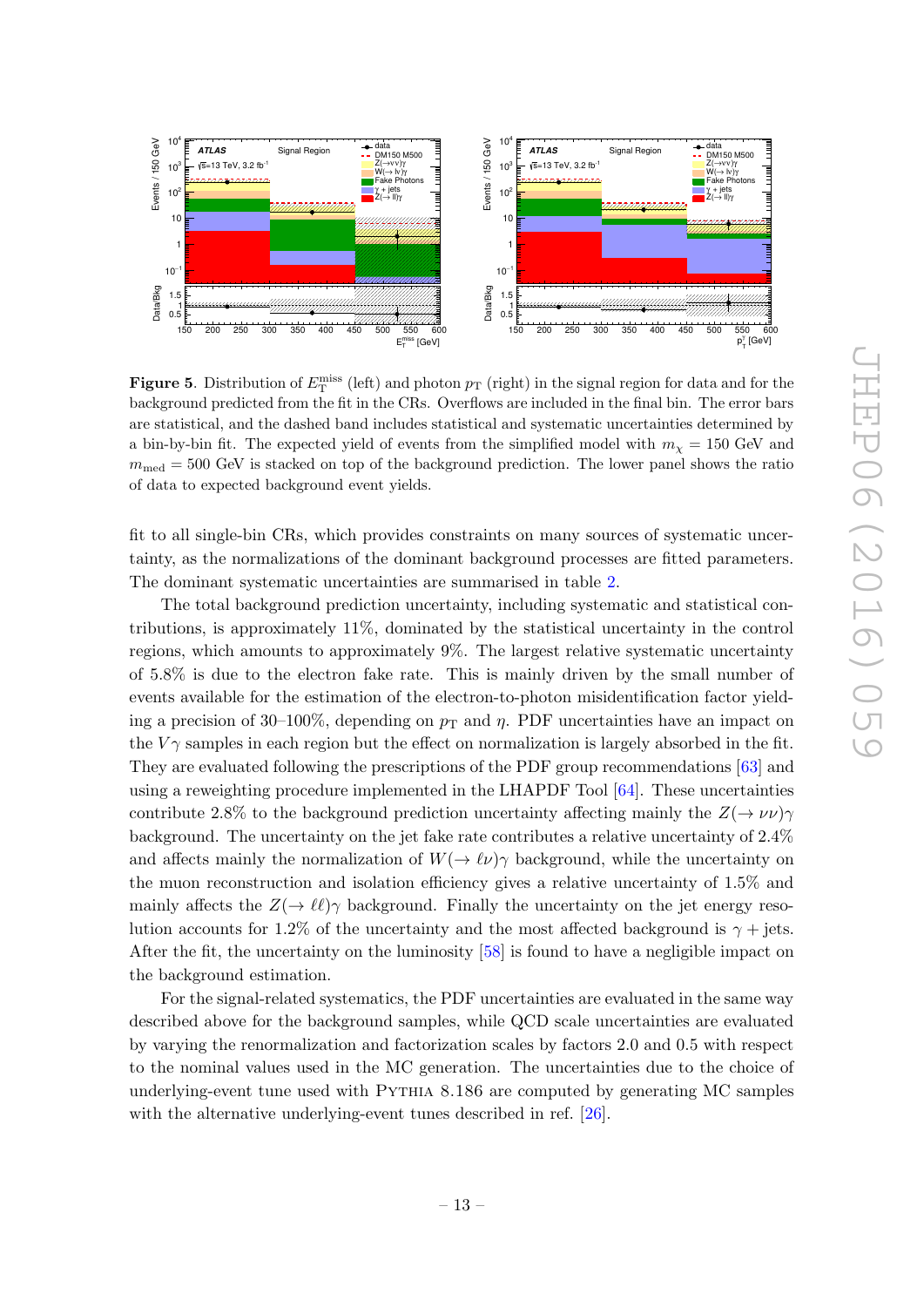| Total background                                             | 295     |
|--------------------------------------------------------------|---------|
| Total background uncertainty                                 | 11\%    |
| Electron fake rate                                           | 5.8%    |
| PDF uncertainties                                            | 2.8%    |
| Jet fake rate                                                | $2.4\%$ |
| Muons reconstruction/isolation efficiency                    | $1.5\%$ |
| Electrons reconstruction/identification/isolation efficiency | $1.3\%$ |
| Jet energy resolution $[65]$                                 | 1.2%    |
| Photon energy scale                                          | $0.6\%$ |
| $E_{\rm T}^{\rm miss}$ soft term scale and resolution        | 0.4%    |
| Photon energy resolution                                     | $0.2\%$ |
| Jet energy scale [53]                                        | 0.1%    |

<span id="page-15-0"></span>Table 2. Breakdown of the dominant systematic uncertainties in the background estimates. The uncertainties are given relative to the expected total background yield. The individual uncertainties can be correlated and do not necessarily add in quadrature to equal the total background uncertainty.

# 9 Interpretation of results

The 264 events observed in data are consistent with the prediction of  $295 \pm 34$  events from SM backgrounds. The results are therefore interpreted in terms of exclusion limits in models that would produce an excess of  $\gamma + E_{\textrm{T}}^{\textrm{miss}}$  events. Upper bounds are calculated using a one-sided profile likelihood ratio and the  $CL_S$  technique [\[66](#page-22-10), [67\]](#page-22-11), evaluated using the asymptotic approximation [\[68\]](#page-22-12). The likelihood fit includes both the SR and the CRs.

Limits on the fiducial cross section of a potential signal beyond the SM, defined as the product of the cross section times the fiducial acceptance A, are provided. These limits can be extrapolated within some approximations to models producing  $\gamma + E_{\textrm{T}}^{\textrm{miss}}$  events once  $A$ is known. The value of A for a particular model is computed by applying the same selection criteria as in the SR but at the particle level; in this computation  $E_{\rm T}^{\rm miss}$  is given by the vector sum of the transverse momenta of all invisible particles. The value of A is 0.43– 0.56 (0.4) for the DM (ADD) samples generated for this search following the specifications given in section [3.](#page-4-0) The limit is computed by dividing the limit on the visible cross section  $\sigma \times A \times \epsilon$  by the fiducial reconstruction efficiency  $\epsilon$ . The latter is conservatively taken to be 78%, corresponding to the lowest efficiency found in the ADD and DM models studied here, for which the efficiency ranges from 78% to 91%. The observed (expected) upper limits on the fiducial cross section  $\sigma \times A$  for the production of  $\gamma + E_{\text{T}}^{\text{miss}}$  events are 17.8  $(25.5)$  fb at 95% confidence level (CL) and 14.6  $(21.7)$  fb at 90% CL. The observed upper limit at 95% CL would be 15.3 fb using the largest efficiency value of 91%.

When placing limits on specific models, the signal-related systematic uncertainties calculated as described in section [8](#page-12-0) affecting  $A \times \epsilon$  (PDF, scales, initial- and final-state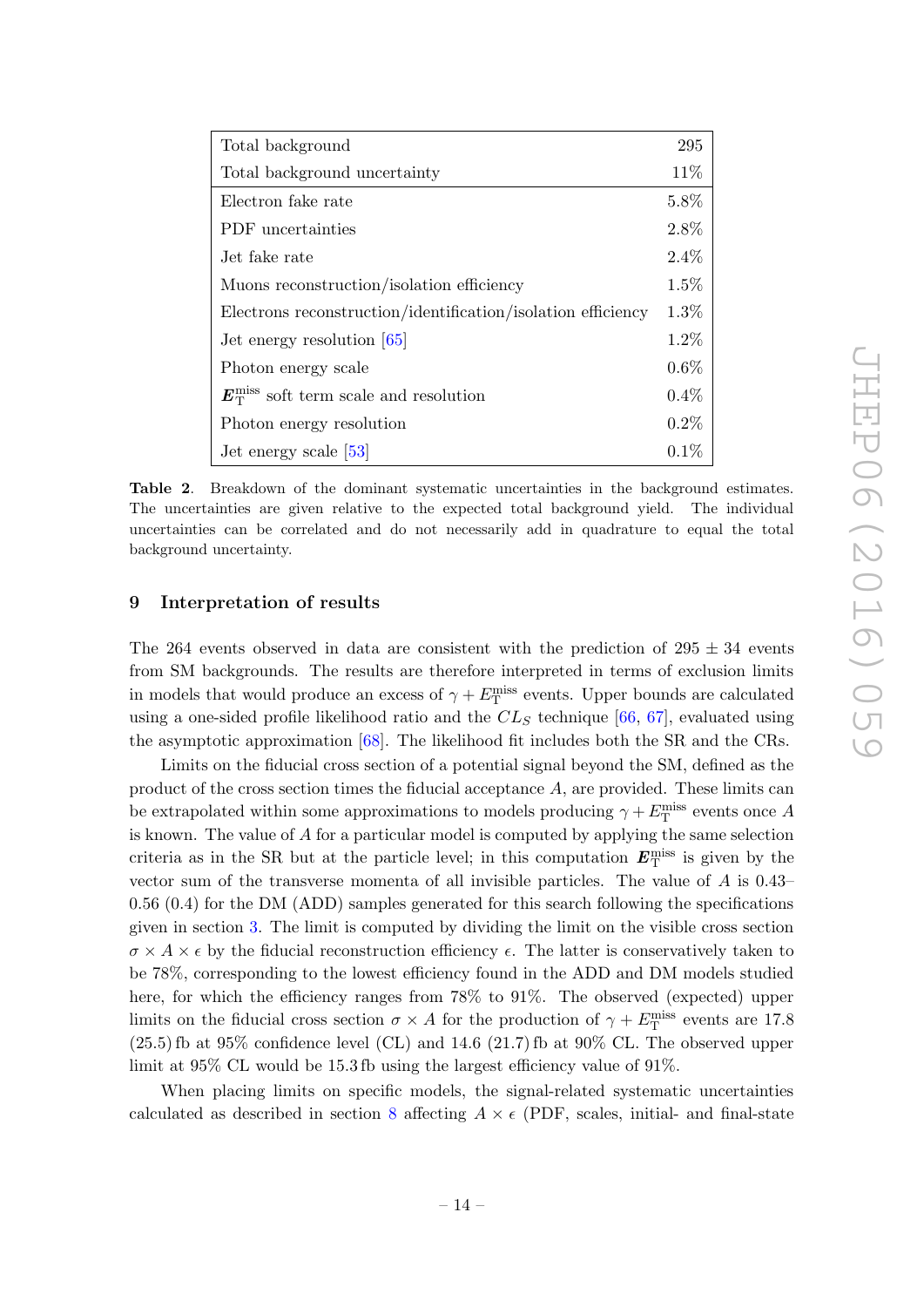

<span id="page-16-0"></span>Figure 6. The observed and expected 95% CL exclusion limit for a simplified model of dark matter production involving an axial-vector operator, Dirac DM and couplings  $g_q = 0.25$  and  $g_\chi = 1$  as a function of the dark matter mass  $m_{\chi}$  and the axial-mediator mass  $m_{\text{med}}$ . The plane under the limit curves is excluded. The region on the left is excluded by the perturbative limit. The relic density curve [\[70\]](#page-22-13) is also shown.

radiation) are included in the statistical analysis, while the uncertainties affecting the cross section (PDF, scales) are indicated as bands around the observed limits and written as  $\sigma_{\rm theo}$ .

Simplified models with explicit mediators are robust for all values of the momentum transfer  $Q_{tr}$  [\[14\]](#page-19-8). For the simplified model with an axial-vector mediator, figure [6](#page-15-0) shows the observed and expected contours corresponding to a 95% CL exclusion as a function of  $m_{\text{med}}$  and  $m_{\chi}$  for  $g_q = 0.25$  and  $g_{\chi} = 1$ . The region of the plane under the limit curves is excluded. The region not allowed due to perturbative unitarity violation is to the left of the line defined by  $m_{\chi} = \sqrt{\pi/2} m_{\text{med}}$  [\[69\]](#page-22-14). The line corresponding to the DM thermal relic abundance [\[70\]](#page-22-13) is also indicated in the figure. The search excludes mediator masses below 710 GeV for  $\chi$  masses below 150 GeV.

<span id="page-16-1"></span>Figure [7](#page-16-0) shows the contour corresponding to a 90% CL exclusion translated to the  $χ$ -proton scattering cross section vs.  $m<sub>χ</sub>$  plane. Bounds on the  $χ$ -proton cross section are obtained following the procedure described in ref. [\[71\]](#page-22-15), assuming that the axial-vector mediator with couplings  $g_q = 0.25$  and  $g_\chi = 1.0$  is solely responsible for both collider  $\chi$ pair production and for  $\chi$ -nucleon scattering. In this plane a comparison with the result from direct DM searches [\[72](#page-23-0) [–74\]](#page-23-1) is possible. The search provides stringent limits on the scattering cross section at the order of  $10^{-41}$ cm<sup>2</sup> up to  $m<sub>\chi</sub>$  masses of about 150 GeV. The limit placed in this search extends to arbitrarily low values of  $m<sub>\chi</sub>$ , as the acceptance at lower mass values is the same as the one at the lowest  $m_{\chi}$  value shown here.

In the case of the model of  $\gamma\gamma\chi\bar{\chi}$  interactions, lower limits are placed on the effective mass scale  $M_*$  as a function of  $m_\chi$ , as shown in figure [8.](#page-16-1) The EFT is not always valid, so a truncation procedure is applied [\[75\]](#page-23-2). In this procedure, the scale at which the EFT description becomes invalid  $(M_{\text{cut}})$  is assumed to be related to  $M_*$  through  $M_{\text{cut}} = g^* M_*$ , where  $g^*$  is the EFT coupling. Events having a centre-of-mass energy larger than  $M_{\text{cut}}$  are removed and the limit is recomputed. The effect of the truncation for various representative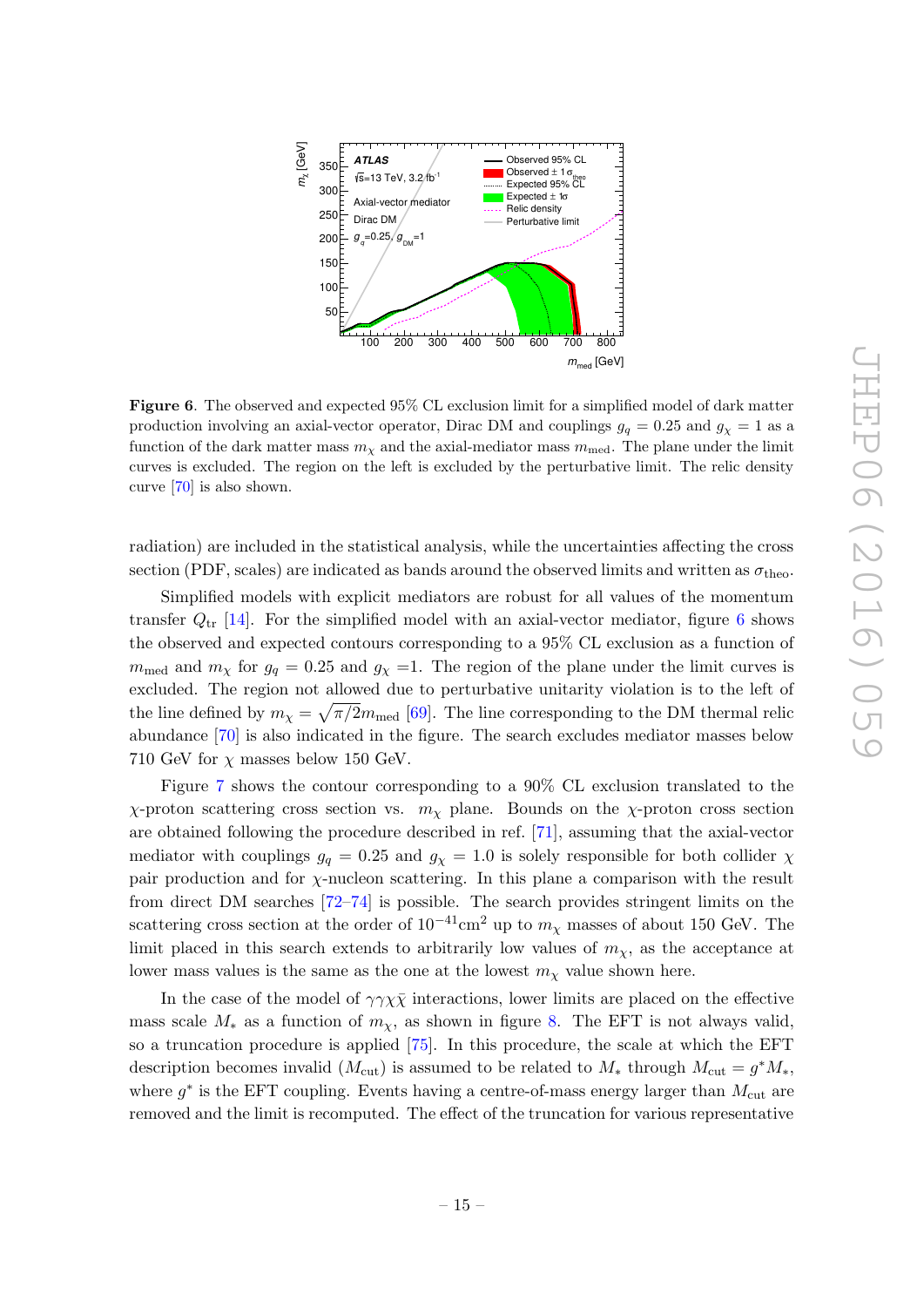

<span id="page-17-1"></span>**Figure 7.** The 90% CL exclusion limit on the  $\chi$ -proton scattering cross section in a simplified model of dark matter production involving an axial-vector operator, Dirac DM and couplings  $g_q$  $= 0.25$  and  $g_{\chi} = 1$  as a function of the dark matter mass  $m_{\chi}$ . Also shown are results from three direct dark matter search experiments [\[72](#page-23-0) [–74\]](#page-23-1).



<span id="page-17-0"></span>Figure 8. The observed and expected 95% CL limits on  $M_*$  for a dimension-7 operator EFT model with a contact interaction of type  $\gamma\gamma\chi\chi$  as a function of dark matter mass  $m_{\chi}$ . Results where EFT truncation is applied are also shown, assuming representative coupling values of 2, 4, 8 and  $4\pi$ .

values of  $g^*$  is shown in figure [8:](#page-16-1) for the maximal coupling value of  $4\pi$ , the truncation has almost no effect; for lower coupling values, the exclusion limits are confined to a smaller area of the parameter space, and no limit can be set for a coupling value of unity. For very low values of M∗, most events would fail the centre-of-mass energy truncation requirement, therefore, the truncated limits are not able to exclude very low  $M_*$  values. The search excludes model values of M∗ up to 570 GeV and effects of truncation for various coupling values are shown in the figure.

In the ADD model of LED, the observed and expected 95% CL lower limits on the fundamental Planck mass  $M<sub>D</sub>$  for various values of n are shown in figure [9.](#page-17-1) The values of  $M_{\rm D}$  excluded at 95% CL are larger for larger n values: this is explained by the increase of the cross section at the centre-of-mass energy of 13 TeV with increasing  $n$ , which is an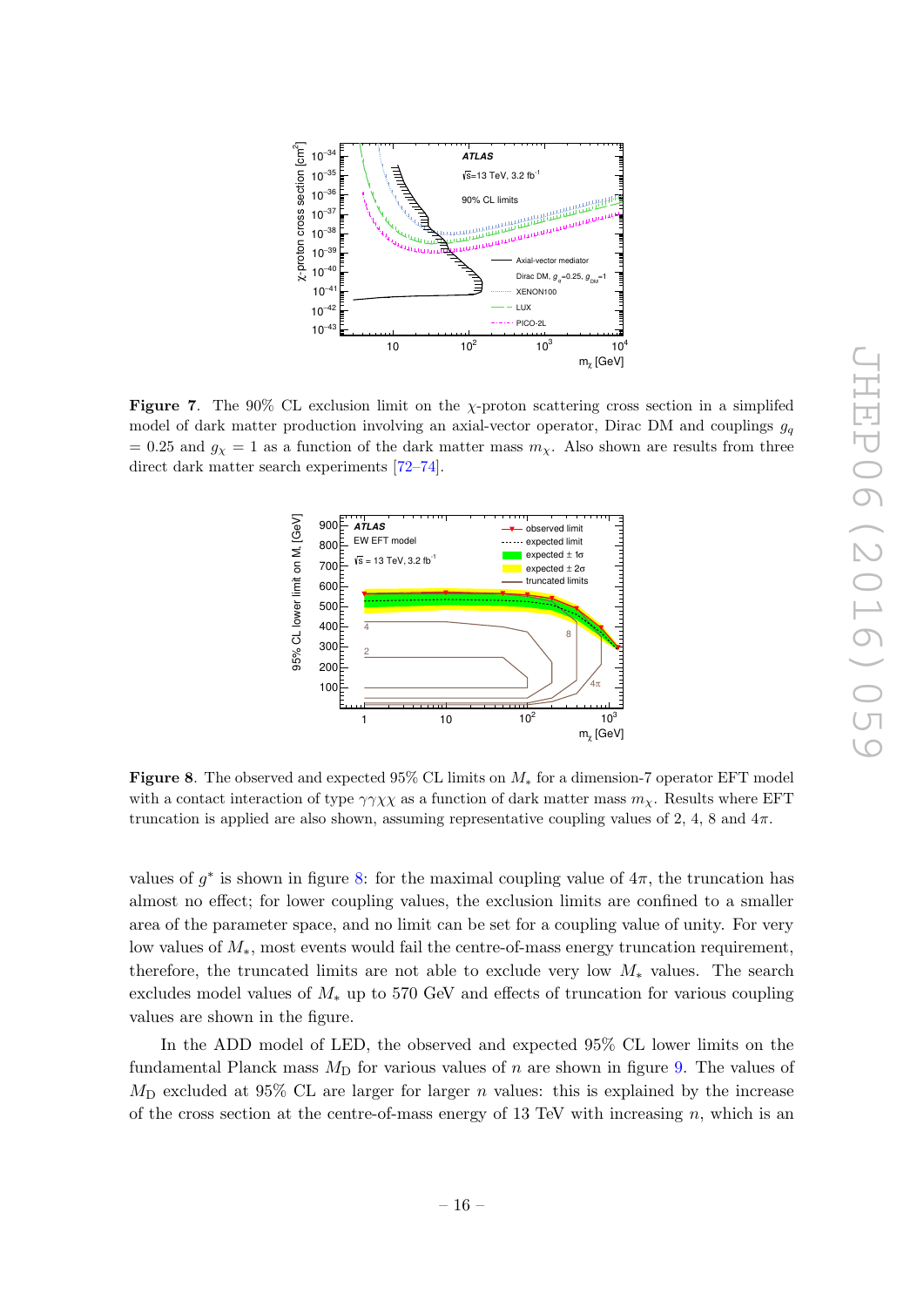

**Figure 9.** The observed and expected 95% CL lower limits on the mass scale  $M_{\text{D}}$  in the ADD models of large extra dimensions, for several values of the number of extra dimensions. The untruncated limits from the search of 8 TeV ATLAS data [ [7\]](#page-19-2) are shown for comparison. The limit with truncation is also shown.

expected behaviour for values of  $M<sub>D</sub>$  which are not large with respect to the centre-ofmass energy. Results incorporating truncation in the phase-space region where the model implementation is not valid are also shown. This consists in suppressing the graviton production cross section by a factor  $M_{\text{D}}^4/s^2$  in events with centre-of-mass energy  $\sqrt{s} > M_{\text{D}}$ . The procedure is repeated iteratively with the new truncated limit until it converges, i.e., until the difference between the new truncated limit and the one obtained in the previous iteration differ by less than  $0.1\sigma$ . It results in a decrease of the 95% CL limit on  $M_D$ . The search sets limits that are more stringent than those from LHC Run 1, excluding  $M_{\text{D}}$  up to about 2.3 TeV for  $n = 2$  and up to 2.8 TeV for  $n = 6$ ; the limit values are reduced by 20 to 40% depending on  $n$  when applying a truncation procedure.

# 10 Conclusion

<span id="page-18-0"></span>Results are reported on a search for new phenomena in events with a high- $p_T$  photon and large missing transverse momentum in pp collisions at  $\sqrt{s} = 13$  TeV at the LHC, using data collected by the ATLAS experiment corresponding to an integrated luminosity of  $3.2 \text{ fb}^{-1}$ . The observed data are consistent with the Standard Model expectations. The observed (expected) upper limits on the fiducial cross section for the production of events with a photon and large missing transverse momentum are 17.8 (25.5) fb at 95% CL and 14.6 (21.7) fb at 90% CL. For the simplified DM model considered, the search excludes mediator masses below 710 GeV for  $\chi$  masses below 150 GeV. For the EW-EFT model values of  $M_*$  up to 570 GeV are excluded and the effect of truncation for various coupling values is reported. For the ADD model the search sets limits that are more stringent than in the Run 1 data search, excluding  $M_D$  up to about 2.3 TeV for  $n = 2$  and up to 2.8 TeV for  $n = 6$ ; the limit values are reduced by 20–40% depending on  $n$  when applying a truncation procedure.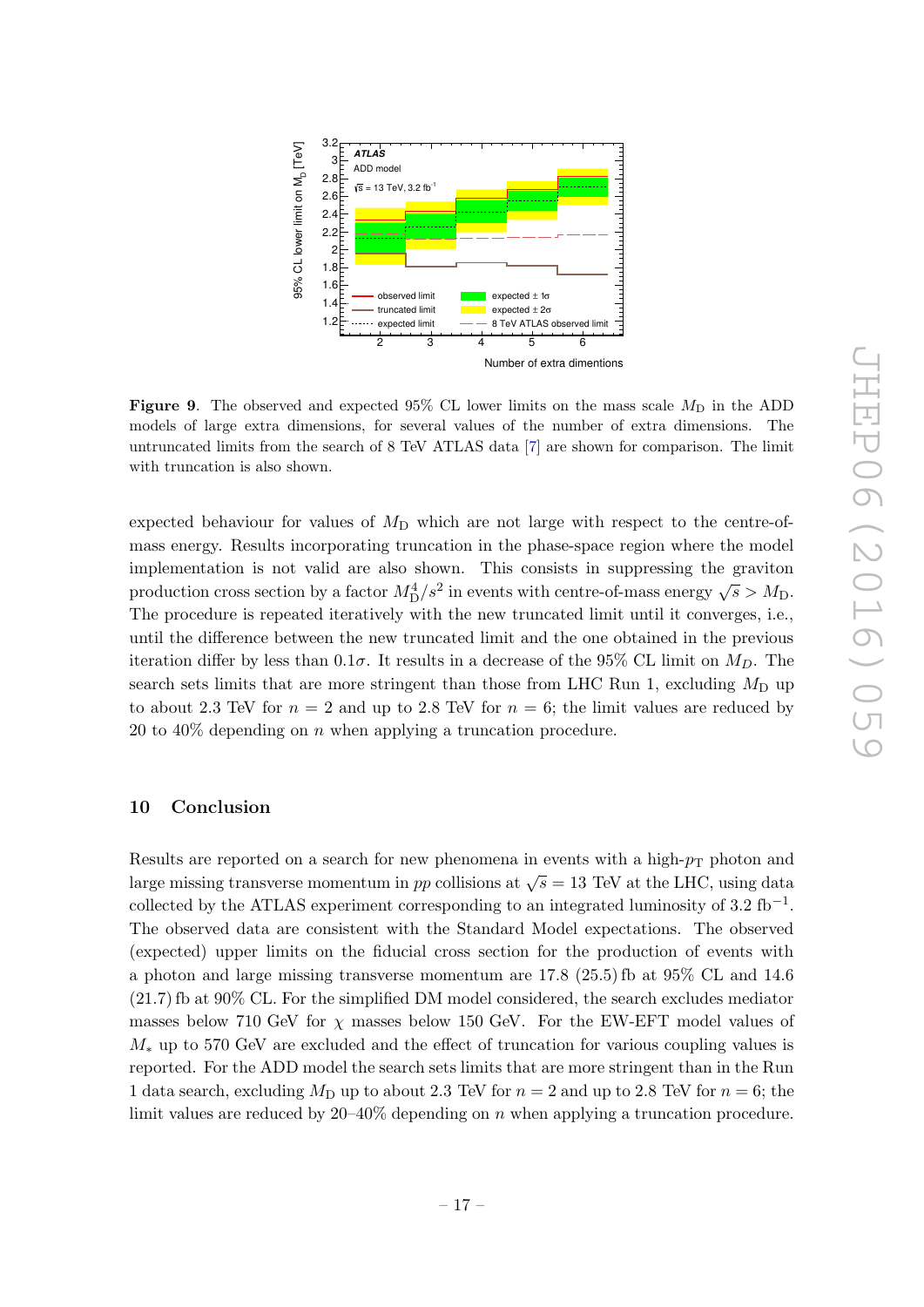# Acknowledgments

We thank CERN for the very successful operation of the LHC, as well as the support staff from our institutions without whom ATLAS could not be operated efficiently.

<span id="page-19-3"></span><span id="page-19-2"></span><span id="page-19-1"></span><span id="page-19-0"></span>We acknowledge the support of ANPCyT, Argentina; YerPhI, Armenia; ARC, Australia; BMWFW and FWF, Austria; ANAS, Azerbaijan; SSTC, Belarus; CNPq and FAPESP, Brazil; NSERC, NRC and CFI, Canada; CERN; CONICYT, Chile; CAS, MOST and NSFC, China; COLCIENCIAS, Colombia; MSMT CR, MPO CR and VSC CR, Czech Republic; DNRF and DNSRC, Denmark; IN2P3-CNRS, CEA-DSM/IRFU, France; GNSF, Georgia; BMBF, HGF, and MPG, Germany; GSRT, Greece; RGC, Hong Kong SAR, China; ISF, I-CORE and Benoziyo Center, Israel; INFN, Italy; MEXT and JSPS, Japan; CNRST, Morocco; FOM and NWO, Netherlands; RCN, Norway; MNiSW and NCN, Poland; FCT, Portugal; MNE/IFA, Romania; MES of Russia and NRC KI, Russian Federation; JINR; MESTD, Serbia; MSSR, Slovakia; ARRS and MIZŠ, Slovenia; DST/NRF, South Africa; MINECO, Spain; SRC and Wallenberg Foundation, Sweden; SERI, SNSF and Cantons of Bern and Geneva, Switzerland; MOST, Taiwan; TAEK, Turkey; STFC, United Kingdom; DOE and NSF, United States of America. In addition, individual groups and members have received support from BCKDF, the Canada Council, CANARIE, CRC, Compute Canada, FQRNT, and the Ontario Innovation Trust, Canada; EPLANET, ERC, FP7, Horizon 2020 and Marie Skłodowska-Curie Actions, European Union; Investissements d'Avenir Labex and Idex, ANR, R´egion Auvergne and Fondation Partager le Savoir, France; DFG and AvH Foundation, Germany; Herakleitos, Thales and Aristeia programmes cofinanced by EU-ESF and the Greek NSRF; BSF, GIF and Minerva, Israel; BRF, Norway; Generalitat de Catalunya, Generalitat Valenciana, Spain; the Royal Society and Leverhulme Trust, United Kingdom.

<span id="page-19-7"></span><span id="page-19-6"></span><span id="page-19-5"></span><span id="page-19-4"></span>The crucial computing support from all WLCG partners is acknowledged gratefully, in particular from CERN and the ATLAS Tier-1 facilities at TRIUMF (Canada), NDGF (Denmark, Norway, Sweden), CC-IN2P3 (France), KIT/GridKA (Germany), INFN-CNAF (Italy), NL-T1 (Netherlands), PIC (Spain), ASGC (Taiwan), RAL (U.K.) and BNL (U.S.A.) and in the Tier-2 facilities worldwide.

<span id="page-19-9"></span><span id="page-19-8"></span>Open Access. This article is distributed under the terms of the Creative Commons Attribution License [\(CC-BY 4.0\)](http://creativecommons.org/licenses/by/4.0/), which permits any use, distribution and reproduction in any medium, provided the original author(s) and source are credited.

# <span id="page-19-11"></span><span id="page-19-10"></span>References

- <span id="page-19-12"></span>[1] CDF collaboration, T. Aaltonen et al., Search for large extra dimensions in final states containing one photon or jet and large missing transverse energy produced in  $p\bar{p}$  collisions at  $\sqrt{s} = 1.96 \; TeV$ , *[Phys. Rev. Lett.](http://dx.doi.org/10.1103/PhysRevLett.101.181602)* 101 (2008) 181602 [[arXiv:0807.3132](http://arxiv.org/abs/0807.3132)] [IN[SPIRE](http://inspirehep.net/search?p=find+EPRINT+arXiv:0807.3132)].
- <span id="page-19-13"></span>[2] D0 collaboration, V.M. Abazov et al., Search for large extra dimensions via single photon plus missing energy final states at  $\sqrt{s} = 1.96$  TeV, [Phys. Rev. Lett.](http://dx.doi.org/10.1103/PhysRevLett.101.011601) 101 (2008) 011601 [[arXiv:0803.2137](http://arxiv.org/abs/0803.2137)] [IN[SPIRE](http://inspirehep.net/search?p=find+EPRINT+arXiv:0803.2137)].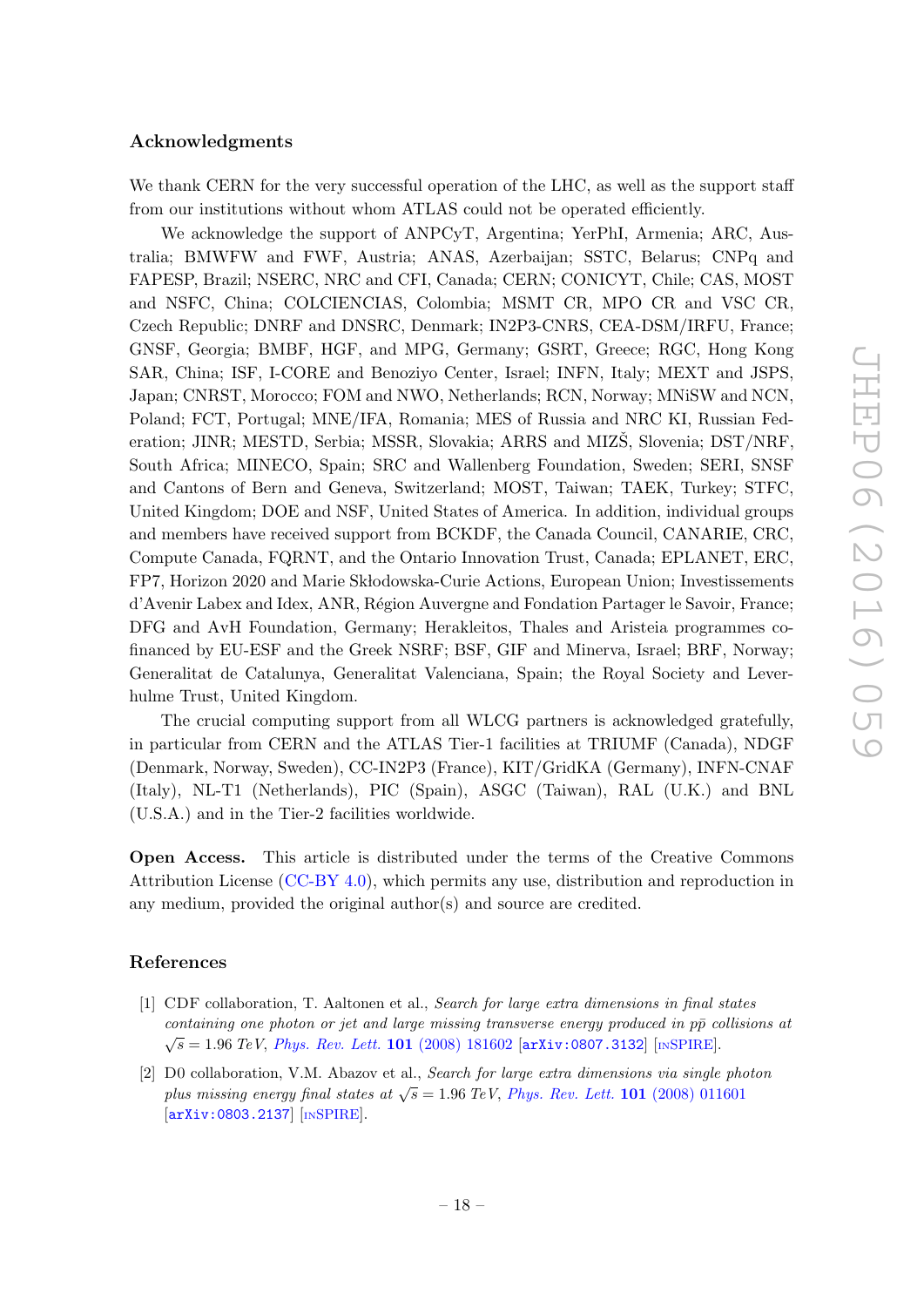- <span id="page-20-0"></span>[3] OPAL collaboration, G. Abbiendi et al., *Photonic events with missing energy in*  $e^+e^$ collisions at  $\sqrt{s} = 189 \text{ GeV}$ , [Eur. Phys. J.](http://dx.doi.org/10.1007/s100520000522) C 18 (2000) 253 [[hep-ex/0005002](http://arxiv.org/abs/hep-ex/0005002)] [IN[SPIRE](http://inspirehep.net/search?p=find+EPRINT+hep-ex/0005002)].
- <span id="page-20-1"></span>[4] L3 collaboration, P. Achard et al., Single photon and multiphoton events with missing energy in  $e^+e^-$  collisions at LEP, [Phys. Lett.](http://dx.doi.org/10.1016/j.physletb.2004.01.010) **B 587** (2004) 16 [[hep-ex/0402002](http://arxiv.org/abs/hep-ex/0402002)] [IN[SPIRE](http://inspirehep.net/search?p=find+EPRINT+hep-ex/0402002)].
- <span id="page-20-2"></span>[5] DELPHI collaboration, J. Abdallah et al., *Photon events with missing energy in*  $e^+e^$ collisions at  $\sqrt{s} = 130 \ GeV$  to 209 GeV, [Eur. Phys. J.](http://dx.doi.org/10.1140/epjc/s2004-02051-8) C 38 (2005) 395 [[hep-ex/0406019](http://arxiv.org/abs/hep-ex/0406019)] [IN[SPIRE](http://inspirehep.net/search?p=find+EPRINT+hep-ex/0406019)].
- <span id="page-20-3"></span>[6] ATLAS collaboration, Search for dark matter candidates and large extra dimensions in events with a photon and missing transverse momentum in pp collision data at  $\sqrt{s} = 7$  TeV with the ATLAS detector, [Phys. Rev. Lett.](http://dx.doi.org/10.1103/PhysRevLett.110.011802) 110 (2013) 011802 [arXiv: 1209.4625] [IN[SPIRE](http://inspirehep.net/search?p=find+EPRINT+arXiv:1209.4625)].
- <span id="page-20-4"></span>[7] ATLAS collaboration, Search for new phenomena in events with a photon and missing transverse momentum in pp collisions at  $\sqrt{s} = 8$  TeV with the ATLAS detector, [Phys. Rev.](http://dx.doi.org/10.1103/PhysRevD.92.059903) D 91 [\(2015\) 012008](http://dx.doi.org/10.1103/PhysRevD.92.059903) [[arXiv:1411.1559](http://arxiv.org/abs/1411.1559)] [IN[SPIRE](http://inspirehep.net/search?p=find+EPRINT+arXiv:1411.1559)].
- <span id="page-20-6"></span><span id="page-20-5"></span>[8] CMS collaboration, Search for dark matter and large extra dimensions in pp collisions yielding a photon and missing transverse energy , [Phys. Rev. Lett.](http://dx.doi.org/10.1103/PhysRevLett.108.261803) 108 (2012) 261803 [[arXiv:1204.0821](http://arxiv.org/abs/1204.0821)] [IN[SPIRE](http://inspirehep.net/search?p=find+EPRINT+arXiv:1204.0821)].
- <span id="page-20-7"></span>[9] CMS collaboration, Search for new phenomena in monophoton final states in proton-proton collisions at  $\sqrt{s} = 8 \text{ TeV}$ , *[Phys. Lett.](http://dx.doi.org/10.1016/j.physletb.2016.01.057)* **B 755** (2016) 102 [[arXiv:1410.8812](http://arxiv.org/abs/1410.8812)] [IN[SPIRE](http://inspirehep.net/search?p=find+EPRINT+arXiv:1410.8812)].
- <span id="page-20-8"></span>[10] G. Bertone, D. Hooper and J. Silk, Particle dark matter: evidence, candidates and constraints, *[Phys. Rept.](http://dx.doi.org/10.1016/j.physrep.2004.08.031)* 405 (2005) 279 [[hep-ph/0404175](http://arxiv.org/abs/hep-ph/0404175)] [IN[SPIRE](http://inspirehep.net/search?p=find+EPRINT+hep-ph/0404175)].
- <span id="page-20-9"></span>[11] J. Goodman, M. Ibe, A. Rajaraman, W. Shepherd, T.M.P. Tait and H.-B. Yu, Constraints on dark matter from colliders, Phys. Rev. **D 82** [\(2010\) 116010](http://dx.doi.org/10.1103/PhysRevD.82.116010) [[arXiv:1008.1783](http://arxiv.org/abs/1008.1783)] [IN[SPIRE](http://inspirehep.net/search?p=find+EPRINT+arXiv:1008.1783)].
- <span id="page-20-10"></span>[12] J. Abdallah et al., *Simplified models for dark matter searches at the LHC*, *[Phys. Dark Univ.](http://dx.doi.org/10.1016/j.dark.2015.08.001)* 9-10 [\(2015\) 8](http://dx.doi.org/10.1016/j.dark.2015.08.001) [[arXiv:1506.03116](http://arxiv.org/abs/1506.03116)] [IN[SPIRE](http://inspirehep.net/search?p=find+EPRINT+arXiv:1506.03116)].
- <span id="page-20-11"></span>[13] O. Buchmueller, M.J. Dolan, S.A. Malik and C. McCabe, Characterising dark matter searches at colliders and direct detection experiments: vector mediators, JHEP 01 [\(2015\) 037](http://dx.doi.org/10.1007/JHEP01(2015)037) [[arXiv:1407.8257](http://arxiv.org/abs/1407.8257)] [IN[SPIRE](http://inspirehep.net/search?p=find+J+%22JHEP,1501,037%22)].
- <span id="page-20-13"></span><span id="page-20-12"></span>[14] D. Abercrombie et al., *Dark matter benchmark models for early LHC Run-2 searches: report* of the ATLAS/CMS dark matter forum,  $arXiv:1507.00966$  [IN[SPIRE](http://inspirehep.net/search?p=find+EPRINT+arXiv:1507.00966)].
- <span id="page-20-14"></span>[15] G. Busoni, A. De Simone, E. Morgante and A. Riotto, On the validity of the effective field theory for dark matter searches at the LHC, [Phys. Lett.](http://dx.doi.org/10.1016/j.physletb.2013.11.069)  $\bf{B}$  728 (2014) 412 [[arXiv:1307.2253](http://arxiv.org/abs/1307.2253)] [IN[SPIRE](http://inspirehep.net/search?p=find+EPRINT+arXiv:1307.2253)].
- <span id="page-20-15"></span>[16] A. Crivellin, U. Haisch and A. Hibbs, LHC constraints on gauge boson couplings to dark matter, Phys. Rev. D 91 [\(2015\) 074028](http://dx.doi.org/10.1103/PhysRevD.91.074028) [[arXiv:1501.00907](http://arxiv.org/abs/1501.00907)] [IN[SPIRE](http://inspirehep.net/search?p=find+EPRINT+arXiv:1501.00907)].
- <span id="page-20-16"></span>[17] N. Arkani-Hamed, S. Dimopoulos and G.R. Dvali, The hierarchy problem and new dimensions at a millimeter, [Phys. Lett.](http://dx.doi.org/10.1016/S0370-2693(98)00466-3)  $\bf{B}$  429 (1998) 263 [[hep-ph/9803315](http://arxiv.org/abs/hep-ph/9803315)] [IN[SPIRE](http://inspirehep.net/search?p=find+EPRINT+hep-ph/9803315)].
- [18] ATLAS collaboration, The ATLAS experiment at the CERN Large Hadron Collider, [2008](http://dx.doi.org/10.1088/1748-0221/3/08/S08003) JINST 3 [S08003](http://dx.doi.org/10.1088/1748-0221/3/08/S08003) [IN[SPIRE](http://inspirehep.net/search?p=find+J+%22JINST,3,S08003%22)].
- <span id="page-20-17"></span>[19] M. Capeans et al.,  $ATLAS$  insertable B-layer technical design report, [CERN-LHCC-2010-013,](http://cds.cern.ch/record/1291633) CERN, Geneva Switzerland (2010) [ATLAS-TDR-19].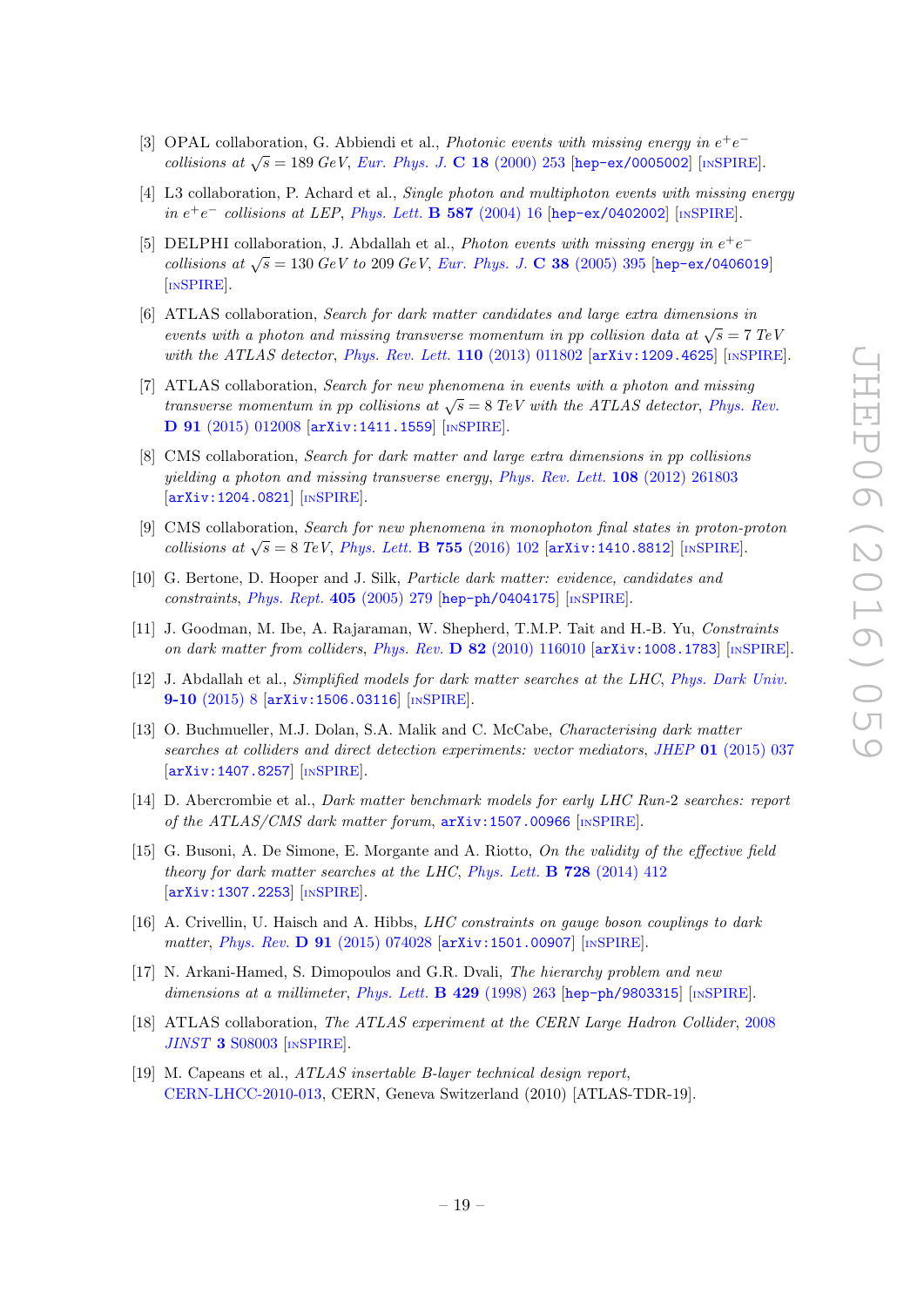- <span id="page-21-0"></span>[20] ATLAS collaboration, 2015 start-up trigger menu and initial performance assessment of the ATLAS trigger using Run-2 data , [ATL-DAQ-PUB-2016-001,](http://cds.cern.ch/record/2136007) CERN, Geneva Switzerland (2016).
- <span id="page-21-1"></span>[21] NNPDF collaboration, R.D. Ball et al., *Parton distributions for the LHC Run II, [JHEP](http://dx.doi.org/10.1007/JHEP04(2015)040)* 04 [\(2015\) 040](http://dx.doi.org/10.1007/JHEP04(2015)040) [[arXiv:1410.8849](http://arxiv.org/abs/1410.8849)] [IN[SPIRE](http://inspirehep.net/search?p=find+EPRINT+arXiv:1410.8849)].
- <span id="page-21-2"></span>[22] J. Alwall et al., The automated computation of tree-level and next-to-leading order differential cross sections and their matching to parton shower simulations, JHEP  $07$  [\(2014\)](http://dx.doi.org/10.1007/JHEP07(2014)079) [079](http://dx.doi.org/10.1007/JHEP07(2014)079) [[arXiv:1405.0301](http://arxiv.org/abs/1405.0301)] [IN[SPIRE](http://inspirehep.net/search?p=find+EPRINT+arXiv:1405.0301)].
- <span id="page-21-3"></span>[23] T. Sjöstrand, S. Mrenna and P.Z. Skands, A brief introduction to PYTHIA 8.1, [Comput.](http://dx.doi.org/10.1016/j.cpc.2008.01.036) [Phys. Commun.](http://dx.doi.org/10.1016/j.cpc.2008.01.036) 178 (2008) 852 [[arXiv:0710.3820](http://arxiv.org/abs/0710.3820)] [IN[SPIRE](http://inspirehep.net/search?p=find+EPRINT+arXiv:0710.3820)].
- <span id="page-21-4"></span>[24] NNPDF collaboration, R.D. Ball et al., Parton distributions with LHC data, [Nucl. Phys.](http://dx.doi.org/10.1016/j.nuclphysb.2012.10.003) B 867 [\(2013\) 244](http://dx.doi.org/10.1016/j.nuclphysb.2012.10.003) [[arXiv:1207.1303](http://arxiv.org/abs/1207.1303)] [IN[SPIRE](http://inspirehep.net/search?p=find+EPRINT+arXiv:1207.1303)].
- <span id="page-21-5"></span>[25] NNPDF collaboration, R.D. Ball et al., Parton distributions with QED corrections, [Nucl.](http://dx.doi.org/10.1016/j.nuclphysb.2013.10.010) Phys. **B 877** [\(2013\) 290](http://dx.doi.org/10.1016/j.nuclphysb.2013.10.010) [[arXiv:1308.0598](http://arxiv.org/abs/1308.0598)] [IN[SPIRE](http://inspirehep.net/search?p=find+EPRINT+arXiv:1308.0598)].
- <span id="page-21-6"></span>[26] ATLAS collaboration, ATLAS Run 1 PYTHIA8 tunes, [ATL-PHYS-PUB-2014-021,](http://cds.cern.ch/record/1966419) CERN, Geneva Switzerland (2014).
- <span id="page-21-7"></span>[27] T. Gleisberg et al., *Event generation with SHERPA* 1.1, *JHEP*  $02$  [\(2009\) 007](http://dx.doi.org/10.1088/1126-6708/2009/02/007) [[arXiv:0811.4622](http://arxiv.org/abs/0811.4622)] [IN[SPIRE](http://inspirehep.net/search?p=find+EPRINT+arXiv:0811.4622)].
- <span id="page-21-8"></span>[28] S. Schumann and F. Krauss, A parton shower algorithm based on Catani-Seymour dipole factorisation, JHEP 03 [\(2008\) 038](http://dx.doi.org/10.1088/1126-6708/2008/03/038) [[arXiv:0709.1027](http://arxiv.org/abs/0709.1027)] [IN[SPIRE](http://inspirehep.net/search?p=find+EPRINT+arXiv:0709.1027)].
- <span id="page-21-9"></span>[29] S. Hoeche, F. Krauss, S. Schumann and F. Siegert, QCD matrix elements and truncated showers, JHEP 05 [\(2009\) 053](http://dx.doi.org/10.1088/1126-6708/2009/05/053) [[arXiv:0903.1219](http://arxiv.org/abs/0903.1219)] [IN[SPIRE](http://inspirehep.net/search?p=find+EPRINT+arXiv:0903.1219)].
- <span id="page-21-10"></span>[30] H.-L. Lai et al., New parton distributions for collider physics, Phys. Rev. D 82 [\(2010\) 074024](http://dx.doi.org/10.1103/PhysRevD.82.074024) [[arXiv:1007.2241](http://arxiv.org/abs/1007.2241)] [IN[SPIRE](http://inspirehep.net/search?p=find+EPRINT+arXiv:1007.2241)].
- <span id="page-21-11"></span>[31] T. Gleisberg and S. Hoeche, *Comix, a new matrix element generator*, *JHEP* 12 [\(2008\) 039](http://dx.doi.org/10.1088/1126-6708/2008/12/039) [[arXiv:0808.3674](http://arxiv.org/abs/0808.3674)] [IN[SPIRE](http://inspirehep.net/search?p=find+EPRINT+arXiv:0808.3674)].
- <span id="page-21-12"></span>[32] F. Cascioli, P. Maierhofer and S. Pozzorini, *Scattering amplitudes with open loops*, *[Phys. Rev.](http://dx.doi.org/10.1103/PhysRevLett.108.111601)* Lett. 108 [\(2012\) 111601](http://dx.doi.org/10.1103/PhysRevLett.108.111601) [[arXiv:1111.5206](http://arxiv.org/abs/1111.5206)] [IN[SPIRE](http://inspirehep.net/search?p=find+EPRINT+arXiv:1111.5206)].
- <span id="page-21-13"></span>[33] S. Hoeche, F. Krauss, M. Schonherr and F. Siegert, QCD matrix elements + parton showers: the NLO case, JHEP 04 [\(2013\) 027](http://dx.doi.org/10.1007/JHEP04(2013)027) [[arXiv:1207.5030](http://arxiv.org/abs/1207.5030)] [IN[SPIRE](http://inspirehep.net/search?p=find+EPRINT+arXiv:1207.5030)].
- <span id="page-21-14"></span>[34] ATLAS collaboration, Monte Carlo generators for the production of a W or  $Z/\gamma^*$  boson in association with jets at ATLAS in Run 2, [ATL-PHYS-PUB-2016-003,](http://cds.cern.ch/record/2120133) CERN, Geneva Switzerland (2016).
- <span id="page-21-15"></span>[35] D.J. Lange, The EvtGen particle decay simulation package, [Nucl. Instrum. Meth.](http://dx.doi.org/10.1016/S0168-9002(01)00089-4) A 462 [\(2001\) 152](http://dx.doi.org/10.1016/S0168-9002(01)00089-4) [IN[SPIRE](http://inspirehep.net/search?p=find+J+%22Nucl.Instrum.Meth.,A462,152%22)].
- <span id="page-21-16"></span>[36] S. Alioli, P. Nason, C. Oleari and E. Re, A general framework for implementing NLO  $calculations in shower Monte Carlo programs: the POWHEG BOX, JHEP 06 (2010) 043$  $calculations in shower Monte Carlo programs: the POWHEG BOX, JHEP 06 (2010) 043$ [[arXiv:1002.2581](http://arxiv.org/abs/1002.2581)] [IN[SPIRE](http://inspirehep.net/search?p=find+EPRINT+arXiv:1002.2581)].
- <span id="page-21-17"></span>[37] S. Alioli, P. Nason, C. Oleari and E. Re, NLO single-top production matched with shower in POWHEG: s- and t-channel contributions, JHEP 09 [\(2009\) 111](http://dx.doi.org/10.1088/1126-6708/2009/09/111) [Erratum ibid. 02 (2010) 011] [[arXiv:0907.4076](http://arxiv.org/abs/0907.4076)] [IN[SPIRE](http://inspirehep.net/search?p=find+EPRINT+arXiv:0907.4076)].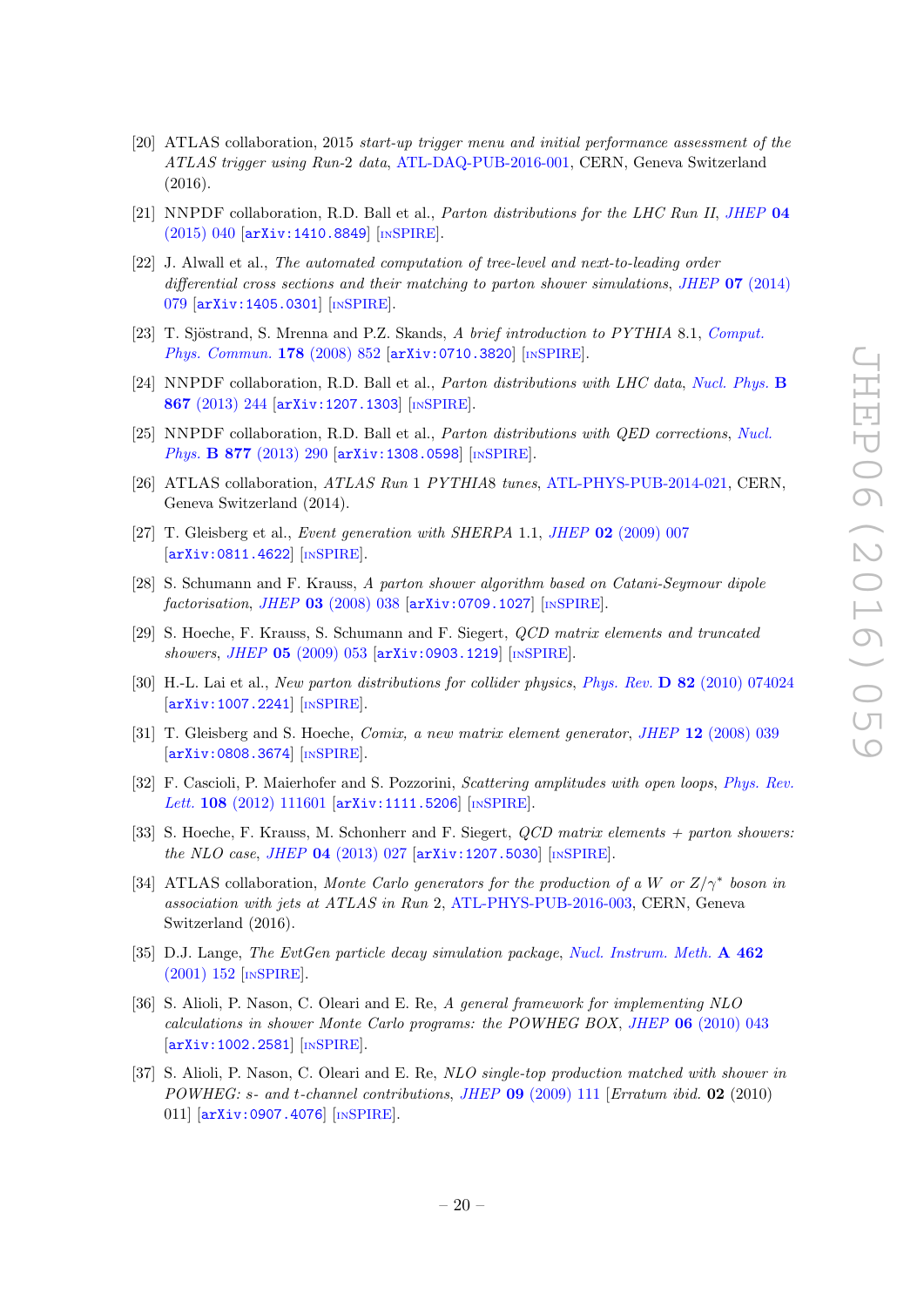- <span id="page-22-0"></span>[38] P. Artoisenet, R. Frederix, O. Mattelaer and R. Rietkerk, Automatic spin-entangled decays of heavy resonances in Monte Carlo simulations, JHEP 03 [\(2013\) 015](http://dx.doi.org/10.1007/JHEP03(2013)015) [[arXiv:1212.3460](http://arxiv.org/abs/1212.3460)] [IN[SPIRE](http://inspirehep.net/search?p=find+EPRINT+arXiv:1212.3460)].
- <span id="page-22-1"></span>[39] T. Sjöstrand, S. Mrenna and P.Z. Skands, PYTHIA 6.4 physics and manual, [JHEP](http://dx.doi.org/10.1088/1126-6708/2006/05/026) 05 [\(2006\) 026](http://dx.doi.org/10.1088/1126-6708/2006/05/026) [[hep-ph/0603175](http://arxiv.org/abs/hep-ph/0603175)] [IN[SPIRE](http://inspirehep.net/search?p=find+EPRINT+hep-ph/0603175)].
- <span id="page-22-2"></span>[40] J. Pumplin, D.R. Stump, J. Huston, H.L. Lai, P.M. Nadolsky and W.K. Tung, New generation of parton distributions with uncertainties from global QCD analysis, [JHEP](http://dx.doi.org/10.1088/1126-6708/2002/07/012) 07 [\(2002\) 012](http://dx.doi.org/10.1088/1126-6708/2002/07/012) [[hep-ph/0201195](http://arxiv.org/abs/hep-ph/0201195)] [IN[SPIRE](http://inspirehep.net/search?p=find+EPRINT+hep-ph/0201195)].
- <span id="page-22-3"></span>[41] P.Z. Skands, Tuning Monte Carlo generators: the Perugia tunes, [Phys. Rev.](http://dx.doi.org/10.1103/PhysRevD.82.074018) D 82 (2010) [074018](http://dx.doi.org/10.1103/PhysRevD.82.074018) [[arXiv:1005.3457](http://arxiv.org/abs/1005.3457)] [IN[SPIRE](http://inspirehep.net/search?p=find+EPRINT+arXiv:1005.3457)].
- <span id="page-22-4"></span>[42] ATLAS collaboration, Further ATLAS tunes of PYTHIA 6 and PYTHIA 8, [ATL-PHYS-PUB-2011-014,](http://cds.cern.ch/record/1400677) CERN, Geneva Switzerland (2011).
- [43] A.D. Martin, W.J. Stirling, R.S. Thorne and G. Watt, Parton distributions for the LHC, [Eur. Phys. J.](http://dx.doi.org/10.1140/epjc/s10052-009-1072-5) C 63 (2009) 189 [[arXiv:0901.0002](http://arxiv.org/abs/0901.0002)] [IN[SPIRE](http://inspirehep.net/search?p=find+EPRINT+arXiv:0901.0002)].
- <span id="page-22-5"></span>[44] ATLAS collaboration, The ATLAS simulation infrastructure, [Eur. Phys. J.](http://dx.doi.org/10.1140/epjc/s10052-010-1429-9) C 70 (2010) 823 [[arXiv:1005.4568](http://arxiv.org/abs/1005.4568)] [IN[SPIRE](http://inspirehep.net/search?p=find+EPRINT+arXiv:1005.4568)].
- <span id="page-22-6"></span>[45] GEANT4 collaboration, S. Agostinelli et al., *GEANT4: a simulation toolkit*, *[Nucl. Instrum.](http://dx.doi.org/10.1016/S0168-9002(03)01368-8)* Meth. **A 506** [\(2003\) 250](http://dx.doi.org/10.1016/S0168-9002(03)01368-8) [IN[SPIRE](http://inspirehep.net/search?p=find+J+%22Nucl.Instrum.Meth.,A506,250%22)].
- <span id="page-22-7"></span>[46] ATLAS collaboration, *Expected photon performance in the ATLAS experiment*, [ATL-PHYS-PUB-2011-007,](http://cds.cern.ch/record/1345329) CERN, Geneva Switzerland (2011).
- <span id="page-22-8"></span>[47] ATLAS collaboration, Electron and photon energy calibration with the ATLAS detector using LHC Run 1 data, [Eur. Phys. J.](http://dx.doi.org/10.1140/epjc/s10052-014-3071-4) C 74 (2014) 3071 [[arXiv:1407.5063](http://arxiv.org/abs/1407.5063)] [IN[SPIRE](http://inspirehep.net/search?p=find+EPRINT+arXiv:1407.5063)].
- <span id="page-22-9"></span>[48] ATLAS collaboration, Measurements of the photon identification efficiency with the ATLAS  $detection~using~4.9~fb^{-1}$  of pp collision data collected in 2011, [ATLAS-CONF-2012-123](http://cds.cern.ch/record/1473426), CERN, Geneva Switzerland (2012).
- <span id="page-22-10"></span>[49] ATLAS collaboration, Muon reconstruction performance of the ATLAS detector in proton-proton collision data at  $\sqrt{s} = 13 \text{ TeV}$ , [Eur. Phys. J.](http://dx.doi.org/10.1140/epjc/s10052-016-4120-y) C 76 (2016) 292 [[arXiv:1603.05598](http://arxiv.org/abs/1603.05598)] [IN[SPIRE](http://inspirehep.net/search?p=find+EPRINT+arXiv:1603.05598)].
- <span id="page-22-11"></span>[50] M. Cacciari, G.P. Salam and G. Soyez, *The anti-k<sub>t</sub>* jet clustering algorithm, *JHEP* **04** [\(2008\)](http://dx.doi.org/10.1088/1126-6708/2008/04/063) [063](http://dx.doi.org/10.1088/1126-6708/2008/04/063) [[arXiv:0802.1189](http://arxiv.org/abs/0802.1189)] [IN[SPIRE](http://inspirehep.net/search?p=find+EPRINT+arXiv:0802.1189)].
- <span id="page-22-12"></span>[51] M. Cacciari and G.P. Salam, *Dispelling the*  $N^3$  myth for the  $k_t$  jet-finder, *[Phys. Lett.](http://dx.doi.org/10.1016/j.physletb.2006.08.037)* **B 641** [\(2006\) 57](http://dx.doi.org/10.1016/j.physletb.2006.08.037) [[hep-ph/0512210](http://arxiv.org/abs/hep-ph/0512210)] [IN[SPIRE](http://inspirehep.net/search?p=find+EPRINT+hep-ph/0512210)].
- [52] ATLAS collaboration, Jet energy measurement with the ATLAS detector in proton-proton collisions at  $\sqrt{s} = 7 \text{ TeV}$ , [Eur. Phys. J.](http://dx.doi.org/10.1140/epjc/s10052-013-2304-2) C 73 (2013) 2304 [[arXiv:1112.6426](http://arxiv.org/abs/1112.6426)] [IN[SPIRE](http://inspirehep.net/search?p=find+EPRINT+arXiv:1112.6426)].
- <span id="page-22-14"></span>[53] ATLAS collaboration, Single hadron response measurement and calorimeter jet energy scale uncertainty with the ATLAS detector at the LHC, [Eur. Phys. J.](http://dx.doi.org/10.1140/epjc/s10052-013-2305-1)  $\bf{C}$  73 (2013) 2305 [[arXiv:1203.1302](http://arxiv.org/abs/1203.1302)] [IN[SPIRE](http://inspirehep.net/search?p=find+EPRINT+arXiv:1203.1302)].
- <span id="page-22-13"></span>[54] ATLAS collaboration, Tagging and suppression of pileup jets with the ATLAS detector, [ATLAS-CONF-2014-018,](http://cds.cern.ch/record/1700870) CERN, Geneva Switzerland (2014).
- <span id="page-22-15"></span>[55] ATLAS collaboration, Performance of missing transverse momentum reconstruction in proton-proton collisions at  $7 \text{ TeV}$  with ATLAS, [Eur. Phys. J.](http://dx.doi.org/10.1140/epjc/s10052-011-1844-6)  $\bf{C}$  72 (2012) 1844 [[arXiv:1108.5602](http://arxiv.org/abs/1108.5602)] [IN[SPIRE](http://inspirehep.net/search?p=find+EPRINT+arXiv:1108.5602)].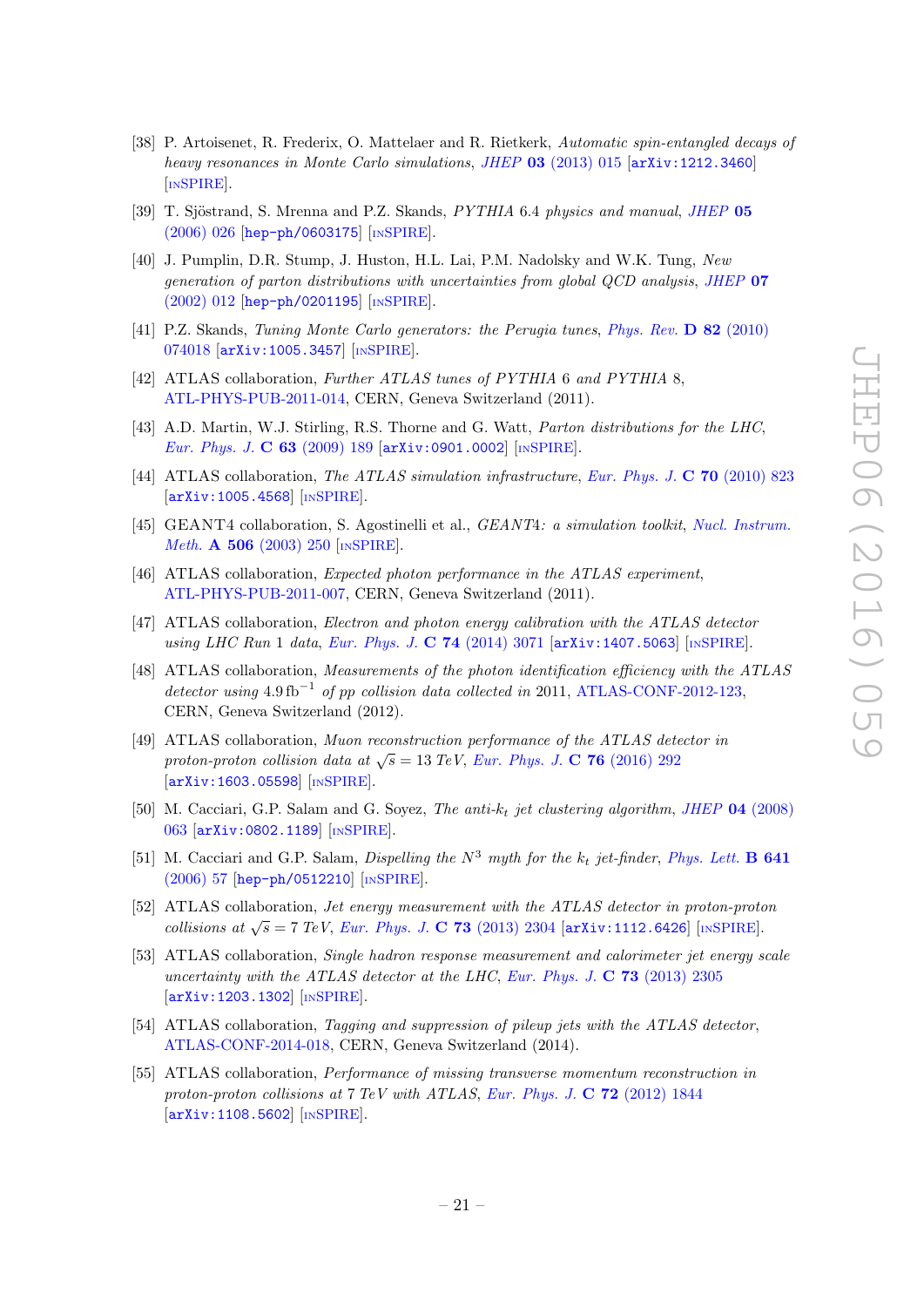- <span id="page-23-0"></span>[56] ATLAS collaboration, Expected performance of missing transverse momentum reconstruction for the ATLAS detector at  $\sqrt{s} = 13$  TeV, [ATL-PHYS-PUB-2015-023,](http://cds.cern.ch/record/2037700) CERN, Geneva Switzerland (2015).
- [57] ATLAS collaboration, Measurement of the inclusive isolated prompt photon cross section in pp collisions at  $\sqrt{s} = 7$  TeV with the ATLAS detector, Phys. Rev. **D 83** [\(2011\) 052005](http://dx.doi.org/10.1103/PhysRevD.83.052005) [[arXiv:1012.4389](http://arxiv.org/abs/1012.4389)] [IN[SPIRE](http://inspirehep.net/search?p=find+EPRINT+arXiv:1012.4389)].
- <span id="page-23-1"></span>[58] ATLAS collaboration, *Improved luminosity determination in pp collisions at*  $\sqrt{s} = 7 \text{ TeV}$ using the ATLAS detector at the LHC, [Eur. Phys. J.](http://dx.doi.org/10.1140/epjc/s10052-013-2518-3)  $C$  73 (2013) 2518 [[arXiv:1302.4393](http://arxiv.org/abs/1302.4393)] [IN[SPIRE](http://inspirehep.net/search?p=find+EPRINT+arXiv:1302.4393)].
- <span id="page-23-2"></span>[59] ATLAS collaboration, Selection of jets produced in proton-proton collisions with the ATLAS detector using 2011 data, [ATLAS-CONF-2012-020,](http://cds.cern.ch/record/1430034) CERN, Geneva Switzerland (2012).
- [60] M. Baak, G.J. Besjes, D. Côte, A. Koutsman, J. Lorenz and D. Short, *HistFitter software* framework for statistical data analysis, [Eur. Phys. J.](http://dx.doi.org/10.1140/epjc/s10052-015-3327-7) C 75 (2015) 153 [[arXiv:1410.1280](http://arxiv.org/abs/1410.1280)] [IN[SPIRE](http://inspirehep.net/search?p=find+EPRINT+arXiv:1410.1280)].
- [61] ATLAS collaboration, Measurement of the inclusive isolated prompt photon cross section in pp collisions at  $\sqrt{s} = 7$  TeV with the ATLAS detector, Phys. Rev. **D 83** [\(2011\) 052005](http://dx.doi.org/10.1103/PhysRevD.83.052005) [[arXiv:1012.4389](http://arxiv.org/abs/1012.4389)] [IN[SPIRE](http://inspirehep.net/search?p=find+J+%22Phys.Rev.,D83,052005%22)].
- [62] M. Grazzini, S. Kallweit and D. Rathlev,  $W\gamma$  and  $Z\gamma$  production at the LHC in NNLO QCD , [arXiv:1601.06751](http://arxiv.org/abs/1601.06751) [IN[SPIRE](http://inspirehep.net/search?p=find+EPRINT+arXiv:1601.06751)].
- [63] J. Butterworth et al., *PDF4LHC recommendations for LHC Run II*, *[J. Phys.](http://dx.doi.org/10.1088/0954-3899/43/2/023001)* **G 43** (2016) [023001](http://dx.doi.org/10.1088/0954-3899/43/2/023001) [[arXiv:1510.03865](http://arxiv.org/abs/1510.03865)] [IN[SPIRE](http://inspirehep.net/search?p=find+EPRINT+arXiv:1510.03865)].
- [64] A. Buckley et al., *LHAPDF6: parton density access in the LHC precision era, [Eur. Phys. J.](http://dx.doi.org/10.1140/epjc/s10052-015-3318-8)* C 75 [\(2015\) 132](http://dx.doi.org/10.1140/epjc/s10052-015-3318-8) [[arXiv:1412.7420](http://arxiv.org/abs/1412.7420)] [IN[SPIRE](http://inspirehep.net/search?p=find+EPRINT+arXiv:1412.7420)].
- [65] ATLAS collaboration, Jet energy resolution and selection efficiency relative to track jets from in-situ techniques with the ATLAS detector using proton-proton collisions at a center of  $\hat{S}$  mass energy  $\sqrt{s} = 7$  TeV, [ATLAS-CONF-2010-054,](http://cds.cern.ch/record/1281311) CERN, Geneva Switzerland (2010).
- [66] A.L. Read, Presentation of search results: the  $CL_s$  technique, J. Phys. **G 28** [\(2002\) 2693](http://dx.doi.org/10.1088/0954-3899/28/10/313) [IN[SPIRE](http://inspirehep.net/search?p=find+J+%22J.Phys.,G28,2693%22)].
- [67] T. Junk, Confidence level computation for combining searches with small statistics, [Nucl.](http://dx.doi.org/10.1016/S0168-9002(99)00498-2) [Instrum. Meth.](http://dx.doi.org/10.1016/S0168-9002(99)00498-2) A 434 (1999) 435 [[hep-ex/9902006](http://arxiv.org/abs/hep-ex/9902006)] [IN[SPIRE](http://inspirehep.net/search?p=find+EPRINT+hep-ex/9902006)].
- [68] G. Cowan, K. Cranmer, E. Gross and O. Vitells, Asymptotic formulae for likelihood-based tests of new physics, [Eur. Phys. J.](http://dx.doi.org/10.1140/epjc/s10052-011-1554-0)  $C$  71 (2011) 1554 [Erratum ibid.  $C$  73 (2013) 2501] [[arXiv:1007.1727](http://arxiv.org/abs/1007.1727)] [IN[SPIRE](http://inspirehep.net/search?p=find+EPRINT+arXiv:1007.1727)].
- [69] F. Kahlhoefer, K. Schmidt-Hoberg, T. Schwetz and S. Vogl, Implications of unitarity and gauge invariance for simplified dark matter models, JHEP 02 [\(2016\) 016](http://dx.doi.org/10.1007/JHEP02(2016)016) [[arXiv:1510.02110](http://arxiv.org/abs/1510.02110)] [IN[SPIRE](http://inspirehep.net/search?p=find+EPRINT+arXiv:1510.02110)].
- [70] WMAP collaboration, G. Hinshaw et al., Nine-year Wilkinson Microwave Anisotropy Probe (WMAP) observations: cosmological parameter results , [Astrophys. J. Suppl.](http://dx.doi.org/10.1088/0067-0049/208/2/19) 208 (2013) 19 [[arXiv:1212.5226](http://arxiv.org/abs/1212.5226)] [IN[SPIRE](http://inspirehep.net/search?p=find+EPRINT+arXiv:1212.5226)].
- [71] A. Boveia et al., Recommendations on presenting LHC searches for missing transverse energy signals using simplified s-channel models of dark matter,  $arXiv:1603.04156$  [IN[SPIRE](http://inspirehep.net/search?p=find+EPRINT+arXiv:1603.04156)].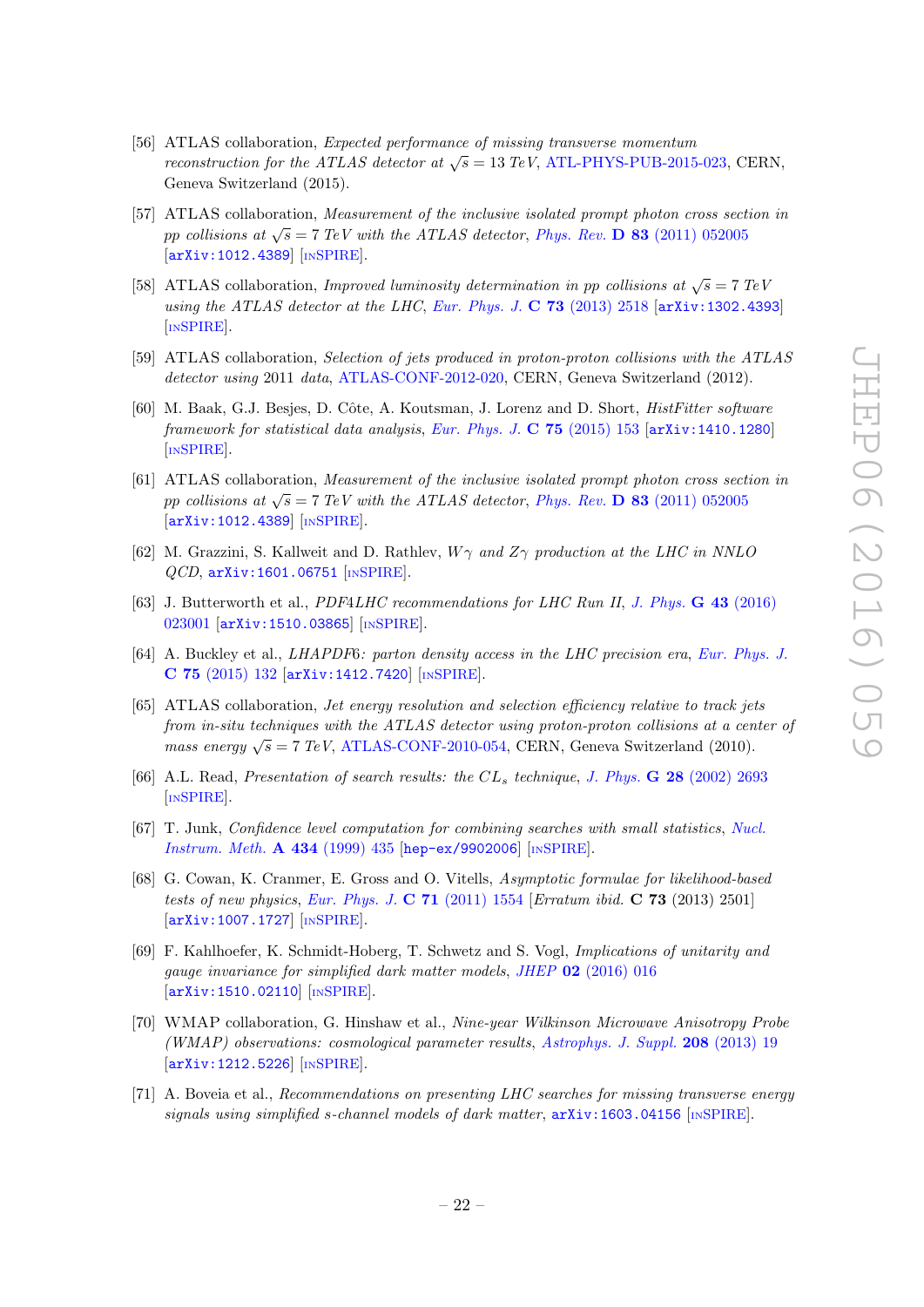- [72] PICO collaboration, C. Amole et al., Dark matter search results from the PICO-2L  $C_3F_8$ bubble chamber, [Phys. Rev. Lett.](http://dx.doi.org/10.1103/PhysRevLett.114.231302) 114 (2015) 231302 [arXiv: 1503.00008] [IN[SPIRE](http://inspirehep.net/search?p=find+EPRINT+arXiv:1503.00008)].
- <span id="page-24-0"></span>[73] XENON100 collaboration, E. Aprile et al., Limits on spin-dependent WIMP-nucleon cross sections from 225 live days of XENON100 data, [Phys. Rev. Lett.](http://dx.doi.org/10.1103/PhysRevLett.111.021301) 111 (2013) 021301 [[arXiv:1301.6620](http://arxiv.org/abs/1301.6620)] [IN[SPIRE](http://inspirehep.net/search?p=find+EPRINT+arXiv:1301.6620)].
- [74] LUX collaboration, D.S. Akerib et al., Results on the spin-dependent scattering of weakly interacting massive particles on nucleons from the Run 3 data of the LUX experiment , [Phys.](http://dx.doi.org/10.1103/PhysRevLett.116.161302) Rev. Lett. 116 [\(2016\) 161302](http://dx.doi.org/10.1103/PhysRevLett.116.161302) [[arXiv:1602.03489](http://arxiv.org/abs/1602.03489)] [IN[SPIRE](http://inspirehep.net/search?p=find+EPRINT+arXiv:1602.03489)].
- [75] D. Racco, A. Wulzer and F. Zwirner, Robust collider limits on heavy-mediator dark matter, JHEP 05 [\(2015\) 009](http://dx.doi.org/10.1007/JHEP05(2015)009) [[arXiv:1502.04701](http://arxiv.org/abs/1502.04701)] [IN[SPIRE](http://inspirehep.net/search?p=find+EPRINT+arXiv:1502.04701)].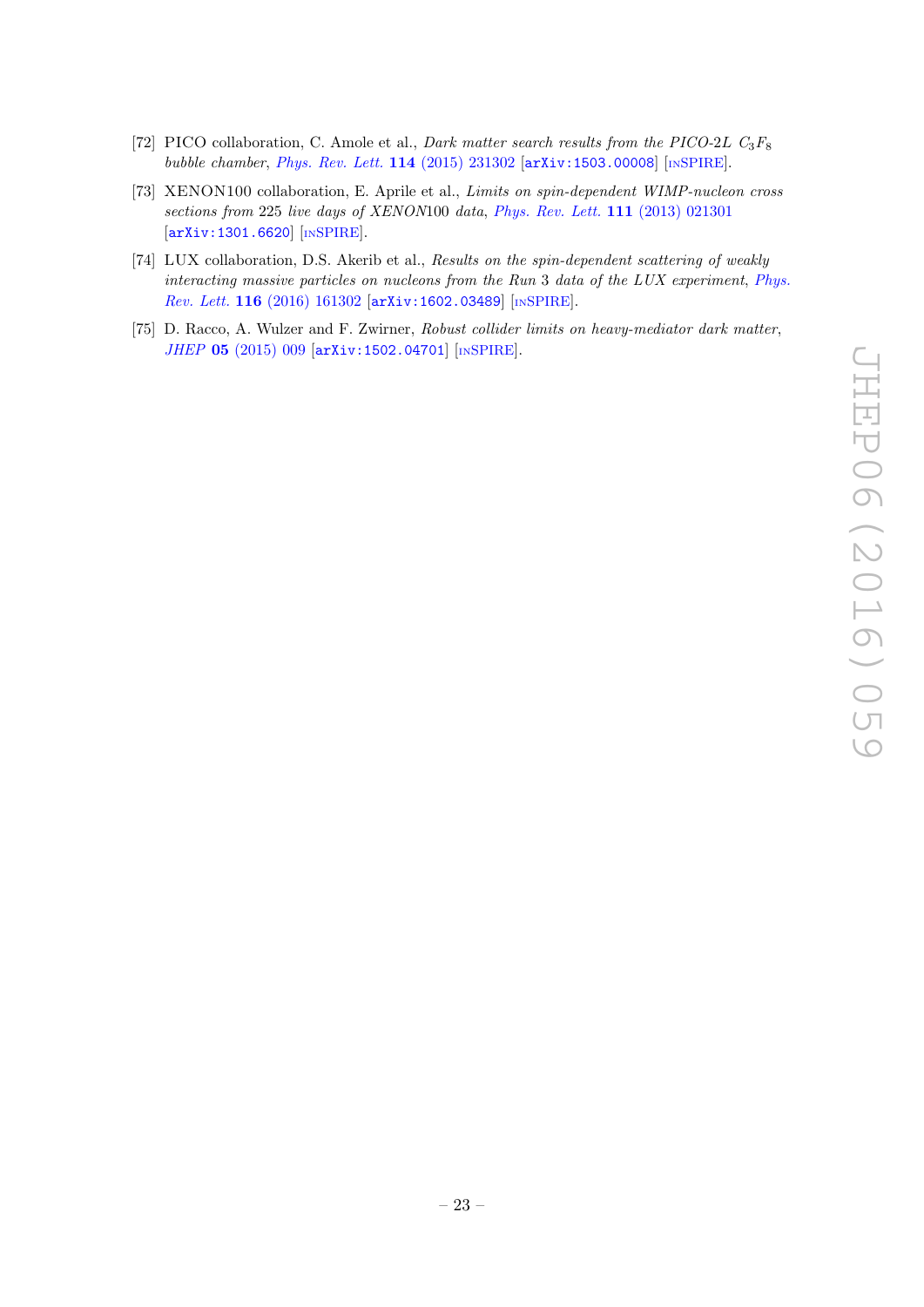# The ATLAS collaboration

M. Aaboud<sup>136d</sup>, G. Aad<sup>87</sup>, B. Abbott<sup>114</sup>, J. Abdallah<sup>65</sup>, O. Abdinov<sup>12</sup>, B. Abeloos<sup>118</sup>, R. Aben<sup>108</sup>, O.S. AbouZeid<sup>138</sup>, N.L. Abraham<sup>150</sup>, H. Abramowicz<sup>154</sup>, H. Abreu<sup>153</sup>, R. Abreu<sup>117</sup>, Y. Abulaiti<sup>147a,147b</sup>, B.S. Acharya<sup>164a,164b,a</sup>, L. Adamczyk<sup>40a</sup>, D.L. Adams<sup>27</sup>, J. Adelman<sup>109</sup>, S. Adomeit<sup>101</sup>, T. Adye<sup>132</sup>, A.A. Affolder<sup>76</sup>, T. Agatonovic-Jovin<sup>14</sup>, J. Agricola<sup>56</sup>, J.A. Aguilar-Saavedra<sup>127a,127f</sup>, S.P. Ahlen<sup>24</sup>, F. Ahmadov<sup>67,b</sup>, G. Aielli<sup>134a,134b</sup>, H. Akerstedt<sup>147a,147b</sup>, T.P.A. Åkesson<sup>83</sup>, A.V. Akimov<sup>97</sup>, G.L. Alberghi<sup>22a,22b</sup>, J. Albert<sup>169</sup>, S. Albrand<sup>57</sup>, M.J. Alconada Verzini<sup>73</sup>, M. Aleksa<sup>32</sup>, I.N. Aleksandrov<sup>67</sup>, C. Alexa<sup>28b</sup>, G. Alexander<sup>154</sup>, T. Alexopoulos<sup>10</sup>, M. Alhroob<sup>114</sup>, M. Aliev<sup>75a,75b</sup>, G. Alimonti<sup>93a</sup>, J. Alison<sup>33</sup>, S.P. Alkire<sup>37</sup>, B.M.M. Allbrooke<sup>150</sup>, B.W. Allen<sup>117</sup>, P.P. Allport<sup>19</sup>, A. Aloisio<sup>105a,105b</sup>, A. Alonso<sup>38</sup>, F. Alonso<sup>73</sup>, C. Alpigiani<sup>139</sup>, M. Alstaty<sup>87</sup>, B. Alvarez Gonzalez<sup>32</sup>, D. Álvarez Piqueras<sup>167</sup>, M.G. Alviggi<sup>105a,105b</sup>, B.T. Amadio<sup>16</sup>, K. Amako<sup>68</sup>, Y. Amaral Coutinho<sup>26a</sup>, C. Amelung<sup>25</sup>, D. Amidei<sup>91</sup>, S.P. Amor Dos Santos<sup>127a,127c</sup>, A. Amorim<sup>127a,127b</sup>, S. Amoroso<sup>32</sup>, G. Amundsen<sup>25</sup>, C. Anastopoulos<sup>140</sup>, L.S. Ancu<sup>51</sup>, N. Andari<sup>109</sup>, T. Andeen<sup>11</sup>, C.F. Anders<sup>60b</sup>, G. Anders<sup>32</sup>, J.K. Anders<sup>76</sup>, K.J. Anderson<sup>33</sup>, A. Andreazza<sup>93a,93b</sup>, V. Andrei<sup>60a</sup>, S. Angelidakis<sup>9</sup>, I. Angelozzi<sup>108</sup>, P. Anger<sup>46</sup>, A. Angerami<sup>37</sup>, F. Anghinolfi<sup>32</sup>, A.V. Anisenkov<sup>110,c</sup>, N. Anjos<sup>13</sup>, A. Annovi<sup>125a,125b</sup>, M. Antonelli<sup>49</sup>, A. Antonov<sup>99</sup>, F. Anulli<sup>133a</sup>, M. Aoki<sup>68</sup>, L. Aperio Bella<sup>19</sup>, G. Arabidze<sup>92</sup>, Y. Arai<sup>68</sup>, J.P. Araque<sup>127a</sup>, A.T.H. Arce<sup>47</sup>, F.A. Arduh<sup>73</sup>, J-F. Arguin<sup>96</sup>, S. Argyropoulos<sup>65</sup>, M. Arik<sup>20a</sup>, A.J. Armbruster<sup>144</sup>, L.J. Armitage<sup>78</sup>, O. Arnaez<sup>32</sup>, H. Arnold<sup>50</sup>, M. Arratia<sup>30</sup>, O. Arslan<sup>23</sup>, A. Artamonov<sup>98</sup>, G. Artoni<sup>121</sup>, S. Artz<sup>85</sup>, S. Asai<sup>156</sup>, N. Asbah<sup>44</sup>, A. Ashkenazi<sup>154</sup>, B. Åsman<sup>147a,147b</sup>, L. Asquith<sup>150</sup>, K. Assamagan<sup>27</sup>, R. Astalos<sup>145a</sup>, M. Atkinson<sup>166</sup>, N.B. Atlay<sup>142</sup>, K. Augsten<sup>129</sup>, G. Avolio<sup>32</sup>, B. Axen<sup>16</sup>, M.K. Ayoub<sup>118</sup>, G. Azuelos<sup>96,d</sup>, M.A. Baak<sup>32</sup>, A.E. Baas<sup>60a</sup>, M.J. Baca<sup>19</sup>, H. Bachacou<sup>137</sup>, K. Bachas<sup>75a,75b</sup>, M. Backes<sup>32</sup>, M. Backhaus<sup>32</sup>, P. Bagiacchi<sup>133a,133b</sup>, P. Bagnaia<sup>133a,133b</sup>, Y. Bai<sup>35a</sup>, J.T. Baines<sup>132</sup>, O.K. Baker<sup>176</sup>, E.M. Baldin<sup>110,c</sup>, P. Balek<sup>130</sup>, T. Balestri<sup>149</sup>, F. Balli<sup>137</sup>, W.K. Balunas<sup>123</sup>, E. Banas<sup>41</sup>, Sw. Banerjee<sup>173,e</sup>, A.A.E. Bannoura<sup>175</sup>, L. Barak<sup>32</sup>, E.L. Barberio<sup>90</sup>, D. Barberis<sup>52a,52b</sup>, M. Barbero<sup>87</sup>, T. Barillari<sup>102</sup>, M. Barisonzi<sup>164a,164b</sup>, T. Barklow<sup>144</sup>, N. Barlow<sup>30</sup>, S.L. Barnes<sup>86</sup>, B.M. Barnett<sup>132</sup>, R.M. Barnett<sup>16</sup>, Z. Barnovska<sup>5</sup>, A. Baroncelli<sup>135a</sup>, G. Barone<sup>25</sup>, A.J. Barr<sup>121</sup>, L. Barranco Navarro<sup>167</sup>, F. Barreiro<sup>84</sup>, J. Barreiro Guimarães da Costa<sup>35a</sup>, R. Bartoldus<sup>144</sup>, A.E. Barton<sup>74</sup>, P. Bartos<sup>145a</sup>, A. Basalaev<sup>124</sup>, A. Bassalat<sup>118</sup>, R.L. Bates<sup>55</sup>, S.J. Batista<sup>159</sup>, J.R. Batley<sup>30</sup>, M. Battaglia<sup>138</sup>, M. Bauce<sup>133a,133b</sup>, F. Bauer<sup>137</sup>, H.S. Bawa<sup>144,f</sup>, J.B. Beacham<sup>112</sup>, M.D. Beattie<sup>74</sup>, T. Beau<sup>82</sup>, P.H. Beauchemin<sup>162</sup>, P. Bechtle<sup>23</sup>, H.P. Beck<sup>18,g</sup>, K. Becker<sup>121</sup>, M. Becker<sup>85</sup>, M. Beckingham<sup>170</sup>, C. Becot<sup>111</sup>, A.J. Beddall<sup>20e</sup>, A. Beddall<sup>20b</sup>, V.A. Bednyakov<sup>67</sup>, M. Bedognetti<sup>108</sup>, C.P. Bee<sup>149</sup>, L.J. Beemster<sup>108</sup>, T.A. Beermann<sup>32</sup>, M. Begel<sup>27</sup>, J.K. Behr<sup>44</sup>, C. Belanger-Champagne<sup>89</sup>, A.S. Bell<sup>80</sup>, G. Bella<sup>154</sup>, L. Bellagamba<sup>22a</sup>, A. Bellerive<sup>31</sup>, M. Bellomo<sup>88</sup>, K. Belotskiy<sup>99</sup>, O. Beltramello<sup>32</sup>, N.L. Belyaev<sup>99</sup>, O. Benary<sup>154</sup>, D. Benchekroun<sup>136a</sup>, M. Bender<sup>101</sup>, K. Bendtz<sup>147a,147b</sup>, N. Benekos<sup>10</sup>, Y. Benhammou<sup>154</sup>, E. Benhar Noccioli<sup>176</sup>, J. Benitez<sup>65</sup>, D.P. Benjamin<sup>47</sup>, J.R. Bensinger<sup>25</sup>, S. Bentvelsen<sup>108</sup>, L. Beresford<sup>121</sup>, M. Beretta<sup>49</sup>, D. Berge<sup>108</sup>, E. Bergeaas Kuutmann<sup>165</sup>, N. Berger<sup>5</sup>, J. Beringer<sup>16</sup>, S. Berlendis<sup>57</sup>, N.R. Bernard<sup>88</sup>, C. Bernius<sup>111</sup>, F.U. Bernlochner<sup>23</sup>, T. Berry<sup>79</sup>, P. Berta<sup>130</sup>, C. Bertella<sup>85</sup>, G. Bertoli<sup>147a,147b</sup>, F. Bertolucci<sup>125a,125b</sup>, I.A. Bertram<sup>74</sup>, C. Bertsche<sup>44</sup>, D. Bertsche<sup>114</sup>, G.J. Besjes<sup>38</sup>, O. Bessidskaia Bylund<sup>147a,147b</sup>, M. Bessner<sup>44</sup>, N. Besson<sup>137</sup>, C. Betancourt<sup>50</sup>, S. Bethke<sup>102</sup>, A.J. Bevan<sup>78</sup>, W. Bhimji<sup>16</sup>, R.M. Bianchi<sup>126</sup>, L. Bianchini<sup>25</sup>, M. Bianco<sup>32</sup>, O. Biebel<sup>101</sup>, D. Biedermann<sup>17</sup>, R. Bielski<sup>86</sup>, N.V. Biesuz<sup>125a,125b</sup>, M. Biglietti<sup>135a</sup>, J. Bilbao De Mendizabal<sup>51</sup>, H. Bilokon<sup>49</sup>, M. Bindi<sup>56</sup>, S. Binet<sup>118</sup>, A. Bingul<sup>20b</sup>, C. Bini<sup>133a,133b</sup>, S. Biondi<sup>22a,22b</sup>, D.M. Bjergaard<sup>47</sup>, C.W. Black<sup>151</sup>, J.E. Black<sup>144</sup>, K.M. Black<sup>24</sup>, D. Blackburn<sup>139</sup>,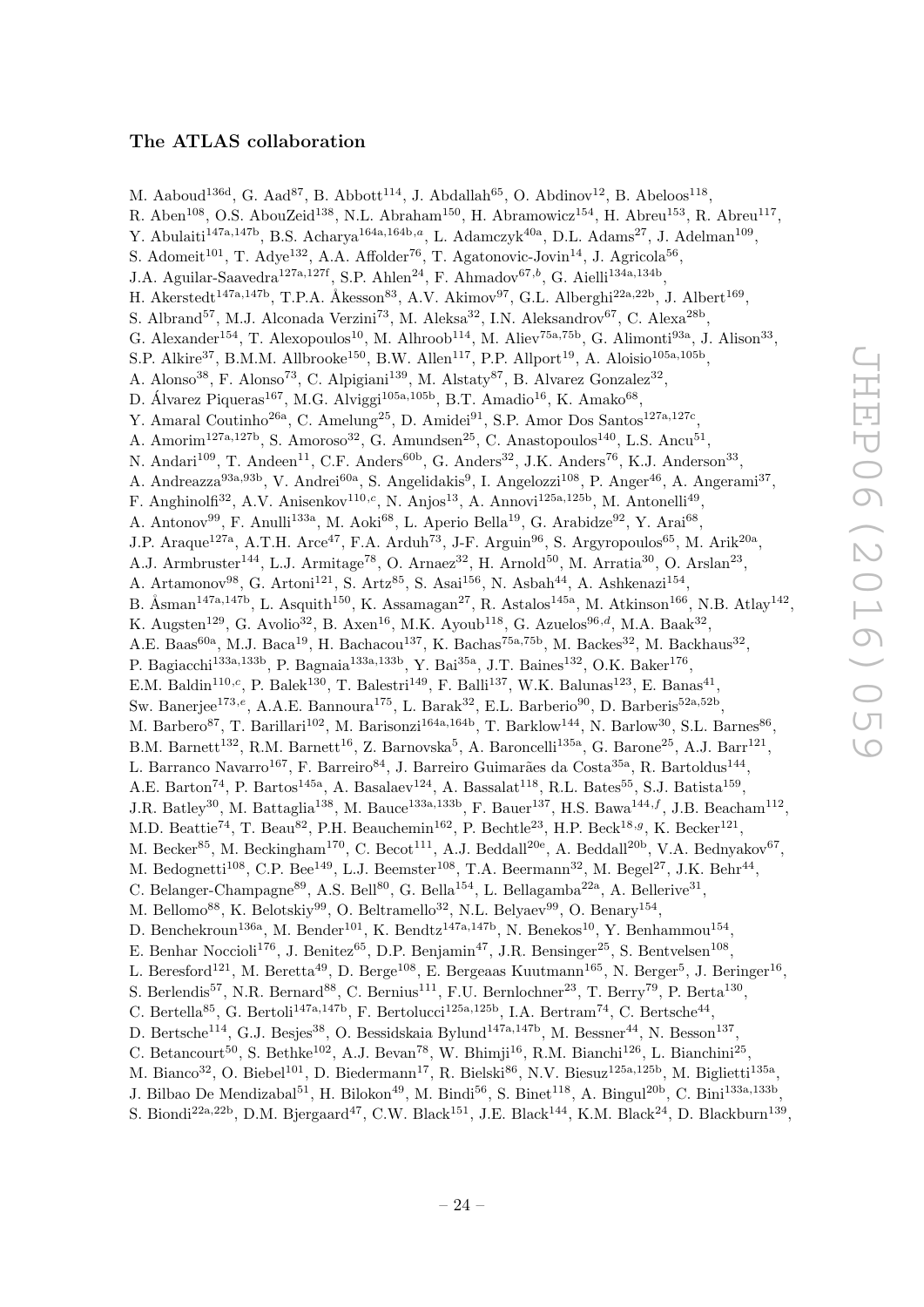R.E. Blair<sup>6</sup>, J.-B. Blanchard<sup>137</sup>, J.E. Blanco<sup>79</sup>, T. Blazek<sup>145a</sup>, I. Bloch<sup>44</sup>, C. Blocker<sup>25</sup>, W. Blum<sup>85,\*</sup>, U. Blumenschein<sup>56</sup>, S. Blunier<sup>34a</sup>, G.J. Bobbink<sup>108</sup>, V.S. Bobrovnikov<sup>110,c</sup>, S.S. Bocchetta<sup>83</sup>, A. Bocci<sup>47</sup>, C. Bock<sup>101</sup>, M. Boehler<sup>50</sup>, D. Boerner<sup>175</sup>, J.A. Bogaerts<sup>32</sup>, D. Bogavac<sup>14</sup>, A.G. Bogdanchikov<sup>110</sup>, C. Bohm<sup>147a</sup>, V. Boisvert<sup>79</sup>, P. Bokan<sup>14</sup>, T. Bold<sup>40a</sup>, A.S. Boldyrev<sup>164a, 164c</sup>, M. Bomben<sup>82</sup>, M. Bona<sup>78</sup>, M. Boonekamp<sup>137</sup>, A. Borisov<sup>131</sup>, G. Borissov<sup>74</sup>, J. Bortfeldt<sup>101</sup>, D. Bortoletto<sup>121</sup>, V. Bortolotto<sup>62a,62b,62c</sup>, K. Bos<sup>108</sup>, D. Boscherini<sup>22a</sup>, M. Bosman<sup>13</sup>, J.D. Bossio Sola<sup>29</sup>, J. Boudreau<sup>126</sup>, J. Bouffard<sup>2</sup>, E.V. Bouhova-Thacker<sup>74</sup>, D. Boumediene<sup>36</sup>, C. Bourdarios<sup>118</sup>, S.K. Boutle<sup>55</sup>, A. Boveia<sup>32</sup>, J. Boyd<sup>32</sup>, I.R. Boyko<sup>67</sup>, J. Bracinik<sup>19</sup>, A. Brandt<sup>8</sup>, G. Brandt<sup>56</sup>, O. Brandt<sup>60a</sup>, U. Bratzler<sup>157</sup>, B. Brau<sup>88</sup>, J.E. Brau<sup>117</sup>, H.M. Braun<sup>175,\*</sup>, W.D. Breaden Madden<sup>55</sup>, K. Brendlinger<sup>123</sup>, A.J. Brennan<sup>90</sup>, L. Brenner<sup>108</sup>, R. Brenner<sup>165</sup>, S. Bressler<sup>172</sup>, T.M. Bristow<sup>48</sup>, D. Britton<sup>55</sup>, D. Britzger<sup>44</sup>, F.M. Brochu<sup>30</sup>, I. Brock<sup>23</sup>, R. Brock<sup>92</sup>, G. Brooijmans<sup>37</sup>, T. Brooks<sup>79</sup>, W.K. Brooks<sup>34b</sup>, J. Brosamer<sup>16</sup>, E. Brost<sup>117</sup>, J.H Broughton<sup>19</sup>, P.A. Bruckman de Renstrom<sup>41</sup>, D. Bruncko<sup>145b</sup>, R. Bruneliere<sup>50</sup>, A. Bruni<sup>22a</sup>, G. Bruni<sup>22a</sup>, L.S. Bruni<sup>108</sup>, BH Brunt<sup>30</sup>, M. Bruschi<sup>22a</sup>, N. Bruscino<sup>23</sup>, P. Bryant<sup>33</sup>, L. Bryngemark<sup>83</sup>, T. Buanes<sup>15</sup>, Q. Buat<sup>143</sup>, P. Buchholz<sup>142</sup>, A.G. Buckley<sup>55</sup>, I.A. Budagov<sup>67</sup>, F. Buehrer<sup>50</sup>, M.K. Bugge<sup>120</sup>, O. Bulekov<sup>99</sup>, D. Bullock<sup>8</sup>, H. Burckhart<sup>32</sup>, S. Burdin<sup>76</sup>, C.D. Burgard<sup>50</sup>, B. Burghgrave<sup>109</sup>, K. Burka<sup>41</sup>, S. Burke<sup>132</sup>, I. Burmeister<sup>45</sup>, E. Busato<sup>36</sup>, D. Büscher<sup>50</sup>, V. Büscher<sup>85</sup>, P. Bussey<sup>55</sup>, J.M. Butler<sup>24</sup>, C.M. Buttar<sup>55</sup>, J.M. Butterworth<sup>80</sup>, P. Butti<sup>108</sup>, W. Buttinger<sup>27</sup>, A. Buzatu<sup>55</sup>, A.R. Buzykaev<sup>110,c</sup>, S. Cabrera Urbán<sup>167</sup>, D. Caforio<sup>129</sup>, V.M. Cairo<sup>39a,39b</sup>, O. Cakir<sup>4a</sup>, N. Calace<sup>51</sup>, P. Calafiura<sup>16</sup>, A. Calandri<sup>87</sup>, G. Calderini<sup>82</sup>, P. Calfayan<sup>101</sup>, L.P. Caloba<sup>26a</sup>, D. Calvet<sup>36</sup>, S. Calvet<sup>36</sup>, T.P. Calvet<sup>87</sup>, R. Camacho Toro<sup>33</sup>, S. Camarda<sup>32</sup>, P. Camarri<sup>134a,134b</sup>, D. Cameron<sup>120</sup>, R. Caminal Armadans<sup>166</sup>, C. Camincher<sup>57</sup>, S. Campana<sup>32</sup>, M. Campanelli<sup>80</sup>, A. Camplani<sup>93a,93b</sup>, A. Campoverde<sup>149</sup>, V. Canale<sup>105a,105b</sup>, A. Canepa<sup>160a</sup>, M. Cano Bret<sup>35e</sup>, J. Cantero<sup>115</sup>, R. Cantrill<sup>127a</sup>, T. Cao<sup>42</sup>, M.D.M. Capeans Garrido<sup>32</sup>, I. Caprini<sup>28b</sup>, M. Caprini<sup>28b</sup>, M. Capua<sup>39a,39b</sup>, R. Caputo<sup>85</sup>, R.M. Carbone<sup>37</sup>, R. Cardarelli<sup>134a</sup>, F. Cardillo<sup>50</sup>, T. Carli<sup>32</sup>, G. Carlino<sup>105a</sup>, L. Carminati<sup>93a,93b</sup>, S. Caron<sup>107</sup>, E. Carquin<sup>34b</sup>, G.D. Carrillo-Montoya<sup>32</sup>, J.R. Carter<sup>30</sup>, J. Carvalho<sup>127a,127c</sup>, D. Casadei<sup>19</sup>, M.P. Casado<sup>13,h</sup>, M. Casolino<sup>13</sup>, D.W. Casper<sup>163</sup>, E. Castaneda-Miranda<sup>146a</sup>, R. Castelijn<sup>108</sup>, A. Castelli<sup>108</sup>, V. Castillo Gimenez<sup>167</sup>, N.F. Castro<sup>127a,i</sup>, A. Catinaccio<sup>32</sup>, J.R. Catmore<sup>120</sup>, A. Cattai<sup>32</sup>, J. Caudron<sup>85</sup>, V. Cavaliere<sup>166</sup>, E. Cavallaro<sup>13</sup>, D. Cavalli<sup>93a</sup>, M. Cavalli-Sforza<sup>13</sup>, V. Cavasinni<sup>125a,125b</sup>, F. Ceradini<sup>135a,135b</sup>, L. Cerda Alberich<sup>167</sup>, B.C. Cerio<sup>47</sup>, A.S. Cerqueira<sup>26b</sup>, A. Cerri<sup>150</sup>, L. Cerrito<sup>78</sup>, F. Cerutti<sup>16</sup>, M. Cerv<sup>32</sup>, A. Cervelli<sup>18</sup>, S.A. Cetin<sup>20d</sup>, A. Chafaq<sup>136a</sup>, D. Chakraborty<sup>109</sup>, I. Chalupkova<sup>130</sup>, S.K. Chan<sup>59</sup>, Y.L. Chan<sup>62a</sup>, P. Chang<sup>166</sup>, J.D. Chapman<sup>30</sup>, D.G. Charlton<sup>19</sup>, A. Chatterjee<sup>51</sup>, C.C. Chau<sup>159</sup>, C.A. Chavez Barajas<sup>150</sup>, S. Che<sup>112</sup>, S. Cheatham<sup>74</sup>, A. Chegwidden<sup>92</sup>, S. Chekanov<sup>6</sup>, S.V. Chekulaev<sup>160a</sup>, G.A. Chelkov<sup>67,j</sup>, M.A. Chelstowska<sup>91</sup>, C. Chen<sup>66</sup>, H. Chen<sup>27</sup>, K. Chen<sup>149</sup>, S. Chen<sup>35c</sup>, S. Chen<sup>156</sup>, X. Chen<sup>35f</sup>, Y. Chen<sup>69</sup>, H.C. Cheng<sup>91</sup>, H.J Cheng<sup>35a</sup>, Y. Cheng<sup>33</sup>, A. Cheplakov<sup>67</sup>, E. Cheremushkina<sup>131</sup>, R. Cherkaoui El Moursli<sup>136e</sup>, V. Chernyatin<sup>27,\*</sup>, E. Cheu<sup>7</sup>, L. Chevalier<sup>137</sup>, V. Chiarella<sup>49</sup>, G. Chiarelli<sup>125a, 125b</sup>, G. Chiodini<sup>75a</sup>, A.S. Chisholm<sup>19</sup>, A. Chitan<sup>28b</sup>, M.V. Chizhov<sup>67</sup>, K. Choi<sup>63</sup>, A.R. Chomont<sup>36</sup>, S. Chouridou<sup>9</sup>, B.K.B. Chow<sup>101</sup>, V. Christodoulou<sup>80</sup>, D. Chromek-Burckhart<sup>32</sup>, J. Chudoba<sup>128</sup>, A.J. Chuinard<sup>89</sup>, J.J. Chwastowski<sup>41</sup>, L. Chytka<sup>116</sup>, G. Ciapetti<sup>133a,133b</sup>, A.K. Ciftci<sup>4a</sup>, D. Cinca<sup>55</sup>, V. Cindro<sup>77</sup>, I.A. Cioara<sup>23</sup>, A. Ciocio<sup>16</sup>, F. Cirotto<sup>105a,105b</sup>, Z.H. Citron<sup>172</sup>, M. Citterio<sup>93a</sup>, M. Ciubancan<sup>28b</sup>, A. Clark<sup>51</sup>, B.L. Clark<sup>59</sup>, M.R. Clark<sup>37</sup>, P.J. Clark<sup>48</sup>, R.N. Clarke<sup>16</sup>, C. Clement<sup>147a,147b</sup>, Y. Coadou<sup>87</sup>, M. Cobal<sup>164a,164c</sup>, A. Coccaro<sup>51</sup>, J. Cochran<sup>66</sup>, L. Coffey<sup>25</sup>, L. Colasurdo<sup>107</sup>, B. Cole<sup>37</sup>, A.P. Colijn<sup>108</sup>, J. Collot<sup>57</sup>, T. Colombo<sup>32</sup>, G. Compostella<sup>102</sup>, P. Conde Muiño<sup>127a,127b</sup>,

- E. Coniavitis<sup>50</sup>, S.H. Connell<sup>146b</sup>, I.A. Connelly<sup>79</sup>, V. Consorti<sup>50</sup>, S. Constantinescu<sup>28b</sup>,
- G. Conti<sup>32</sup>, F. Conventi<sup>105a,k</sup>, M. Cooke<sup>16</sup>, B.D. Cooper<sup>80</sup>, A.M. Cooper-Sarkar<sup>121</sup>,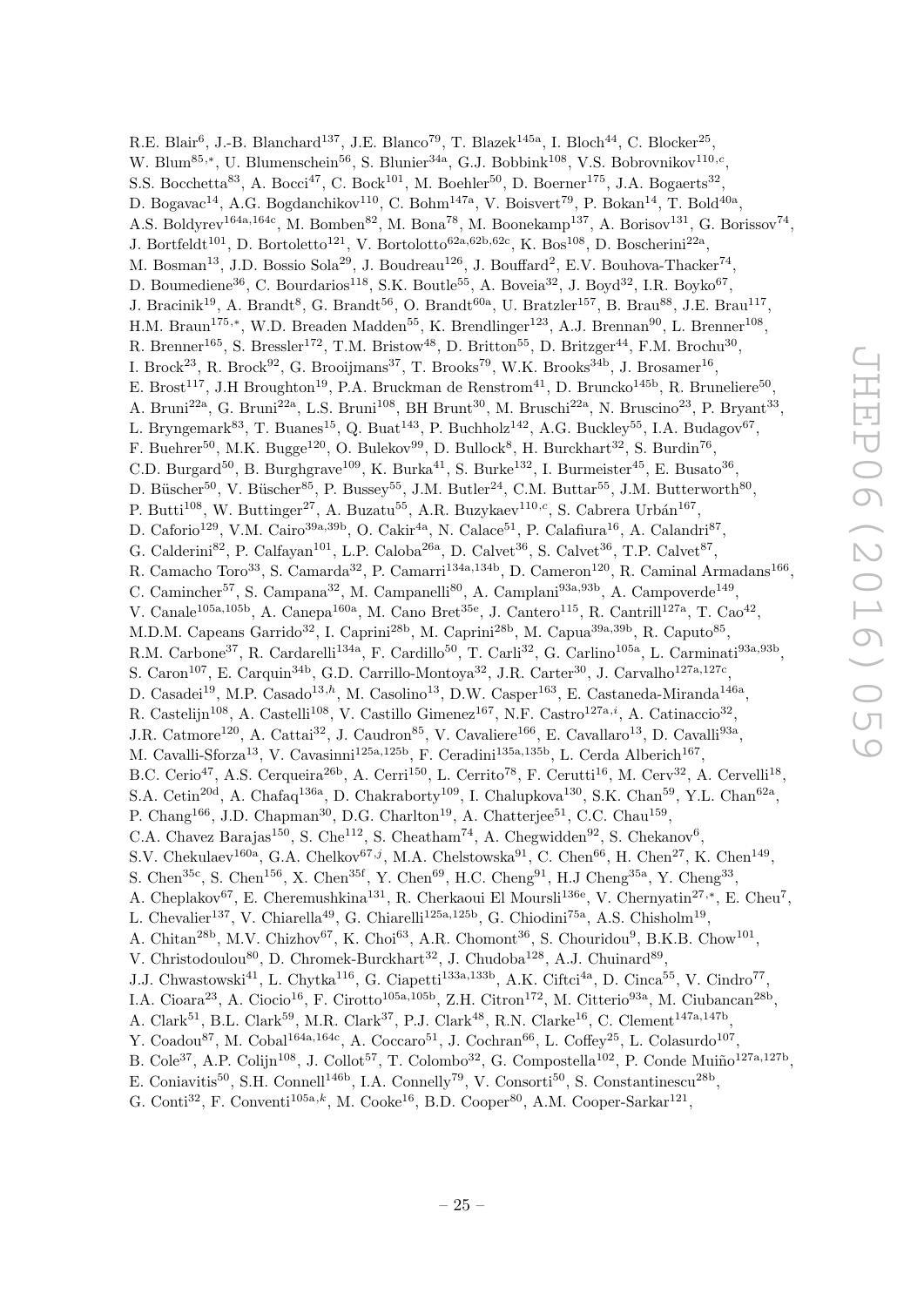K.J.R. Cormier<sup>159</sup>, T. Cornelissen<sup>175</sup>, M. Corradi<sup>133a,133b</sup>, F. Corriveau<sup>89,*l*</sup>, A. Corso-Radu<sup>163</sup>, A. Cortes-Gonzalez<sup>13</sup>, G. Cortiana<sup>102</sup>, G. Costa<sup>93a</sup>, M.J. Costa<sup>167</sup>, D. Costanzo<sup>140</sup>, G. Cottin<sup>30</sup>, G. Cowan<sup>79</sup>, B.E. Cox<sup>86</sup>, K. Cranmer<sup>111</sup>, S.J. Crawley<sup>55</sup>, G. Cree<sup>31</sup>, S. Crépé-Renaudin<sup>57</sup>, F. Crescioli<sup>82</sup>, W.A. Cribbs<sup>147a,147b</sup>, M. Crispin Ortuzar<sup>121</sup>, M. Cristinziani<sup>23</sup>, V. Croft<sup>107</sup>, G. Crosetti<sup>39a, 39b</sup>, T. Cuhadar Donszelmann<sup>140</sup>, J. Cummings<sup>176</sup>, M. Curatolo<sup>49</sup>, J. Cúth<sup>85</sup>, C. Cuthbert<sup>151</sup>, H. Czirr<sup>142</sup>, P. Czodrowski<sup>3</sup>, G. D'amen<sup>22a,22b</sup>, S. D'Auria<sup>55</sup>, M. D'Onofrio<sup>76</sup>, M.J. Da Cunha Sargedas De Sousa<sup>127a,127b</sup>, C. Da Via<sup>86</sup>, W. Dabrowski<sup>40a</sup>, T. Dado<sup>145a</sup>, T. Dai<sup>91</sup>, O. Dale<sup>15</sup>, F. Dallaire<sup>96</sup>, C. Dallapiccola<sup>88</sup>, M. Dam<sup>38</sup>, J.R. Dandoy<sup>33</sup>, N.P. Dang<sup>50</sup>, A.C. Daniells<sup>19</sup>, N.S. Dann<sup>86</sup>, M. Danninger<sup>168</sup>, M. Dano Hoffmann<sup>137</sup>, V. Dao<sup>50</sup>, G. Darbo<sup>52a</sup>, S. Darmora<sup>8</sup>, J. Dassoulas<sup>3</sup>, A. Dattagupta<sup>63</sup>, W. Davey<sup>23</sup>, C. David<sup>169</sup>, T. Davidek<sup>130</sup>, M. Davies<sup>154</sup>, P. Davison<sup>80</sup>, E. Dawe<sup>90</sup>, I. Dawson<sup>140</sup>, R.K. Daya-Ishmukhametova<sup>88</sup>, K. De<sup>8</sup>, R. de Asmundis<sup>105a</sup>, A. De Benedetti<sup>114</sup>, S. De Castro<sup>22a, 22b</sup>, S. De Cecco<sup>82</sup>, N. De Groot<sup>107</sup>, P. de Jong<sup>108</sup>, H. De la Torre<sup>84</sup>, F. De Lorenzi<sup>66</sup>, A. De Maria<sup>56</sup>, D. De Pedis<sup>133a</sup>, A. De Salvo<sup>133a</sup>, U. De Sanctis<sup>150</sup>, A. De Santo<sup>150</sup>, J.B. De Vivie De Regie<sup>118</sup>, W.J. Dearnaley<sup>74</sup>, R. Debbe<sup>27</sup>, C. Debenedetti<sup>138</sup>, D.V. Dedovich<sup>67</sup>, N. Dehghanian<sup>3</sup>, I. Deigaard<sup>108</sup>, M. Del Gaudio<sup>39a,39b</sup>, J. Del Peso<sup>84</sup>, T. Del Prete<sup>125a,125b</sup>, D. Delgove<sup>118</sup>, F. Deliot<sup>137</sup>, C.M. Delitzsch<sup>51</sup>, M. Deliyergiyev<sup>77</sup>, A. Dell'Acqua<sup>32</sup>, L. Dell'Asta<sup>24</sup>, M. Dell'Orso<sup>125a,125b</sup>, M. Della Pietra<sup>105a,k</sup>, D. della Volpe<sup>51</sup>, M. Delmastro<sup>5</sup>, P.A. Delsart<sup>57</sup>, C. Deluca<sup>108</sup>, D.A. DeMarco<sup>159</sup>, S. Demers<sup>176</sup>, M. Demichev<sup>67</sup>, A. Demilly<sup>82</sup>, S.P. Denisov<sup>131</sup>, D. Denysiuk<sup>137</sup>, D. Derendarz<sup>41</sup>, J.E. Derkaoui<sup>136d</sup>, F. Derue<sup>82</sup>, P. Dervan<sup>76</sup>, K. Desch<sup>23</sup>, C. Deterre<sup>44</sup>, K. Dette<sup>45</sup>, P.O. Deviveiros<sup>32</sup>, A. Dewhurst<sup>132</sup>, S. Dhaliwal<sup>25</sup>, A. Di Ciaccio<sup>134a,134b</sup>, L. Di Ciaccio<sup>5</sup>, W.K. Di Clemente<sup>123</sup>, C. Di Donato<sup>133a,133b</sup>, A. Di Girolamo<sup>32</sup>, B. Di Girolamo<sup>32</sup>, B. Di Micco<sup>135a,135b</sup>, R. Di Nardo<sup>32</sup>, A. Di Simone<sup>50</sup>, R. Di Sipio<sup>159</sup>, D. Di Valentino<sup>31</sup>, C. Diaconu<sup>87</sup>, M. Diamond<sup>159</sup>, F.A. Dias<sup>48</sup>, M.A. Diaz<sup>34a</sup>, E.B. Diehl<sup>91</sup>, J. Dietrich<sup>17</sup>, S. Diglio<sup>87</sup>, A. Dimitrievska<sup>14</sup>, J. Dingfelder<sup>23</sup>, P. Dita<sup>28b</sup>, S. Dita<sup>28b</sup>, F. Dittus<sup>32</sup>, F. Djama<sup>87</sup>, T. Djobava<sup>53b</sup>, J.I. Djuvsland<sup>60a</sup>, M.A.B. do Vale<sup>26c</sup>, D. Dobos<sup>32</sup>, M. Dobre<sup>28b</sup>, C. Doglioni<sup>83</sup>, T. Dohmae<sup>156</sup>, J. Dolejsi<sup>130</sup>, Z. Dolezal<sup>130</sup>, B.A. Dolgoshein<sup>99,\*</sup>, M. Donadelli<sup>26d</sup>, S. Donati<sup>125a,125b</sup>, P. Dondero<sup>122a,122b</sup>, J. Donini<sup>36</sup>, J. Dopke<sup>132</sup>, A. Doria<sup>105a</sup>, M.T. Dova<sup>73</sup>, A.T. Doyle<sup>55</sup>, E. Drechsler<sup>56</sup>, M. Dris<sup>10</sup>, Y. Du<sup>35d</sup>, J. Duarte-Campderros<sup>154</sup>, E. Duchovni<sup>172</sup>, G. Duckeck<sup>101</sup>, O.A. Ducu<sup>96,*m*</sup>, D. Duda<sup>108</sup>, A. Dudarev<sup>32</sup>, E.M. Duffield<sup>16</sup>, L. Duflot<sup>118</sup>, L. Duguid<sup>79</sup>, M. Dührssen<sup>32</sup>, M. Dumancic<sup>172</sup>, M. Dunford<sup>60a</sup>, H. Duran Yildiz<sup>4a</sup>, M. Düren<sup>54</sup>, A. Durglishvili<sup>53b</sup>, D. Duschinger<sup>46</sup>, B. Dutta<sup>44</sup>, M. Dyndal<sup>40a</sup>, C. Eckardt<sup>44</sup>, K.M. Ecker<sup>102</sup>, R.C. Edgar<sup>91</sup>, N.C. Edwards<sup>48</sup>, T. Eifert<sup>32</sup>, G. Eigen<sup>15</sup>, K. Einsweiler<sup>16</sup>, T. Ekelof<sup>165</sup>, M. El Kacimi<sup>136c</sup>, V. Ellajosyula<sup>87</sup>, M. Ellert<sup>165</sup>, S. Elles<sup>5</sup>, F. Ellinghaus<sup>175</sup>, A.A. Elliot<sup>169</sup>, N. Ellis<sup>32</sup>, J. Elmsheuser<sup>27</sup>, M. Elsing<sup>32</sup>, D. Emeliyanov<sup>132</sup>, Y. Enari<sup>156</sup>, O.C. Endner<sup>85</sup>, M. Endo<sup>119</sup>, J.S. Ennis<sup>170</sup>, J. Erdmann<sup>45</sup>, A. Ereditato<sup>18</sup>, G. Ernis<sup>175</sup>, J. Ernst<sup>2</sup>, M. Ernst<sup>27</sup>, S. Errede<sup>166</sup>, E. Ertel<sup>85</sup>, M. Escalier<sup>118</sup>, H. Esch<sup>45</sup>, C. Escobar<sup>126</sup>, B. Esposito<sup>49</sup>, A.I. Etienvre<sup>137</sup>, E. Etzion<sup>154</sup>, H. Evans<sup>63</sup>, A. Ezhilov<sup>124</sup>, F. Fabbri<sup>22a,22b</sup>, L. Fabbri<sup>22a,22b</sup>, G. Facini<sup>33</sup>, R.M. Fakhrutdinov<sup>131</sup>, S. Falciano<sup>133a</sup>, R.J. Falla<sup>80</sup>, J. Faltova<sup>130</sup>, Y. Fang<sup>35a</sup>, M. Fanti<sup>93a,93b</sup>, A. Farbin<sup>8</sup>, A. Farilla<sup>135a</sup>, C. Farina<sup>126</sup>, T. Farooque<sup>13</sup>, S. Farrell<sup>16</sup>, S.M. Farrington<sup>170</sup>, P. Farthouat<sup>32</sup>, F. Fassi<sup>136e</sup>, P. Fassnacht<sup>32</sup>, D. Fassouliotis<sup>9</sup>, M. Faucci Giannelli<sup>79</sup>, A. Favareto<sup>52a,52b</sup>, W.J. Fawcett<sup>121</sup>, L. Fayard<sup>118</sup>, O.L. Fedin<sup>124,n</sup>, W. Fedorko<sup>168</sup>, S. Feigl<sup>120</sup>, L. Feligioni<sup>87</sup>, C. Feng<sup>35d</sup>, E.J. Feng<sup>32</sup>, H. Feng<sup>91</sup>, A.B. Fenyuk<sup>131</sup>, L. Feremenga<sup>8</sup>, P. Fernandez Martinez<sup>167</sup>, S. Fernandez Perez<sup>13</sup>, J. Ferrando<sup>55</sup>, A. Ferrari<sup>165</sup>, P. Ferrari<sup>108</sup>, R. Ferrari<sup>122a</sup>, D.E. Ferreira de Lima<sup>60b</sup>, A. Ferrer<sup>167</sup>, D. Ferrere<sup>51</sup>, C. Ferretti<sup>91</sup>, A. Ferretto Parodi<sup>52a,52b</sup>, F. Fiedler<sup>85</sup>, A. Filipčič<sup>77</sup>, M. Filipuzzi<sup>44</sup>, F. Filthaut<sup>107</sup>, M. Fincke-Keeler<sup>169</sup>, K.D. Finelli<sup>151</sup>, M.C.N. Fiolhais<sup>127a,127c</sup>, L. Fiorini<sup>167</sup>, A. Firan<sup>42</sup>, A. Fischer<sup>2</sup>, C. Fischer<sup>13</sup>, J. Fischer<sup>175</sup>, W.C. Fisher<sup>92</sup>, N. Flaschel<sup>44</sup>, I. Fleck<sup>142</sup>,

P. Fleischmann<sup>91</sup>, G.T. Fletcher<sup>140</sup>, R.R.M. Fletcher<sup>123</sup>, T. Flick<sup>175</sup>, A. Floderus<sup>83</sup>,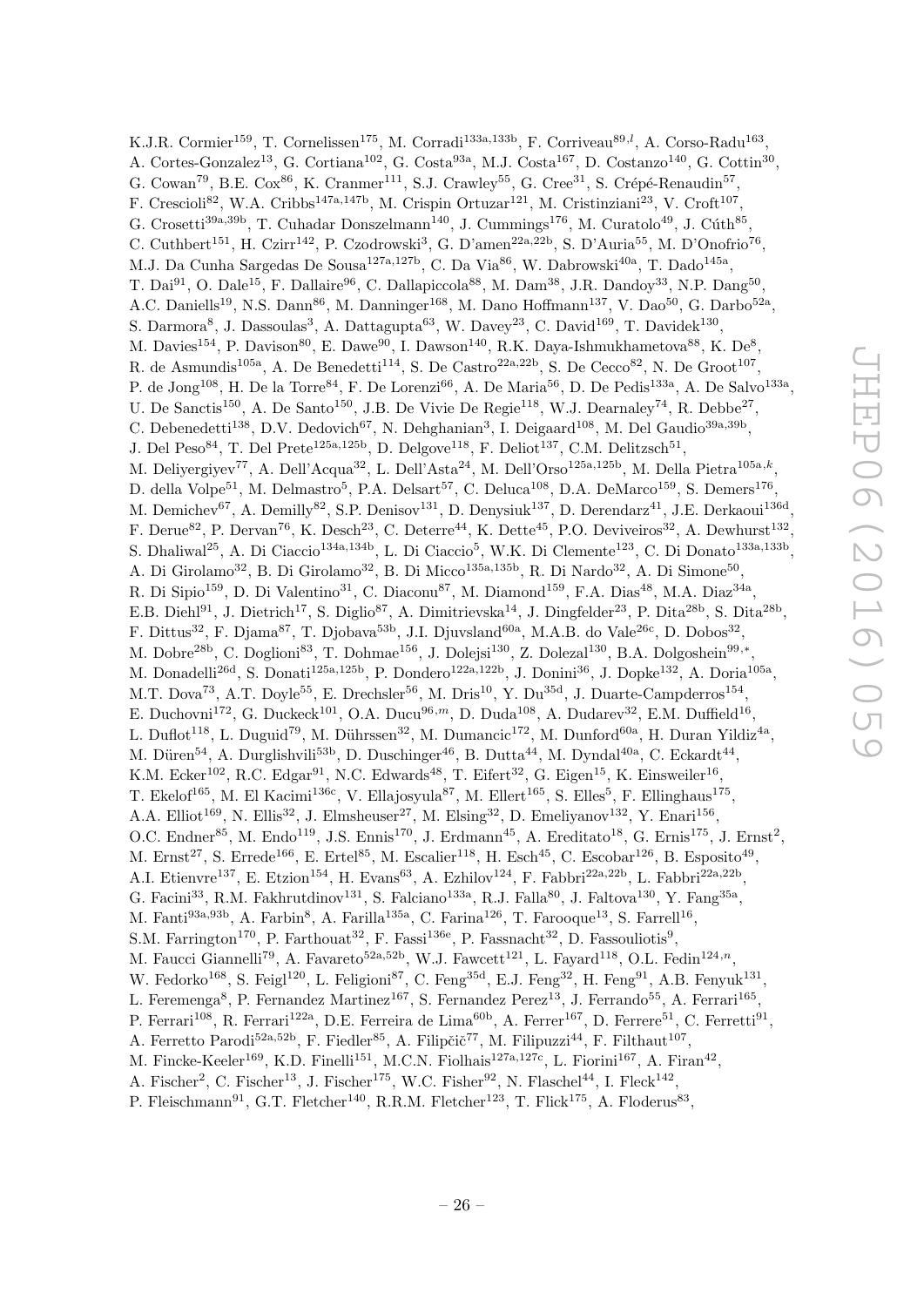L.R. Flores Castillo<sup>62a</sup>, M.J. Flowerdew<sup>102</sup>, G.T. Forcolin<sup>86</sup>, A. Formica<sup>137</sup>, A. Forti<sup>86</sup>, A.G. Foster<sup>19</sup>, D. Fournier<sup>118</sup>, H. Fox<sup>74</sup>, S. Fracchia<sup>13</sup>, P. Francavilla<sup>82</sup>, M. Franchini<sup>22a,22b</sup>, D. Francis<sup>32</sup>, L. Franconi<sup>120</sup>, M. Franklin<sup>59</sup>, M. Frate<sup>163</sup>, M. Fraternali<sup>122a,122b</sup>, D. Freeborn<sup>80</sup>, S.M. Fressard-Batraneanu<sup>32</sup>, F. Friedrich<sup>46</sup>, D. Froidevaux<sup>32</sup>, J.A. Frost<sup>121</sup>, C. Fukunaga<sup>157</sup>, E. Fullana Torregrosa<sup>85</sup>, T. Fusayasu<sup>103</sup>, J. Fuster<sup>167</sup>, C. Gabaldon<sup>57</sup>, O. Gabizon<sup>175</sup>, A. Gabrielli<sup>22a, 22b</sup>, A. Gabrielli<sup>16</sup>, G.P. Gach<sup>40a</sup>, S. Gadatsch<sup>32</sup>, S. Gadomski<sup>51</sup>, G. Gagliardi<sup>52a,52b</sup>, L.G. Gagnon<sup>96</sup>, P. Gagnon<sup>63</sup>, C. Galea<sup>107</sup>, B. Galhardo<sup>127a,127c</sup>, E.J. Gallas<sup>121</sup>, B.J. Gallop<sup>132</sup>, P. Gallus<sup>129</sup>, G. Galster<sup>38</sup>, K.K. Gan<sup>112</sup>, J. Gao<sup>35b,87</sup>, Y. Gao<sup>48</sup>, Y.S. Gao $^{144,f}$ , F.M. Garay Walls<sup>48</sup>, C. García<sup>167</sup>, J.E. García Navarro<sup>167</sup>, M. Garcia-Sciveres<sup>16</sup>, R.W. Gardner<sup>33</sup>, N. Garelli<sup>144</sup>, V. Garonne<sup>120</sup>, A. Gascon Bravo<sup>44</sup>, C. Gatti<sup>49</sup>, A. Gaudiello<sup>52a,52b</sup>, G. Gaudio<sup>122a</sup>, B. Gaur<sup>142</sup>, L. Gauthier<sup>96</sup>, I.L. Gavrilenko<sup>97</sup>, C. Gay<sup>168</sup>, G. Gaycken<sup>23</sup>, E.N. Gazis<sup>10</sup>, Z. Gecse<sup>168</sup>, C.N.P. Gee<sup>132</sup>, Ch. Geich-Gimbel<sup>23</sup>, M. Geisen<sup>85</sup>, M.P. Geisler<sup>60a</sup>, C. Gemme<sup>52a</sup>, M.H. Genest<sup>57</sup>, C. Geng<sup>35b,o</sup>, S. Gentile<sup>133a,133b</sup>, S. George<sup>79</sup>, D. Gerbaudo<sup>13</sup>, A. Gershon<sup>154</sup>, S. Ghasemi<sup>142</sup>, H. Ghazlane<sup>136b</sup>, M. Ghneimat<sup>23</sup>, B. Giacobbe<sup>22a</sup>, S. Giagu<sup>133a,133b</sup>, P. Giannetti<sup>125a,125b</sup>, B. Gibbard<sup>27</sup>, S.M. Gibson<sup>79</sup>, M. Gignac<sup>168</sup>, M. Gilchriese<sup>16</sup>, T.P.S. Gillam<sup>30</sup>, D. Gillberg<sup>31</sup>, G. Gilles<sup>175</sup>, D.M. Gingrich<sup>3,d</sup>, N. Giokaris<sup>9</sup>, M.P. Giordani<sup>164a,164c</sup>, F.M. Giorgi<sup>22a</sup>, F.M. Giorgi<sup>17</sup>, P.F. Giraud<sup>137</sup>, P. Giromini<sup>59</sup>, D. Giugni<sup>93a</sup>, F. Giuli<sup>121</sup>, C. Giuliani<sup>102</sup>, M. Giulini<sup>60b</sup>, B.K. Gjelsten<sup>120</sup>, S. Gkaitatzis<sup>155</sup>, I. Gkialas<sup>155</sup>, E.L. Gkougkousis<sup>118</sup>, L.K. Gladilin<sup>100</sup>, C. Glasman<sup>84</sup>, J. Glatzer<sup>32</sup>, P.C.F. Glaysher<sup>48</sup>, A. Glazov<sup>44</sup>, M. Goblirsch-Kolb<sup>102</sup>, J. Godlewski<sup>41</sup>, S. Goldfarb<sup>91</sup>, T. Golling<sup>51</sup>, D. Golubkov<sup>131</sup>, A. Gomes<sup>127a,127b,127d</sup>, R. Gonçalo<sup>127a</sup>, J. Goncalves Pinto Firmino Da Costa<sup>137</sup>, L. Gonella<sup>19</sup>, A. Gongadze<sup>67</sup>, S. González de la Hoz<sup>167</sup>, G. Gonzalez Parra<sup>13</sup>, S. Gonzalez-Sevilla<sup>51</sup>, L. Goossens<sup>32</sup>, P.A. Gorbounov<sup>98</sup>, H.A. Gordon<sup>27</sup>, I. Gorelov<sup>106</sup>, B. Gorini<sup>32</sup>, E. Gorini<sup>75a,75b</sup>, A. Gorišek<sup>77</sup>, E. Gornicki<sup>41</sup>, A.T. Goshaw<sup>47</sup>, C. Gössling<sup>45</sup>, M.I. Gostkin<sup>67</sup>, C.R. Goudet<sup>118</sup>, D. Goujdami<sup>136c</sup>, A.G. Goussiou<sup>139</sup>, N. Govender<sup>146b</sup>, E. Gozani<sup>153</sup>, L. Graber<sup>56</sup>, I. Grabowska-Bold<sup>40a</sup>, P.O.J. Gradin<sup>57</sup>, P. Grafström<sup>22a,22b</sup>, J. Gramling<sup>51</sup>, E. Gramstad<sup>120</sup>, S. Grancagnolo<sup>17</sup>, V. Gratchev<sup>124</sup>, P.M. Gravila<sup>28e</sup>, H.M. Gray<sup>32</sup>, E. Graziani<sup>135a</sup>, Z.D. Greenwood<sup>81,p</sup>, C. Grefe<sup>23</sup>, K. Gregersen<sup>80</sup>, I.M. Gregor<sup>44</sup>, P. Grenier<sup>144</sup>, K. Grevtsov<sup>5</sup>, J. Griffiths<sup>8</sup>, A.A. Grillo<sup>138</sup>, K. Grimm<sup>74</sup>, S. Grinstein<sup>13,q</sup>, Ph. Gris<sup>36</sup>, J.-F. Grivaz<sup>118</sup>, S. Groh<sup>85</sup>, J.P. Grohs<sup>46</sup>, E. Gross<sup>172</sup>, J. Grosse-Knetter<sup>56</sup>, G.C. Grossi<sup>81</sup>, Z.J. Grout<sup>150</sup>, L. Guan<sup>91</sup>, W. Guan<sup>173</sup>, J. Guenther<sup>129</sup>, F. Guescini<sup>51</sup>, D. Guest<sup>163</sup>, O. Gueta<sup>154</sup>, E. Guido<sup>52a,52b</sup>, T. Guillemin<sup>5</sup>, S. Guindon<sup>2</sup>, U. Gul<sup>55</sup>, C. Gumpert<sup>32</sup>, J. Guo<sup>35e</sup>, Y. Guo<sup>35b,o</sup>, S. Gupta<sup>121</sup>, G. Gustavino<sup>133a,133b</sup>, P. Gutierrez<sup>114</sup>, N.G. Gutierrez Ortiz<sup>80</sup>, C. Gutschow<sup>46</sup>, C. Guyot<sup>137</sup>, C. Gwenlan<sup>121</sup>, C.B. Gwilliam<sup>76</sup>, A. Haas<sup>111</sup>, C. Haber<sup>16</sup>, H.K. Hadavand<sup>8</sup>, N. Haddad<sup>136e</sup>, A. Hadef<sup>87</sup>, P. Haefner<sup>23</sup>, S. Hageböck<sup>23</sup>, Z. Hajduk<sup>41</sup>, H. Hakobyan<sup>177,\*</sup>, M. Haleem<sup>44</sup>, J. Haley<sup>115</sup>, G. Halladjian<sup>92</sup>, G.D. Hallewell<sup>87</sup>, K. Hamacher<sup>175</sup>, P. Hamal<sup>116</sup>, K. Hamano<sup>169</sup>, A. Hamilton<sup>146a</sup>, G.N. Hamity<sup>140</sup>, P.G. Hamnett<sup>44</sup>, L. Han<sup>35b</sup>, K. Hanagaki<sup>68,r</sup>, K. Hanawa<sup>156</sup>, M. Hance<sup>138</sup>, B. Haney<sup>123</sup>, P. Hanke $^{60a}$ , R. Hanna<sup>137</sup>, J.B. Hansen<sup>38</sup>, J.D. Hansen<sup>38</sup>, M.C. Hansen<sup>23</sup>, P.H. Hansen<sup>38</sup>, K. Hara<sup>161</sup>, A.S. Hard<sup>173</sup>, T. Harenberg<sup>175</sup>, F. Hariri<sup>118</sup>, S. Harkusha<sup>94</sup>, R.D. Harrington<sup>48</sup>, P.F. Harrison<sup>170</sup>, F. Hartjes<sup>108</sup>, N.M. Hartmann<sup>101</sup>, M. Hasegawa<sup>69</sup>, Y. Hasegawa<sup>141</sup>, A. Hasib<sup>114</sup>, S. Hassani<sup>137</sup>, S. Haug<sup>18</sup>, R. Hauser<sup>92</sup>, L. Hauswald<sup>46</sup>, M. Havranek<sup>128</sup>, C.M. Hawkes<sup>19</sup>, R.J. Hawkings<sup>32</sup>, D. Hayden<sup>92</sup>, C.P. Hays<sup>121</sup>, J.M. Hays<sup>78</sup>, H.S. Hayward<sup>76</sup>, S.J. Haywood<sup>132</sup>, S.J. Head<sup>19</sup>, T. Heck<sup>85</sup>, V. Hedberg<sup>83</sup>, L. Heelan<sup>8</sup>, S. Heim<sup>123</sup>, T. Heim<sup>16</sup>, B. Heinemann<sup>16</sup>, J.J. Heinrich<sup>101</sup>, L. Heinrich<sup>111</sup>, C. Heinz<sup>54</sup>, J. Hejbal<sup>128</sup>, L. Helary<sup>24</sup>, S. Hellman<sup>147a,147b</sup>, C. Helsens<sup>32</sup>, J. Henderson<sup>121</sup>, R.C.W. Henderson<sup>74</sup>, Y. Heng<sup>173</sup>, S. Henkelmann<sup>168</sup>, A.M. Henriques Correia<sup>32</sup>, S. Henrot-Versille<sup>118</sup>, G.H. Herbert<sup>17</sup>, Y. Hernández Jiménez<sup>167</sup>,

G. Herten<sup>50</sup>, R. Hertenberger<sup>101</sup>, L. Hervas<sup>32</sup>, G.G. Hesketh<sup>80</sup>, N.P. Hessey<sup>108</sup>, J.W. Hetherly<sup>42</sup>,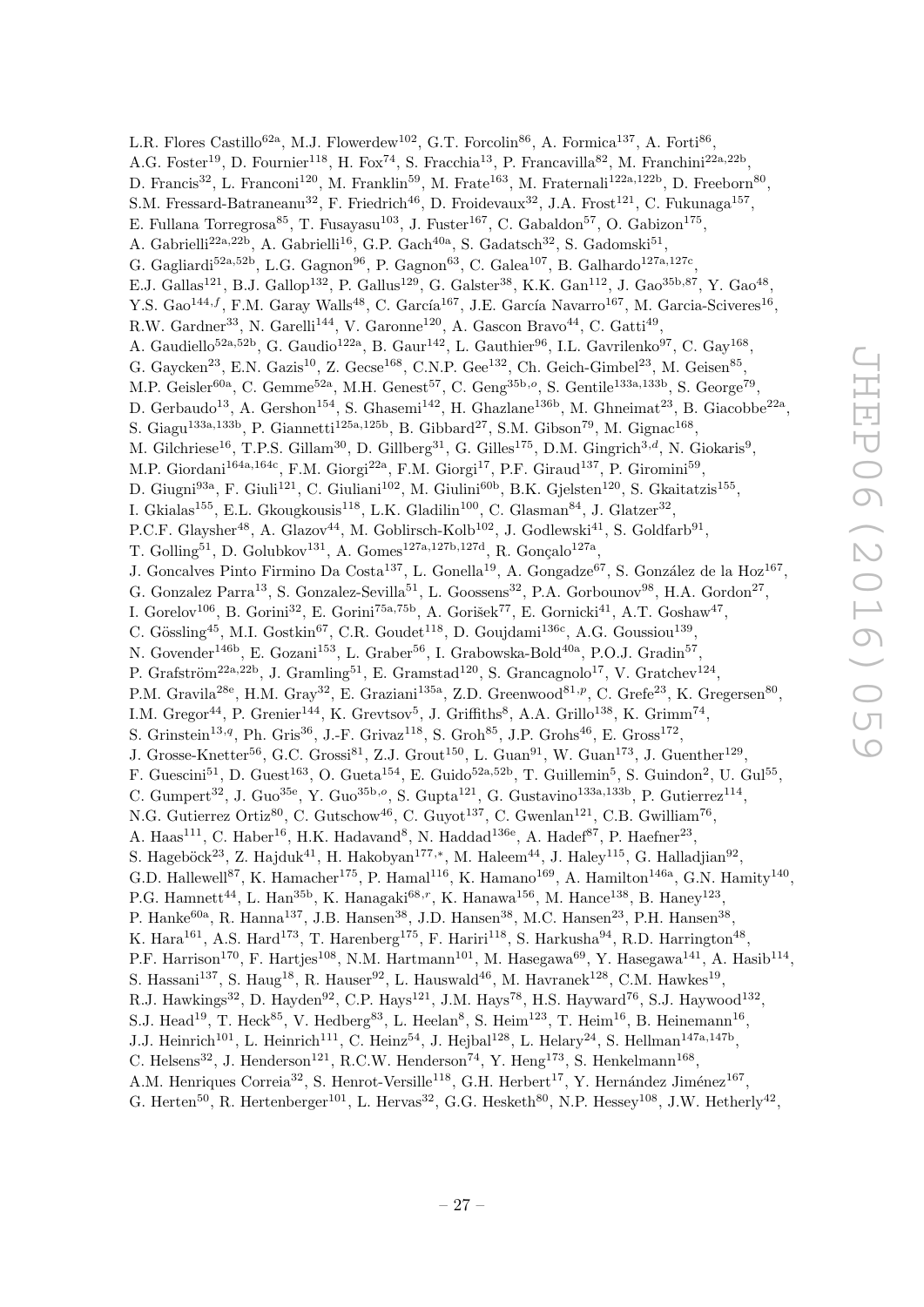R. Hickling<sup>78</sup>, E. Higón-Rodriguez<sup>167</sup>, E. Hill<sup>169</sup>, J.C. Hill<sup>30</sup>, K.H. Hiller<sup>44</sup>, S.J. Hillier<sup>19</sup>, I. Hinchliffe<sup>16</sup>, E. Hines<sup>123</sup>, R.R. Hinman<sup>16</sup>, M. Hirose<sup>158</sup>, D. Hirschbuehl<sup>175</sup>, J. Hobbs<sup>149</sup>, N. Hod<sup>160a</sup>, M.C. Hodgkinson<sup>140</sup>, P. Hodgson<sup>140</sup>, A. Hoecker<sup>32</sup>, M.R. Hoeferkamp<sup>106</sup>, F. Hoenig<sup>101</sup>, D. Hohn<sup>23</sup>, T.R. Holmes<sup>16</sup>, M. Homann<sup>45</sup>, T.M. Hong<sup>126</sup>, B.H. Hooberman<sup>166</sup>, W.H. Hopkins<sup>117</sup>, Y. Horii<sup>104</sup>, A.J. Horton<sup>143</sup>, J-Y. Hostachy<sup>57</sup>, S. Hou<sup>152</sup>, A. Hoummada<sup>136a</sup>, J. Howarth<sup>44</sup>, M. Hrabovsky<sup>116</sup>, I. Hristova<sup>17</sup>, J. Hrivnac<sup>118</sup>, T. Hryn'ova<sup>5</sup>, A. Hrynevich<sup>95</sup>, C. Hsu<sup>146c</sup>, P.J. Hsu<sup>152,s</sup>, S.-C. Hsu<sup>139</sup>, D. Hu<sup>37</sup>, Q. Hu<sup>35b</sup>, Y. Huang<sup>44</sup>, Z. Hubacek<sup>129</sup>, F. Hubaut<sup>87</sup>, F. Huegging<sup>23</sup>, T.B. Huffman<sup>121</sup>, E.W. Hughes<sup>37</sup>, G. Hughes<sup>74</sup>, M. Huhtinen<sup>32</sup>, T.A. Hülsing<sup>85</sup>, P. Huo<sup>149</sup>, N. Huseynov<sup>67,b</sup>, J. Huston<sup>92</sup>, J. Huth<sup>59</sup>, G. Iacobucci<sup>51</sup>, G. Iakovidis<sup>27</sup>, I. Ibragimov<sup>142</sup>, L. Iconomidou-Fayard<sup>118</sup>, E. Ideal<sup>176</sup>, Z. Idrissi<sup>136e</sup>, P. Iengo<sup>32</sup>, O. Igonkina<sup>108</sup>, T. Iizawa<sup>171</sup>, Y. Ikegami<sup>68</sup>, M. Ikeno<sup>68</sup>, Y. Ilchenko<sup>11,*t*</sup>, D. Iliadis<sup>155</sup>, N. Ilic<sup>144</sup>, T. Ince<sup>102</sup>, G. Introzzi<sup>122a, 122b</sup>, P. Ioannou<sup>9,\*</sup>, M. Iodice<sup>135a</sup>, K. Iordanidou<sup>37</sup>, V. Ippolito<sup>59</sup>, M. Ishino<sup>70</sup>, M. Ishitsuka<sup>158</sup>, R. Ishmukhametov<sup>112</sup>, C. Issever<sup>121</sup>, S. Istin<sup>20a</sup>, F. Ito<sup>161</sup>, J.M. Iturbe Ponce<sup>86</sup>, R. Iuppa<sup>134a, 134b</sup>, W. Iwanski<sup>41</sup>, H. Iwasaki<sup>68</sup>, J.M. Izen<sup>43</sup>, V. Izzo<sup>105a</sup>, S. Jabbar<sup>3</sup>, B. Jackson<sup>123</sup>, M. Jackson<sup>76</sup>, P. Jackson<sup>1</sup>, V. Jain<sup>2</sup>, K.B. Jakobi<sup>85</sup>, K. Jakobs<sup>50</sup>, S. Jakobsen<sup>32</sup>, T. Jakoubek<sup>128</sup>, D.O. Jamin<sup>115</sup>, D.K. Jana<sup>81</sup>, E. Jansen<sup>80</sup>, R. Jansky<sup>64</sup>, J. Janssen<sup>23</sup>, M. Janus<sup>56</sup>, G. Jarlskog<sup>83</sup>, N. Javadov<sup>67,b</sup>, T. Javůrek<sup>50</sup>, F. Jeanneau<sup>137</sup>, L. Jeanty<sup>16</sup>, J. Jejelava<sup>53a,u</sup>, G.-Y. Jeng<sup>151</sup>, D. Jennens<sup>90</sup>, P. Jenni<sup>50,v</sup>, J. Jentzsch<sup>45</sup>, C. Jeske<sup>170</sup>, S. Jézéquel<sup>5</sup>, H. Ji<sup>173</sup>, J. Jia<sup>149</sup>, H. Jiang<sup>66</sup>, Y. Jiang<sup>35b</sup>, S. Jiggins<sup>80</sup>, J. Jimenez Pena<sup>167</sup>, S. Jin<sup>35a</sup>, A. Jinaru<sup>28b</sup>, O. Jinnouchi<sup>158</sup>, P. Johansson<sup>140</sup>, K.A. Johns<sup>7</sup>, W.J. Johnson<sup>139</sup>, K. Jon-And<sup>147a,147b</sup>, G. Jones<sup>170</sup>, R.W.L. Jones<sup>74</sup>, S. Jones<sup>7</sup>, T.J. Jones<sup>76</sup>, J. Jongmanns<sup>60a</sup>, P.M. Jorge<sup>127a,127b</sup>, J. Jovicevic<sup>160a</sup>, X. Ju<sup>173</sup>, A. Juste Rozas<sup>13,q</sup>, M.K. Köhler<sup>172</sup>, A. Kaczmarska<sup>41</sup>, M. Kado<sup>118</sup>, H. Kagan<sup>112</sup>, M. Kagan<sup>144</sup>, S.J. Kahn<sup>87</sup>, E. Kajomovitz<sup>47</sup>, C.W. Kalderon<sup>121</sup>, A. Kaluza<sup>85</sup>, S. Kama<sup>42</sup>, A. Kamenshchikov<sup>131</sup>, N. Kanaya<sup>156</sup>, S. Kaneti<sup>30</sup>, L. Kanjir<sup>77</sup>, V.A. Kantserov<sup>99</sup>, J. Kanzaki<sup>68</sup>, B. Kaplan<sup>111</sup>, L.S. Kaplan<sup>173</sup>, A. Kapliy<sup>33</sup>, D. Kar<sup>146c</sup>, K. Karakostas<sup>10</sup>, A. Karamaoun<sup>3</sup>, N. Karastathis<sup>10</sup>, M.J. Kareem<sup>56</sup>, E. Karentzos<sup>10</sup>, M. Karnevskiy<sup>85</sup>, S.N. Karpov<sup>67</sup>, Z.M. Karpova<sup>67</sup>, K. Karthik<sup>111</sup>, V. Kartvelishvili<sup>74</sup>, A.N. Karyukhin<sup>131</sup>, K. Kasahara<sup>161</sup>, L. Kashif<sup>173</sup>, R.D. Kass<sup>112</sup>, A. Kastanas<sup>15</sup>, Y. Kataoka<sup>156</sup>, C. Kato<sup>156</sup>, A. Katre<sup>51</sup>, J. Katzy<sup>44</sup>, K. Kawagoe<sup>72</sup>, T. Kawamoto<sup>156</sup>, G. Kawamura<sup>56</sup>, S. Kazama<sup>156</sup>, V.F. Kazanin<sup>110,c</sup>, R. Keeler<sup>169</sup>, R. Kehoe<sup>42</sup>, J.S. Keller<sup>44</sup>, J.J. Kempster<sup>79</sup>, K Kentaro<sup>104</sup>, H. Keoshkerian<sup>159</sup>, O. Kepka<sup>128</sup>, B.P. Kerševan<sup>77</sup>, S. Kersten<sup>175</sup>, R.A. Keyes<sup>89</sup>, F. Khalil-zada<sup>12</sup>, A. Khanov<sup>115</sup>, A.G. Kharlamov<sup>110,c</sup>, T.J. Khoo<sup>51</sup>, V. Khovanskiy<sup>98</sup>, E. Khramov<sup>67</sup>, J. Khubua<sup>53b,w</sup>, S. Kido<sup>69</sup>, H.Y. Kim<sup>8</sup>, S.H. Kim<sup>161</sup>, Y.K. Kim<sup>33</sup>, N. Kimura<sup>155</sup>, O.M. Kind<sup>17</sup>, B.T. King<sup>76</sup>, M. King<sup>167</sup>, S.B. King<sup>168</sup>, J. Kirk<sup>132</sup>, A.E. Kiryunin<sup>102</sup>, T. Kishimoto<sup>69</sup>, D. Kisielewska<sup>40a</sup>, F. Kiss<sup>50</sup>, K. Kiuchi<sup>161</sup>, O. Kivernyk<sup>137</sup>, E. Kladiva<sup>145b</sup>, M.H. Klein<sup>37</sup>, M. Klein<sup>76</sup>, U. Klein<sup>76</sup>, K. Kleinknecht<sup>85</sup>, P. Klimek<sup>147a,147b</sup>, A. Klimentov<sup>27</sup>, R. Klingenberg<sup>45</sup>, J.A. Klinger<sup>140</sup>, T. Klioutchnikova<sup>32</sup>, E.-E. Kluge<sup>60a</sup>, P. Kluit<sup>108</sup>, S. Kluth<sup>102</sup>, J. Knapik<sup>41</sup>, E. Kneringer<sup>64</sup>, E.B.F.G. Knoops<sup>87</sup>, A. Knue<sup>55</sup>, A. Kobayashi<sup>156</sup>, D. Kobayashi<sup>158</sup>, T. Kobayashi<sup>156</sup>, M. Kobel<sup>46</sup>, M. Kocian<sup>144</sup>, P. Kodys<sup>130</sup>, T. Koffas<sup>31</sup>, E. Koffeman<sup>108</sup>, T. Koi<sup>144</sup>, H. Kolanoski<sup>17</sup>, M. Kolb<sup>60b</sup>, I. Koletsou<sup>5</sup>, A.A. Komar<sup>97,\*</sup>, Y. Komori<sup>156</sup>, T. Kondo<sup>68</sup>, N. Kondrashova<sup>44</sup>, K. Köneke<sup>50</sup>, A.C. König<sup>107</sup>, T. Kono<sup>68,x</sup>, R. Konoplich<sup>111,y</sup>, N. Konstantinidis<sup>80</sup>, R. Kopeliansky<sup>63</sup>, S. Koperny<sup>40a</sup>, L. Köpke<sup>85</sup>, A.K. Kopp<sup>50</sup>, K. Korcyl<sup>41</sup>, K. Kordas<sup>155</sup>, A. Korn<sup>80</sup>, A.A. Korol<sup>110,c</sup>, I. Korolkov<sup>13</sup>, E.V. Korolkova<sup>140</sup>, O. Kortner<sup>102</sup>, S. Kortner<sup>102</sup>, T. Kosek<sup>130</sup>, V.V. Kostyukhin<sup>23</sup>, A. Kotwal<sup>47</sup>, A. Kourkoumeli-Charalampidi<sup>155</sup>, C. Kourkoumelis<sup>9</sup>, V. Kouskoura<sup>27</sup>, A.B. Kowalewska<sup>41</sup>, R. Kowalewski<sup>169</sup>, T.Z. Kowalski<sup>40a</sup>, C. Kozakai<sup>156</sup>, W. Kozanecki<sup>137</sup>, A.S. Kozhin<sup>131</sup>, V.A. Kramarenko<sup>100</sup>, G. Kramberger<sup>77</sup>,

- D. Krasnopevtsev<sup>99</sup>, M.W. Krasny<sup>82</sup>, A. Krasznahorkay<sup>32</sup>, J.K. Kraus<sup>23</sup>, A. Kravchenko<sup>27</sup>,
- M. Kretz<sup>60c</sup>, J. Kretzschmar<sup>76</sup>, K. Kreutzfeldt<sup>54</sup>, P. Krieger<sup>159</sup>, K. Krizka<sup>33</sup>, K. Kroeninger<sup>45</sup>,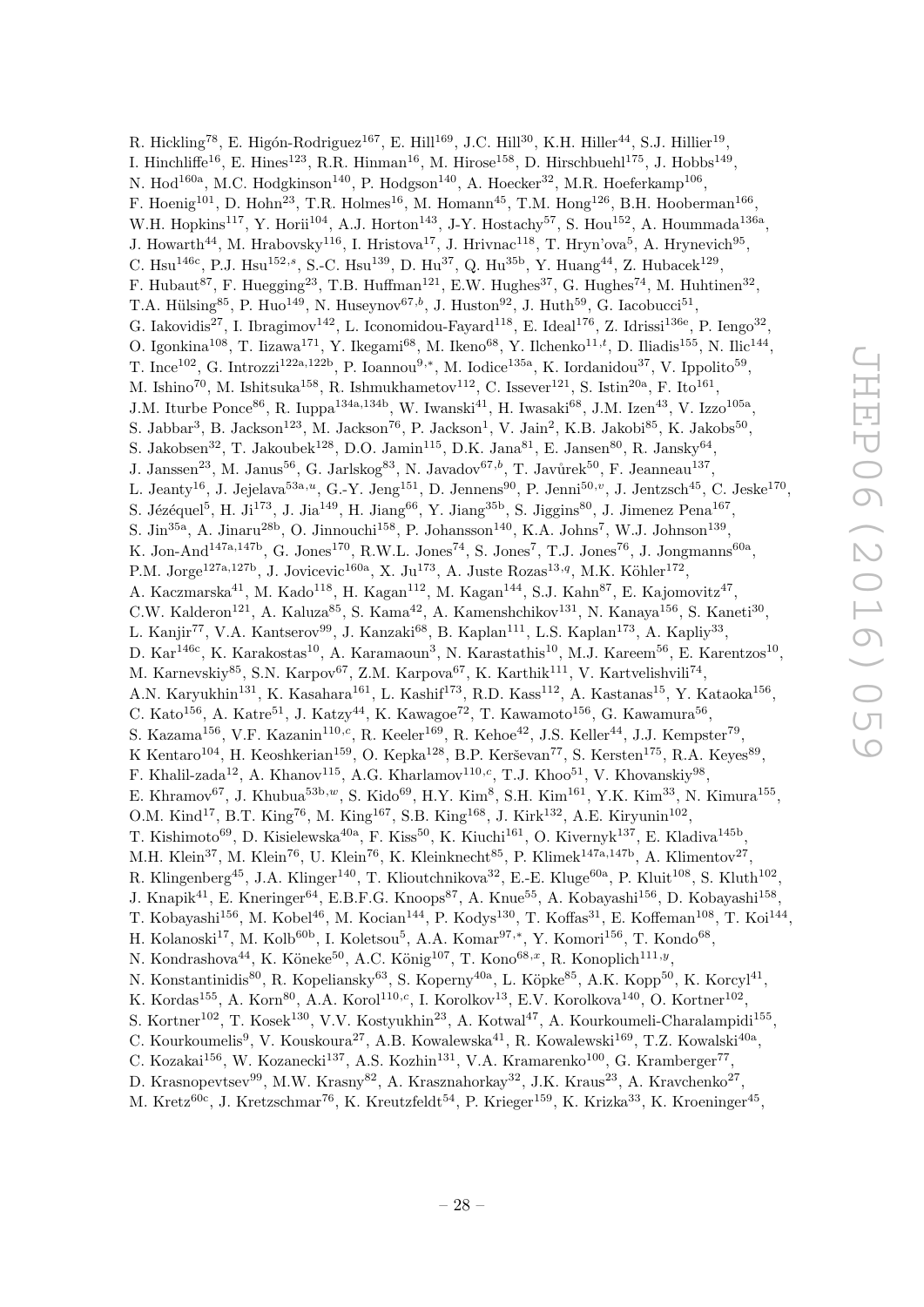H. Kroha<sup>102</sup>, J. Kroll<sup>123</sup>, J. Kroseberg<sup>23</sup>, J. Krstic<sup>14</sup>, U. Kruchonak<sup>67</sup>, H. Krüger<sup>23</sup>, N. Krumnack $^{66}$ , A. Kruse $^{173}$ , M.C. Kruse $^{47}$ , M. Kruskal $^{24}$ , T. Kubota $^{90}$ , H. Kucuk $^{80}$ , S. Kuday $^{4b}$ , J.T. Kuechler<sup>175</sup>, S. Kuehn<sup>50</sup>, A. Kugel<sup>60c</sup>, F. Kuger<sup>174</sup>, A. Kuhl<sup>138</sup>, T. Kuhl<sup>44</sup>, V. Kukhtin<sup>67</sup>, R. Kukla<sup>137</sup>, Y. Kulchitsky<sup>94</sup>, S. Kuleshov<sup>34b</sup>, M. Kuna<sup>133a,133b</sup>, T. Kunigo<sup>70</sup>, A. Kupco<sup>128</sup>, H. Kurashige $^{69}$ , Y.A. Kurochkin $^{94}$ , V. Kus<sup>128</sup>, E.S. Kuwertz<sup>169</sup>, M. Kuze<sup>158</sup>, J. Kvita<sup>116</sup>, T. Kwan<sup>169</sup>, D. Kyriazopoulos<sup>140</sup>, A. La Rosa<sup>102</sup>, J.L. La Rosa Navarro<sup>26d</sup>, L. La Rotonda<sup>39a,39b</sup>, C. Lacasta<sup>167</sup>, F. Lacava<sup>133a,133b</sup>, J. Lacey<sup>31</sup>, H. Lacker<sup>17</sup>, D. Lacour<sup>82</sup>, V.R. Lacuesta<sup>167</sup>, E. Ladygin<sup>67</sup>, R. Lafaye<sup>5</sup>, B. Laforge<sup>82</sup>, T. Lagouri<sup>176</sup>, S. Lai<sup>56</sup>, S. Lammers<sup>63</sup>, W. Lampl<sup>7</sup>, E. Lançon<sup>137</sup>, U. Landgraf<sup>50</sup>, M.P.J. Landon<sup>78</sup>, V.S. Lang<sup>60a</sup>, J.C. Lange<sup>13</sup>, A.J. Lankford<sup>163</sup>, F. Lanni<sup>27</sup>, K. Lantzsch<sup>23</sup>, A. Lanza<sup>122a</sup>, S. Laplace<sup>82</sup>, C. Lapoire<sup>32</sup>, J.F. Laporte<sup>137</sup>, T. Lari<sup>93a</sup>, F. Lasagni Manghi<sup>22a,22b</sup>, M. Lassnig<sup>32</sup>, P. Laurelli<sup>49</sup>, W. Lavrijsen<sup>16</sup>, A.T. Law<sup>138</sup>, P. Laycock<sup>76</sup>, T. Lazovich<sup>59</sup>, M. Lazzaroni<sup>93a,93b</sup>, B. Le<sup>90</sup>, O. Le Dortz<sup>82</sup>, E. Le Guirriec<sup>87</sup>, E.P. Le Quilleuc<sup>137</sup>, M. LeBlanc<sup>169</sup>, T. LeCompte<sup>6</sup>, F. Ledroit-Guillon<sup>57</sup>, C.A. Lee<sup>27</sup>, S.C. Lee<sup>152</sup>, L. Lee<sup>1</sup>, G. Lefebvre<sup>82</sup>, M. Lefebvre<sup>169</sup>, F. Legger<sup>101</sup>, C. Leggett<sup>16</sup>, A. Lehan<sup>76</sup>, G. Lehmann Miotto<sup>32</sup>, X. Lei<sup>7</sup>, W.A. Leight<sup>31</sup>, A. Leisos<sup>155,2</sup>, A.G. Leister<sup>176</sup>, M.A.L. Leite<sup>26d</sup>, R. Leitner<sup>130</sup>, D. Lellouch<sup>172</sup>, B. Lemmer<sup>56</sup>, K.J.C. Leney<sup>80</sup>, T. Lenz<sup>23</sup>, B. Lenzi<sup>32</sup>, R. Leone<sup>7</sup>, S. Leone<sup>125a,125b</sup>, C. Leonidopoulos<sup>48</sup>, S. Leontsinis<sup>10</sup>, G. Lerner<sup>150</sup>, C. Leroy<sup>96</sup>, A.A.J. Lesage<sup>137</sup>, C.G. Lester<sup>30</sup>, M. Levchenko<sup>124</sup>, J. Levêque<sup>5</sup>, D. Levin<sup>91</sup>, L.J. Levinson<sup>172</sup>, M. Levy<sup>19</sup>, D. Lewis<sup>78</sup>, A.M. Leyko<sup>23</sup>, M. Leyton<sup>43</sup>, B. Li<sup>35b,aa</sup>, H. Li<sup>149</sup>, H.L. Li<sup>33</sup>, L. Li<sup>47</sup>, L. Li<sup>35e</sup>, Q. Li<sup>35a</sup>, S. Li<sup>47</sup>, X. Li<sup>86</sup>, Y. Li<sup>142</sup>, Z. Liang<sup>35a</sup>, B. Liberti<sup>134a</sup>, A. Liblong<sup>159</sup>, P. Lichard<sup>32</sup>, K. Lie<sup>166</sup>, J. Liebal<sup>23</sup>, W. Liebig<sup>15</sup>, A. Limosani<sup>151</sup>, S.C. Lin<sup>152,ab</sup>, T.H. Lin<sup>85</sup>, B.E. Lindquist<sup>149</sup>, A.E. Lionti<sup>51</sup>, E. Lipeles<sup>123</sup>, A. Lipniacka<sup>15</sup>, M. Lisovyi<sup>60b</sup>, T.M. Liss<sup>166</sup>, A. Lister<sup>168</sup>, A.M. Litke<sup>138</sup>, B. Liu<sup>152,ac</sup>, D. Liu<sup>152</sup>, H. Liu<sup>91</sup>, H. Liu<sup>27</sup>, J. Liu<sup>87</sup>, J.B. Liu<sup>35b</sup>, K. Liu<sup>87</sup>, L. Liu<sup>166</sup>, M. Liu<sup>47</sup>, M. Liu<sup>35b</sup>, Y.L. Liu<sup>35b</sup>, Y. Liu<sup>35b</sup>, M. Livan<sup>122a,122b</sup>, A. Lleres<sup>57</sup>, J. Llorente Merino<sup>35a</sup>, S.L. Lloyd<sup>78</sup>, F. Lo Sterzo<sup>152</sup>, E. Lobodzinska<sup>44</sup>, P. Loch<sup>7</sup>, W.S. Lockman<sup>138</sup>, F.K. Loebinger<sup>86</sup>, A.E. Loevschall-Jensen<sup>38</sup>, K.M. Loew<sup>25</sup>, A. Loginov<sup>176</sup>, T. Lohse<sup>17</sup>, K. Lohwasser<sup>44</sup>, M. Lokajicek<sup>128</sup>, B.A. Long<sup>24</sup>, J.D. Long<sup>166</sup>, R.E. Long<sup>74</sup>, L. Longo<sup>75a,75b</sup>, K.A. Looper<sup>112</sup>, L. Lopes<sup>127a</sup>, D. Lopez Mateos<sup>59</sup>, B. Lopez Paredes<sup>140</sup>, I. Lopez Paz<sup>13</sup>, A. Lopez Solis<sup>82</sup>, J. Lorenz<sup>101</sup>, N. Lorenzo Martinez<sup>63</sup>, M. Losada<sup>21</sup>, P.J. Lösel<sup>101</sup>, X. Lou<sup>35a</sup>, A. Lounis<sup>118</sup>, J. Love<sup>6</sup>, P.A. Love<sup>74</sup>, H. Lu<sup>62a</sup>, N. Lu<sup>91</sup>, H.J. Lubatti<sup>139</sup>, C. Luci<sup>133a,133b</sup>, A. Lucotte<sup>57</sup>, C. Luedtke<sup>50</sup>, F. Luehring<sup>63</sup>, W. Lukas<sup>64</sup>, L. Luminari<sup>133a</sup>, O. Lundberg<sup>147a,147b</sup>, B. Lund-Jensen<sup>148</sup>, P.M. Luzi<sup>82</sup>, D. Lynn<sup>27</sup>, R. Lysak<sup>128</sup>, E. Lytken<sup>83</sup>, V. Lyubushkin<sup>67</sup>, H. Ma<sup>27</sup>, L.L. Ma<sup>35d</sup>, Y. Ma<sup>35d</sup>, G. Maccarrone<sup>49</sup>, A. Macchiolo<sup>102</sup>, C.M. Macdonald<sup>140</sup>, B. Maček<sup>77</sup>, J. Machado Miguens<sup>123,127b</sup>, D. Madaffari<sup>87</sup>, R. Madar<sup>36</sup>, H.J. Maddocks<sup>165</sup>, W.F. Mader<sup>46</sup>, A. Madsen<sup>44</sup>, J. Maeda<sup>69</sup>, S. Maeland<sup>15</sup>, T. Maeno<sup>27</sup>, A. Maevskiy<sup>100</sup>, E. Magradze<sup>56</sup>, J. Mahlstedt<sup>108</sup>, C. Maiani<sup>118</sup>, C. Maidantchik<sup>26a</sup>, A.A. Maier<sup>102</sup>, T. Maier<sup>101</sup>, A. Maio<sup>127a,127b,127d</sup>, S. Majewski<sup>117</sup>, Y. Makida<sup>68</sup>, N. Makovec<sup>118</sup>, B. Malaescu<sup>82</sup>, Pa. Malecki<sup>41</sup>, V.P. Maleev<sup>124</sup>, F. Malek<sup>57</sup>, U. Mallik<sup>65</sup>, D. Malon<sup>6</sup>, C. Malone<sup>144</sup>, S. Maltezos<sup>10</sup>, V.M. Malyshev<sup>110</sup>, S. Malyukov<sup>32</sup>, J. Mamuzic<sup>167</sup>, G. Mancini<sup>49</sup>, B. Mandelli<sup>32</sup>, L. Mandelli<sup>93a</sup>, I. Mandić<sup>77</sup>, J. Maneira<sup>127a,127b</sup>, L. Manhaes de Andrade Filho<sup>26b</sup>, J. Manjarres Ramos<sup>160b</sup>, A. Mann<sup>101</sup>, A. Manousos<sup>32</sup>, B. Mansoulie<sup>137</sup>, J.D. Mansour<sup>35a</sup>, R. Mantifel<sup>89</sup>, M. Mantoani<sup>56</sup>, S. Manzoni<sup>93a, 93b</sup>, L. Mapelli<sup>32</sup>, G. Marceca<sup>29</sup>, L. March<sup>51</sup>, G. Marchiori<sup>82</sup>, M. Marcisovsky<sup>128</sup>, M. Marjanovic<sup>14</sup>, D.E. Marley<sup>91</sup>, F. Marroquim<sup>26a</sup>, S.P. Marsden<sup>86</sup>, Z. Marshall<sup>16</sup>, S. Marti-Garcia<sup>167</sup>, B. Martin<sup>92</sup>, T.A. Martin<sup>170</sup>, V.J. Martin<sup>48</sup>, B. Martin dit Latour<sup>15</sup>, M. Martinez<sup>13,q</sup>, S. Martin-Haugh<sup>132</sup>, V.S. Martoiu<sup>28b</sup>, A.C. Martyniuk<sup>80</sup>, M. Marx<sup>139</sup>, A. Marzin<sup>32</sup>, L. Masetti<sup>85</sup>, T. Mashimo<sup>156</sup>, R. Mashinistov<sup>97</sup>, J. Masik<sup>86</sup>, A.L. Maslennikov<sup>110,*c*</sup>, I. Massa<sup>22a,22b</sup>, L. Massa<sup>22a,22b</sup>, P. Mastrandrea<sup>5</sup>, A. Mastroberardino<sup>39a,39b</sup>, T. Masubuchi<sup>156</sup>, P. Mättig<sup>175</sup>, J. Mattmann<sup>85</sup>, J. Maurer<sup>28b</sup>, S.J. Maxfield<sup>76</sup>, D.A. Maximov<sup>110,c</sup>, R. Mazini<sup>152</sup>, S.M. Mazza<sup>93a, 93b</sup>, N.C. Mc Fadden<sup>106</sup>, G. Mc Goldrick<sup>159</sup>, S.P. Mc Kee<sup>91</sup>, A. McCarn<sup>91</sup>,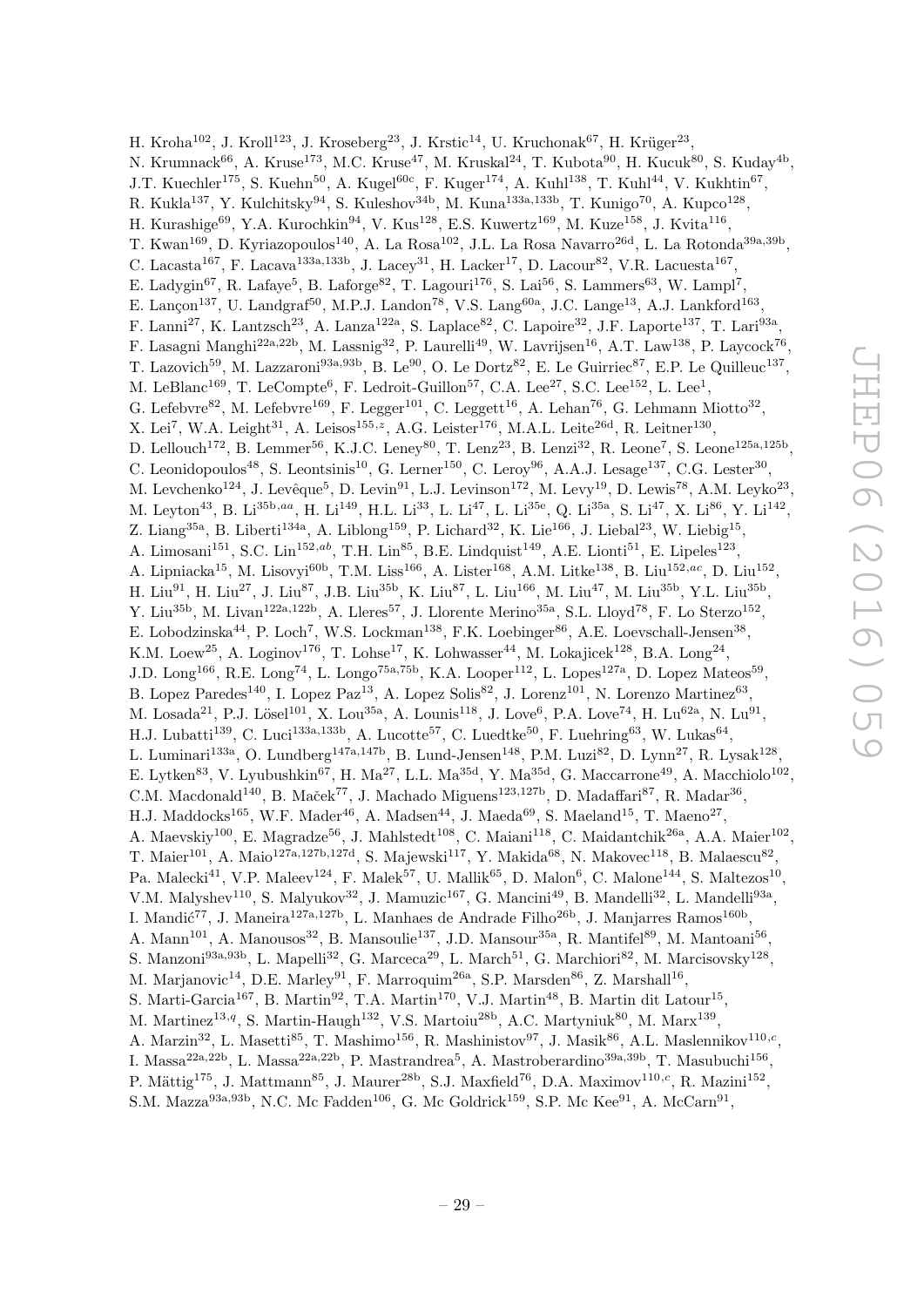R.L. McCarthy<sup>149</sup>, T.G. McCarthy<sup>102</sup>, L.I. McClymont<sup>80</sup>, E.F. McDonald<sup>90</sup>, K.W. McFarlane<sup>58,\*</sup>, J.A. Mcfayden<sup>80</sup>, G. Mchedlidze<sup>56</sup>, S.J. McMahon<sup>132</sup>, R.A. McPherson<sup>169,*l*</sup>, M. Medinnis<sup>44</sup>, S. Meehan<sup>139</sup>, S. Mehlhase<sup>101</sup>, A. Mehta<sup>76</sup>, K. Meier<sup>60a</sup>, C. Meineck<sup>101</sup>, B. Meirose<sup>43</sup>, D. Melini<sup>167</sup>, B.R. Mellado Garcia<sup>146c</sup>, M. Melo<sup>145a</sup>, F. Meloni<sup>18</sup>, A. Mengarelli<sup>22a,22b</sup>, S. Menke<sup>102</sup>, E. Meoni<sup>162</sup>, S. Mergelmeyer<sup>17</sup>, P. Mermod<sup>51</sup>, L. Merola<sup>105a,105b</sup>, C. Meroni<sup>93a</sup>, F.S. Merritt<sup>33</sup>, A. Messina<sup>133a,133b</sup>, J. Metcalfe<sup>6</sup>, A.S. Mete<sup>163</sup>, C. Meyer<sup>85</sup>, C. Meyer<sup>123</sup>, J-P. Meyer<sup>137</sup>, J. Meyer<sup>108</sup>, H. Meyer Zu Theenhausen<sup>60a</sup>, F. Miano<sup>150</sup>, R.P. Middleton<sup>132</sup>, S. Miglioranzi<sup>52a,52b</sup>, L. Mijović<sup>23</sup>, G. Mikenberg<sup>172</sup>, M. Mikestikova<sup>128</sup>, M. Mikuž<sup>77</sup>, M. Milesi<sup>90</sup>, A. Milic<sup>64</sup>, D.W. Miller<sup>33</sup>, C. Mills<sup>48</sup>, A. Milov<sup>172</sup>, D.A. Milstead<sup>147a,147b</sup>, A.A. Minaenko<sup>131</sup>, Y. Minami<sup>156</sup>, I.A. Minashvili<sup>67</sup>, A.I. Mincer<sup>111</sup>, B. Mindur<sup>40a</sup>, M. Mineev<sup>67</sup>, Y. Ming<sup>173</sup>, L.M. Mir<sup>13</sup>, K.P. Mistry<sup>123</sup>, T. Mitani<sup>171</sup>, J. Mitrevski<sup>101</sup>, V.A. Mitsou<sup>167</sup>, A. Miucci<sup>51</sup>, P.S. Miyagawa<sup>140</sup>, J.U. Mjörnmark<sup>83</sup>, T. Moa<sup>147a,147b</sup>, K. Mochizuki<sup>96</sup>, S. Mohapatra<sup>37</sup>, S. Molander<sup>147a,147b</sup>, R. Moles-Valls<sup>23</sup>, R. Monden<sup>70</sup>, M.C. Mondragon<sup>92</sup>, K. Mönig<sup>44</sup>, J. Monk<sup>38</sup>, E. Monnier<sup>87</sup>, A. Montalbano<sup>149</sup>, J. Montejo Berlingen<sup>32</sup>, F. Monticelli<sup>73</sup>, S. Monzani<sup>93a,93b</sup>, R.W. Moore<sup>3</sup>, N. Morange<sup>118</sup>, D. Moreno<sup>21</sup>, M. Moreno Llácer<sup>56</sup>, P. Morettini<sup>52a</sup>, D. Mori<sup>143</sup>, T. Mori $^{156}$ , M. Morii $^{59}$ , M. Morinaga<sup>156</sup>, V. Morisbak<sup>120</sup>, S. Moritz<sup>85</sup>, A.K. Morley<sup>151</sup>, G. Mornacchi<sup>32</sup>, J.D. Morris<sup>78</sup>, S.S. Mortensen<sup>38</sup>, L. Morvaj<sup>149</sup>, M. Mosidze<sup>53b</sup>, J. Moss<sup>144</sup>, K. Motohashi<sup>158</sup>, R. Mount<sup>144</sup>, E. Mountricha<sup>27</sup>, S.V. Mouraviev<sup>97,\*</sup>, E.J.W. Moyse<sup>88</sup>, S. Muanza<sup>87</sup>, R.D. Mudd<sup>19</sup>, F. Mueller<sup>102</sup>, J. Mueller<sup>126</sup>, R.S.P. Mueller<sup>101</sup>, T. Mueller<sup>30</sup>, D. Muenstermann<sup>74</sup>, P. Mullen<sup>55</sup>, G.A. Mullier<sup>18</sup>, D.P. Mungo<sup>93a,93b</sup>, F.J. Munoz Sanchez<sup>86</sup>, J.A. Murillo Quijada<sup>19</sup>, W.J. Murray<sup>170,132</sup>, H. Musheghyan<sup>56</sup>, M. Muskinja<sup>77</sup>, A.G. Myagkov<sup>131,ad</sup>, M. Myska<sup>129</sup>, B.P. Nachman<sup>144</sup>, O. Nackenhorst<sup>51</sup>, K. Nagai<sup>121</sup>, R. Nagai $^{68,x}$ , K. Nagano $^{68}$ , Y. Nagasaka $^{61}$ , K. Nagata $^{161}$ , M. Nagel $^{50}$ , E. Nagy $^{87}$ , A.M. Nairz $^{32}$ , Y. Nakahama $^{32}$ , K. Nakamura $^{68}$ , T. Nakamura $^{156}$ , I. Nakano $^{113}$ , H. Namasivayam $^{43}$ , R.F. Naranjo Garcia<sup>44</sup>, R. Narayan<sup>11</sup>, D.I. Narrias Villar<sup>60a</sup>, I. Naryshkin<sup>124</sup>, T. Naumann<sup>44</sup>, G. Navarro<sup>21</sup>, R. Nayyar<sup>7</sup>, H.A. Neal<sup>91</sup>, P.Yu. Nechaeva<sup>97</sup>, T.J. Neep<sup>86</sup>, P.D. Nef<sup>144</sup>, A. Negri<sup>122a,122b</sup>, M. Negrini<sup>22a</sup>, S. Nektarijevic<sup>107</sup>, C. Nellist<sup>118</sup>, A. Nelson<sup>163</sup>, S. Nemecek<sup>128</sup>, P. Nemethy<sup>111</sup>, A.A. Nepomuceno<sup>26a</sup>, M. Nessi<sup>32,ae</sup>, M.S. Neubauer<sup>166</sup>, M. Neumann<sup>175</sup>, R.M. Neves<sup>111</sup>, P. Nevski<sup>27</sup>, P.R. Newman<sup>19</sup>, D.H. Nguyen<sup>6</sup>, T. Nguyen Manh<sup>96</sup>, R.B. Nickerson<sup>121</sup>, R. Nicolaidou<sup>137</sup>, J. Nielsen<sup>138</sup>, A. Nikiforov<sup>17</sup>, V. Nikolaenko<sup>131,ad</sup>, I. Nikolic-Audit<sup>82</sup>, K. Nikolopoulos<sup>19</sup>, J.K. Nilsen<sup>120</sup>, P. Nilsson<sup>27</sup>, Y. Ninomiya<sup>156</sup>, A. Nisati<sup>133a</sup>, R. Nisius<sup>102</sup>, T. Nobe<sup>156</sup>, L. Nodulman<sup>6</sup>, M. Nomachi<sup>119</sup>, I. Nomidis<sup>31</sup>, T. Nooney<sup>78</sup>, S. Norberg<sup>114</sup>, M. Nordberg<sup>32</sup>, N. Norjoharuddeen<sup>121</sup>, O. Novgorodova<sup>46</sup>, S. Nowak<sup>102</sup>, M. Nozaki $^{68}$ , L. Nozka $^{116}$ , K. Ntekas $^{10}$ , E. Nurse $^{80}$ , F. Nuti $^{90}$ , F. O'grady<sup>7</sup>, D.C. O'Neil $^{143}$ , A.A. O'Rourke<sup>44</sup>, V. O'Shea<sup>55</sup>, F.G. Oakham<sup>31,d</sup>, H. Oberlack<sup>102</sup>, T. Obermann<sup>23</sup>, J. Ocariz<sup>82</sup>, A. Ochi<sup>69</sup>, I. Ochoa<sup>37</sup>, J.P. Ochoa-Ricoux<sup>34a</sup>, S. Oda<sup>72</sup>, S. Odaka<sup>68</sup>, H. Ogren<sup>63</sup>, A. Oh<sup>86</sup>, S.H. Oh<sup>47</sup>, C.C. Ohm<sup>16</sup>, H. Ohman<sup>165</sup>, H. Oide<sup>32</sup>, H. Okawa<sup>161</sup>, Y. Okumura<sup>33</sup>, T. Okuyama<sup>68</sup>, A. Olariu<sup>28b</sup>, L.F. Oleiro Seabra<sup>127a</sup>, S.A. Olivares Pino<sup>48</sup>, D. Oliveira Damazio<sup>27</sup>, A. Olszewski<sup>41</sup>, J. Olszowska<sup>41</sup>, A. Onofre<sup>127a,127e</sup>, K. Onogi<sup>104</sup>, P.U.E. Onyisi<sup>11,*t*</sup>, M.J. Oreglia<sup>33</sup>, Y. Oren<sup>154</sup>, D. Orestano<sup>135a, 135b</sup>, N. Orlando<sup>62b</sup>, R.S. Orr<sup>159</sup>, B. Osculati<sup>52a, 52b</sup>, R. Ospanov<sup>86</sup>, G. Otero y Garzon<sup>29</sup>, H. Otono<sup>72</sup>, M. Ouchrif<sup>136d</sup>, F. Ould-Saada<sup>120</sup>, A. Ouraou<sup>137</sup>, K.P. Oussoren<sup>108</sup>, Q. Ouyang<sup>35a</sup>, M. Owen<sup>55</sup>, R.E. Owen<sup>19</sup>, V.E. Ozcan<sup>20a</sup>, N. Ozturk<sup>8</sup>, K. Pachal<sup>143</sup>, A. Pacheco Pages<sup>13</sup>, C. Padilla Aranda<sup>13</sup>, M. Pagáčová<sup>50</sup>, S. Pagan Griso<sup>16</sup>, F. Paige<sup>27</sup>, P. Pais<sup>88</sup>, K. Pajchel<sup>120</sup>, G. Palacino<sup>160b</sup>, S. Palestini<sup>32</sup>, M. Palka<sup>40b</sup>, D. Pallin<sup>36</sup>, A. Palma<sup>127a,127b</sup>, E.St. Panagiotopoulou<sup>10</sup>, C.E. Pandini<sup>82</sup>, J.G. Panduro Vazquez<sup>79</sup>, P. Pani<sup>147a,147b</sup>, S. Panitkin<sup>27</sup>, D. Pantea<sup>28b</sup>, L. Paolozzi<sup>51</sup>, Th.D. Papadopoulou<sup>10</sup>,

K. Papageorgiou<sup>155</sup>, A. Paramonov<sup>6</sup>, D. Paredes Hernandez<sup>176</sup>, A.J. Parker<sup>74</sup>, M.A. Parker<sup>30</sup>, K.A. Parker<sup>140</sup>, F. Parodi<sup>52a,52b</sup>, J.A. Parsons<sup>37</sup>, U. Parzefall<sup>50</sup>, V.R. Pascuzzi<sup>159</sup>,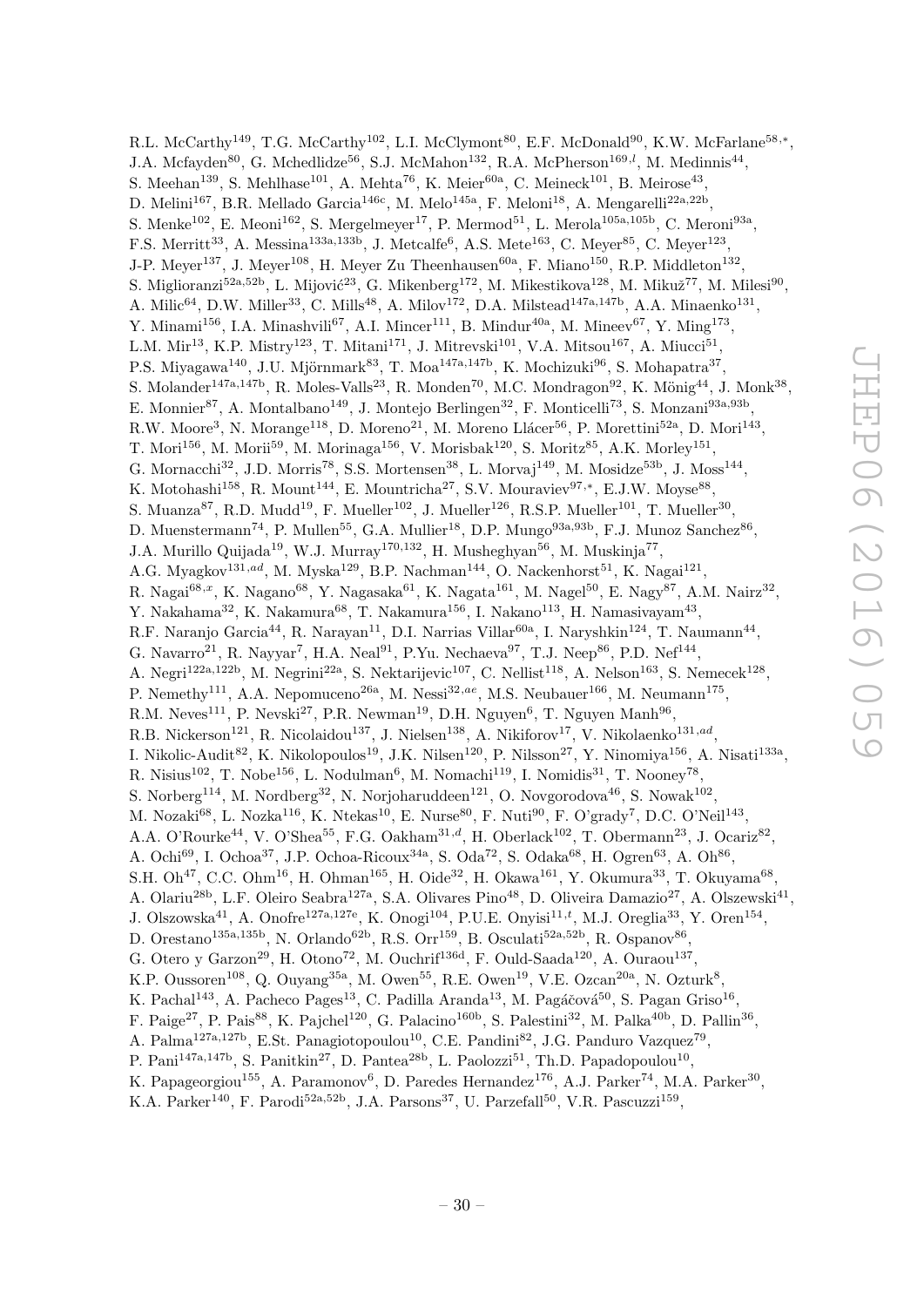E. Pasqualucci<sup>133a</sup>, S. Passaggio<sup>52a</sup>, Fr. Pastore<sup>79</sup>, G. Pásztor<sup>31,af</sup>, S. Pataraia<sup>175</sup>, J.R. Pater<sup>86</sup>, T. Pauly<sup>32</sup>, J. Pearce<sup>169</sup>, B. Pearson<sup>114</sup>, L.E. Pedersen<sup>38</sup>, M. Pedersen<sup>120</sup>, S. Pedraza Lopez<sup>167</sup>, R. Pedro<sup>127a,127b</sup>, S.V. Peleganchuk<sup>110,c</sup>, D. Pelikan<sup>165</sup>, O. Penc<sup>128</sup>, C. Peng<sup>35a</sup>, H. Peng<sup>35b</sup>, J. Penwell<sup>63</sup>, B.S. Peralva<sup>26b</sup>, M.M. Perego<sup>137</sup>, D.V. Perepelitsa<sup>27</sup>, E. Perez Codina<sup>160a</sup>, L. Perini<sup>93a,93b</sup>, H. Pernegger<sup>32</sup>, S. Perrella<sup>105a,105b</sup>, R. Peschke<sup>44</sup>, V.D. Peshekhonov<sup>67</sup>, K. Peters<sup>44</sup>, R.F.Y. Peters<sup>86</sup>, B.A. Petersen<sup>32</sup>, T.C. Petersen<sup>38</sup>, E. Petit<sup>57</sup>, A. Petridis<sup>1</sup>, C. Petridou<sup>155</sup>, P. Petroff<sup>118</sup>, E. Petrolo<sup>133a</sup>, M. Petrov<sup>121</sup>, F. Petrucci<sup>135a,135b</sup>, N.E. Pettersson<sup>88</sup>, A. Peyaud<sup>137</sup>, R. Pezoa<sup>34b</sup>, P.W. Phillips<sup>132</sup>, G. Piacquadio<sup>144</sup>, E. Pianori<sup>170</sup>, A. Picazio<sup>88</sup>, E. Piccaro<sup>78</sup>, M. Piccinini<sup>22a,22b</sup>, M.A. Pickering<sup>121</sup>, R. Piegaia<sup>29</sup>, J.E. Pilcher<sup>33</sup>, A.D. Pilkington<sup>86</sup>, A.W.J. Pin<sup>86</sup>, M. Pinamonti<sup>164a,164c,ag</sup>, J.L. Pinfold<sup>3</sup>, A. Pingel<sup>38</sup>, S. Pires<sup>82</sup>, H. Pirumov<sup>44</sup>, M. Pitt<sup>172</sup>, L. Plazak<sup>145a</sup>, M.-A. Pleier<sup>27</sup>, V. Pleskot<sup>85</sup>, E. Plotnikova<sup>67</sup>, P. Plucinski<sup>92</sup>, D. Pluth<sup>66</sup>, R. Poettgen<sup>147a,147b</sup>, L. Poggioli<sup>118</sup>, D. Pohl<sup>23</sup>, G. Polesello<sup>122a</sup>, A. Poley<sup>44</sup>, A. Policicchio<sup>39a,39b</sup>, R. Polifka<sup>159</sup>, A. Polini<sup>22a</sup>, C.S. Pollard<sup>55</sup>, V. Polychronakos<sup>27</sup>, K. Pommès<sup>32</sup>, L. Pontecorvo<sup>133a</sup>, B.G. Pope<sup>92</sup>, G.A. Popeneciu<sup>28c</sup>, D.S. Popovic<sup>14</sup>, A. Poppleton<sup>32</sup>, S. Pospisil<sup>129</sup>, K. Potamianos<sup>16</sup>, I.N. Potrap<sup>67</sup>, C.J. Potter<sup>30</sup>, C.T. Potter<sup>117</sup>, G. Poulard<sup>32</sup>, J. Poveda<sup>32</sup>, V. Pozdnyakov<sup>67</sup>, M.E. Pozo Astigarraga<sup>32</sup>, P. Pralavorio<sup>87</sup>, A. Pranko<sup>16</sup>, S. Prell<sup>66</sup>, D. Price<sup>86</sup>, L.E. Price<sup>6</sup>, M. Primavera<sup>75a</sup>, S. Prince<sup>89</sup>, M. Proissl<sup>48</sup>, K. Prokofiev<sup>62c</sup>, F. Prokoshin<sup>34b</sup>, S. Protopopescu<sup>27</sup>, J. Proudfoot<sup>6</sup>, M. Przybycien<sup>40a</sup>, D. Puddu<sup>135a,135b</sup>, M. Purohit<sup>27,ah</sup>, P. Puzo<sup>118</sup>, J. Qian<sup>91</sup>, G. Qin<sup>55</sup>, Y. Qin<sup>86</sup>, A. Quadt<sup>56</sup>, W.B. Quayle<sup>164a,164b</sup>, M. Queitsch-Maitland<sup>86</sup>, D. Quilty<sup>55</sup>, S. Raddum<sup>120</sup>, V. Radeka<sup>27</sup>, V. Radescu<sup>60b</sup>, S.K. Radhakrishnan<sup>149</sup>, P. Radloff<sup>117</sup>, P. Rados<sup>90</sup>, F. Ragusa<sup>93a,93b</sup>, G. Rahal<sup>178</sup>, J.A. Raine<sup>86</sup>, S. Rajagopalan<sup>27</sup>, M. Rammensee<sup>32</sup>, C. Rangel-Smith<sup>165</sup>, M.G. Ratti<sup>93a,93b</sup>, F. Rauscher<sup>101</sup>, S. Rave<sup>85</sup>, T. Ravenscroft<sup>55</sup>, I. Ravinovich<sup>172</sup>, M. Raymond<sup>32</sup>, A.L. Read<sup>120</sup>, N.P. Readioff<sup>76</sup>, M. Reale<sup>75a,75b</sup>, D.M. Rebuzzi<sup>122a,122b</sup>, A. Redelbach<sup>174</sup>, G. Redlinger<sup>27</sup>, R. Reece<sup>138</sup>, K. Reeves<sup>43</sup>, L. Rehnisch<sup>17</sup>, J. Reichert<sup>123</sup>, H. Reisin<sup>29</sup>, C. Rembser<sup>32</sup>, H. Ren<sup>35a</sup>, M. Rescigno<sup>133a</sup>, S. Resconi<sup>93a</sup>, O.L. Rezanova<sup>110,c</sup>, P. Reznicek<sup>130</sup>, R. Rezvani<sup>96</sup>, R. Richter<sup>102</sup>, S. Richter<sup>80</sup>, E. Richter-Was<sup>40b</sup>, O. Ricken<sup>23</sup>, M. Ridel<sup>82</sup>, P. Rieck<sup>17</sup>, C.J. Riegel<sup>175</sup>, J. Rieger<sup>56</sup>, O. Rifki<sup>114</sup>, M. Rijssenbeek<sup>149</sup>, A. Rimoldi<sup>122a,122b</sup>, M. Rimoldi<sup>18</sup>, L. Rinaldi<sup>22a</sup>, B. Ristić<sup>51</sup>, E. Ritsch<sup>32</sup>, I. Riu<sup>13</sup>, F. Rizatdinova<sup>115</sup>, E. Rizvi<sup>78</sup>, C. Rizzi<sup>13</sup>, S.H. Robertson<sup>89,1</sup>, A. Robichaud-Veronneau<sup>89</sup>, D. Robinson<sup>30</sup>, J.E.M. Robinson<sup>44</sup>, A. Robson<sup>55</sup>, C. Roda<sup>125a,125b</sup>, Y. Rodina<sup>87</sup>, A. Rodriguez Perez<sup>13</sup>, D. Rodriguez Rodriguez<sup>167</sup>, S. Roe<sup>32</sup>, C.S. Rogan<sup>59</sup>, O. Røhne<sup>120</sup>, A. Romaniouk<sup>99</sup>, M. Romano<sup>22a,22b</sup>, S.M. Romano Saez<sup>36</sup>, E. Romero Adam<sup>167</sup>, N. Rompotis<sup>139</sup>, M. Ronzani<sup>50</sup>, L. Roos<sup>82</sup>, E. Ros<sup>167</sup>, S. Rosati<sup>133a</sup>, K. Rosbach<sup>50</sup>, P. Rose<sup>138</sup>, O. Rosenthal<sup>142</sup>, N.-A. Rosien<sup>56</sup>, V. Rossetti<sup>147a,147b</sup>, E. Rossi<sup>105a,105b</sup>, L.P. Rossi<sup>52a</sup>, J.H.N. Rosten<sup>30</sup>, R. Rosten<sup>139</sup>, M. Rotaru<sup>28b</sup>, I. Roth<sup>172</sup>, J. Rothberg<sup>139</sup>, D. Rousseau<sup>118</sup>, C.R. Royon<sup>137</sup>, A. Rozanov<sup>87</sup>, Y. Rozen<sup>153</sup>, X. Ruan<sup>146c</sup>, F. Rubbo<sup>144</sup>, M.S. Rudolph<sup>159</sup>, F. Rühr<sup>50</sup>, A. Ruiz-Martinez<sup>31</sup>, Z. Rurikova<sup>50</sup>, N.A. Rusakovich<sup>67</sup>, A. Ruschke<sup>101</sup>, H.L. Russell<sup>139</sup>, J.P. Rutherfoord<sup>7</sup>, N. Ruthmann<sup>32</sup>, Y.F. Ryabov<sup>124</sup>, M. Rybar<sup>166</sup>, G. Rybkin<sup>118</sup>, S. Ryu<sup>6</sup>, A. Ryzhov<sup>131</sup>, G.F. Rzehorz<sup>56</sup>, A.F. Saavedra<sup>151</sup>, G. Sabato<sup>108</sup>, S. Sacerdoti<sup>29</sup>, H.F-W. Sadrozinski<sup>138</sup>, R. Sadykov<sup>67</sup>, F. Safai Tehrani<sup>133a</sup>, P. Saha<sup>109</sup>, M. Sahinsoy<sup>60a</sup>, M. Saimpert<sup>137</sup>, T. Saito<sup>156</sup>, H. Sakamoto<sup>156</sup>, Y. Sakurai<sup>171</sup>, G. Salamanna<sup>135a,135b</sup>, A. Salamon<sup>134a,134b</sup>, J.E. Salazar Loyola<sup>34b</sup>, D. Salek<sup>108</sup>, P.H. Sales De Bruin<sup>139</sup>, D. Salihagic<sup>102</sup>, A. Salnikov<sup>144</sup>, J. Salt<sup>167</sup>, D. Salvatore<sup>39a,39b</sup>, F. Salvatore<sup>150</sup>, A. Salvucci<sup>62a</sup>, A. Salzburger<sup>32</sup>, D. Sammel<sup>50</sup>, D. Sampsonidis<sup>155</sup>, A. Sanchez<sup>105a, 105b</sup>, J. Sánchez<sup>167</sup>, V. Sanchez Martinez<sup>167</sup>, H. Sandaker<sup>120</sup>, R.L. Sandbach<sup>78</sup>, H.G. Sander<sup>85</sup>, M. Sandhoff<sup>175</sup>, C. Sandoval<sup>21</sup>, R. Sandstroem<sup>102</sup>, D.P.C. Sankey<sup>132</sup>, M. Sannino<sup>52a,52b</sup>, A. Sansoni<sup>49</sup>, C. Santoni<sup>36</sup>, R. Santonico<sup>134a,134b</sup>, H. Santos<sup>127a</sup>, I. Santoyo Castillo<sup>150</sup>, K. Sapp<sup>126</sup>, A. Sapronov<sup>67</sup>,

J.G. Saraiva<sup>127a,127d</sup>, B. Sarrazin<sup>23</sup>, O. Sasaki<sup>68</sup>, Y. Sasaki<sup>156</sup>, K. Sato<sup>161</sup>, G. Sauvage<sup>5,\*</sup>,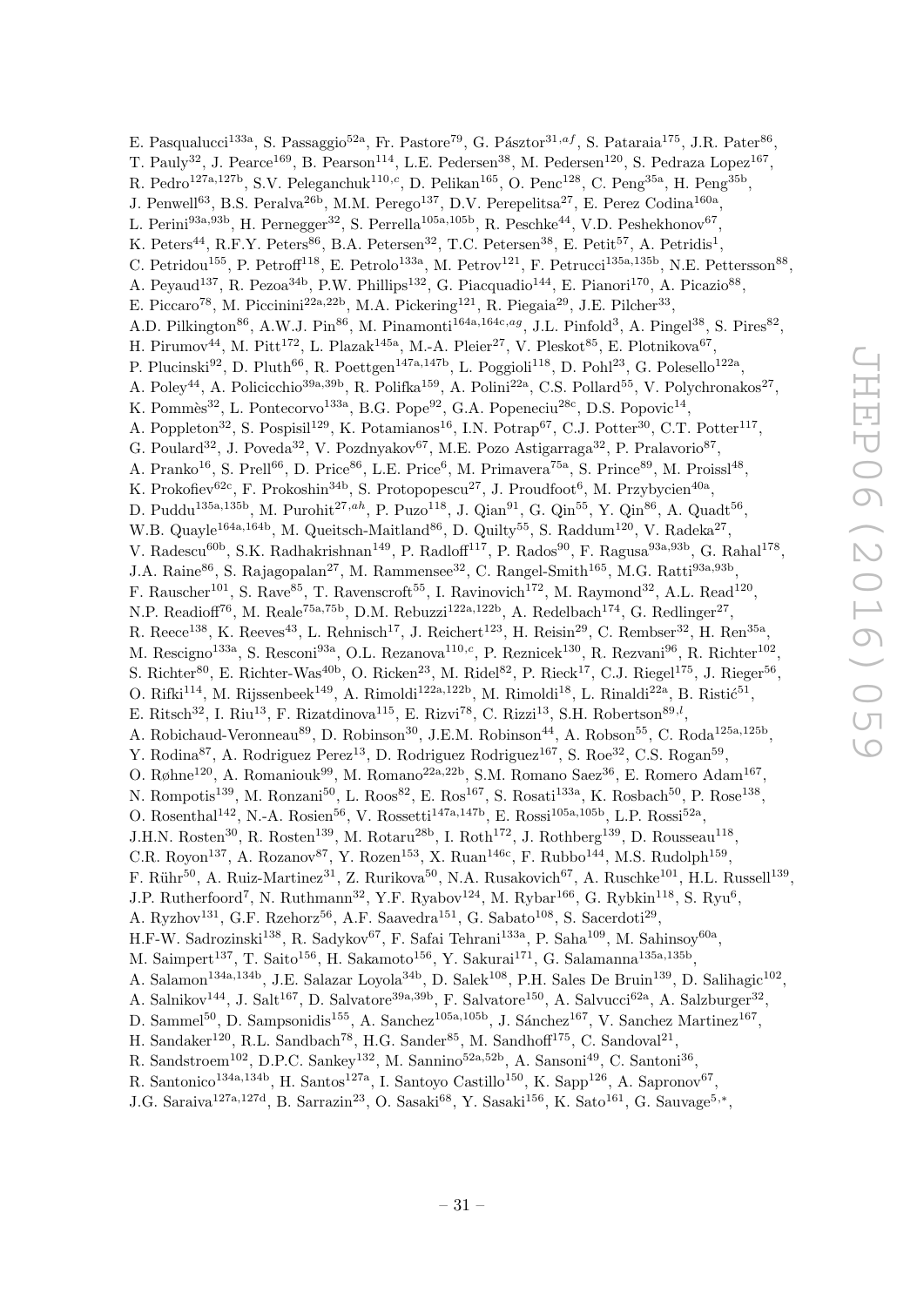E. Sauvan<sup>5</sup>, G. Savage<sup>79</sup>, P. Savard<sup>159,d</sup>, C. Sawyer<sup>132</sup>, L. Sawyer<sup>81,p</sup>, J. Saxon<sup>33</sup>, C. Sbarra<sup>22a</sup>, A. Sbrizzi<sup>22a,22b</sup>, T. Scanlon<sup>80</sup>, D.A. Scannicchio<sup>163</sup>, M. Scarcella<sup>151</sup>, V. Scarfone<sup>39a,39b</sup>, J. Schaarschmidt<sup>172</sup>, P. Schacht<sup>102</sup>, B.M. Schachtner<sup>101</sup>, D. Schaefer<sup>32</sup>, R. Schaefer<sup>44</sup>, J. Schaeffer<sup>85</sup>, S. Schaepe<sup>23</sup>, S. Schaetzel<sup>60b</sup>, U. Schäfer<sup>85</sup>, A.C. Schaffer<sup>118</sup>, D. Schaile<sup>101</sup>, R.D. Schamberger<sup>149</sup>, V. Scharf<sup>60a</sup>, V.A. Schegelsky<sup>124</sup>, D. Scheirich<sup>130</sup>, M. Schernau<sup>163</sup>, C. Schiavi<sup>52a,52b</sup>, S. Schier<sup>138</sup>, C. Schillo<sup>50</sup>, M. Schioppa<sup>39a,39b</sup>, S. Schlenker<sup>32</sup>, K.R. Schmidt-Sommerfeld<sup>102</sup>, K. Schmieden<sup>32</sup>, C. Schmitt<sup>85</sup>, S. Schmitt<sup>44</sup>, S. Schmitz<sup>85</sup>, B. Schneider<sup>160a</sup>, U. Schnoor<sup>50</sup>, L. Schoeffel<sup>137</sup>, A. Schoening<sup>60b</sup>, B.D. Schoenrock<sup>92</sup>, E. Schopf<sup>23</sup>, M. Schott<sup>85</sup>, J. Schovancova<sup>8</sup>, S. Schramm<sup>51</sup>, M. Schreyer<sup>174</sup>, N. Schuh<sup>85</sup>, M.J. Schultens<sup>23</sup>, H.-C. Schultz-Coulon<sup>60a</sup>, H. Schulz<sup>17</sup>, M. Schumacher<sup>50</sup>, B.A. Schumm<sup>138</sup>, Ph. Schune<sup>137</sup>, A. Schwartzman<sup>144</sup>, T.A. Schwarz<sup>91</sup>, Ph. Schwegler<sup>102</sup>, H. Schweiger<sup>86</sup>, Ph. Schwemling<sup>137</sup>, R. Schwienhorst<sup>92</sup>, J. Schwindling<sup>137</sup>, T. Schwindt<sup>23</sup>, G. Sciolla<sup>25</sup>, F. Scuri<sup>125a,125b</sup>, F. Scutti<sup>90</sup>, J. Searcy<sup>91</sup>, P. Seema<sup>23</sup>, S.C. Seidel<sup>106</sup>, A. Seiden<sup>138</sup>, F. Seifert<sup>129</sup>, J.M. Seixas<sup>26a</sup>, G. Sekhniaidze<sup>105a</sup>, K. Sekhon<sup>91</sup>, S.J. Sekula<sup>42</sup>, D.M. Seliverstov<sup>124,\*</sup>, N. Semprini-Cesari<sup>22a,22b</sup>, C. Serfon<sup>120</sup>, L. Serin<sup>118</sup>, L. Serkin<sup>164a, 164b</sup>, M. Sessa<sup>135a, 135b</sup>, R. Seuster<sup>169</sup>, H. Severini<sup>114</sup>, T. Sfiligoj<sup>77</sup>, F. Sforza<sup>32</sup>, A. Sfyrla<sup>51</sup>, E. Shabalina<sup>56</sup>, N.W. Shaikh<sup>147a,147b</sup>, L.Y. Shan<sup>35a</sup>, R. Shang<sup>166</sup>, J.T. Shank<sup>24</sup>, M. Shapiro<sup>16</sup>, P.B. Shatalov<sup>98</sup>, K. Shaw<sup>164a,164b</sup>, S.M. Shaw<sup>86</sup>, A. Shcherbakova<sup>147a,147b</sup>, C.Y. Shehu<sup>150</sup>, P. Sherwood<sup>80</sup>, L. Shi<sup>152,*ai*</sup>, S. Shimizu<sup>69</sup>, C.O. Shimmin<sup>163</sup>, M. Shimojima<sup>103</sup>, M. Shiyakova<sup>67,aj</sup>, A. Shmeleva<sup>97</sup>, D. Shoaleh Saadi<sup>96</sup>, M.J. Shochet<sup>33</sup>, S. Shojaii<sup>93a,93b</sup>, S. Shrestha<sup>112</sup>, E. Shulga<sup>99</sup>, M.A. Shupe<sup>7</sup>, P. Sicho<sup>128</sup>, A.M. Sickles<sup>166</sup>, P.E. Sidebo<sup>148</sup>, O. Sidiropoulou<sup>174</sup>, D. Sidorov<sup>115</sup>, A. Sidoti<sup>22a,22b</sup>, F. Siegert<sup>46</sup>, Dj. Sijacki<sup>14</sup>, J. Silva<sup>127a,127d</sup>, S.B. Silverstein<sup>147a</sup>, V. Simak<sup>129</sup>, O. Simard<sup>5</sup>, Lj. Simic<sup>14</sup>, S. Simion<sup>118</sup>, E. Simioni<sup>85</sup>, B. Simmons<sup>80</sup>, D. Simon<sup>36</sup>, M. Simon<sup>85</sup>, P. Sinervo<sup>159</sup>, N.B. Sinev<sup>117</sup>, M. Sioli<sup>22a,22b</sup>, G. Siragusa<sup>174</sup>, S.Yu. Sivoklokov<sup>100</sup>, J. Sjölin<sup>147a,147b</sup>, T.B. Sjursen<sup>15</sup>, M.B. Skinner<sup>74</sup>, H.P. Skottowe<sup>59</sup>, P. Skubic<sup>114</sup>, M. Slater<sup>19</sup>, T. Slavicek<sup>129</sup>, M. Slawinska<sup>108</sup>, K. Sliwa<sup>162</sup>, R. Slovak<sup>130</sup>, V. Smakhtin<sup>172</sup>, B.H. Smart<sup>5</sup>, L. Smestad<sup>15</sup>, J. Smiesko<sup>145a</sup>, S.Yu. Smirnov<sup>99</sup>, Y. Smirnov<sup>99</sup>, L.N. Smirnova<sup>100,ak</sup>, O. Smirnova<sup>83</sup>, M.N.K. Smith<sup>37</sup>, R.W. Smith<sup>37</sup>, M. Smizanska<sup>74</sup>, K. Smolek<sup>129</sup>, A.A. Snesarev<sup>97</sup>, S. Snyder<sup>27</sup>, R. Sobie<sup>169,*l*</sup>, F. Socher<sup>46</sup>, A. Soffer<sup>154</sup>, D.A. Soh<sup>152</sup>, G. Sokhrannyi<sup>77</sup>, C.A. Solans Sanchez<sup>32</sup>, M. Solar<sup>129</sup>, E.Yu. Soldatov<sup>99</sup>, U. Soldevila<sup>167</sup>, A.A. Solodkov<sup>131</sup>, A. Soloshenko<sup>67</sup>, O.V. Solovyanov<sup>131</sup>, V. Solovyev<sup>124</sup>, P. Sommer<sup>50</sup>, H. Son<sup>162</sup>, H.Y. Song<sup>35b,aa</sup>, A. Sood<sup>16</sup>, A. Sopczak<sup>129</sup>, V. Sopko<sup>129</sup>, V. Sorin<sup>13</sup>, D. Sosa<sup>60b</sup>, C.L. Sotiropoulou<sup>125a,125b</sup>, R. Soualah<sup>164a,164c</sup>, A.M. Soukharev<sup>110,c</sup>, D. South<sup>44</sup>, B.C. Sowden<sup>79</sup>, S. Spagnolo<sup>75a,75b</sup>, M. Spalla<sup>125a,125b</sup>, M. Spangenberg<sup>170</sup>, F. Spanò<sup>79</sup>, D. Sperlich<sup>17</sup>, F. Spettel<sup>102</sup>, R. Spighi<sup>22a</sup>, G. Spigo<sup>32</sup>, L.A. Spiller<sup>90</sup>, M. Spousta<sup>130</sup>, R.D. St. Denis<sup>55,\*</sup>, A. Stabile<sup>93a</sup>, R. Stamen<sup>60a</sup>, S. Stamm<sup>17</sup>, E. Stanecka<sup>41</sup>, R.W. Stanek<sup>6</sup>, C. Stanescu<sup>135a</sup>, M. Stanescu-Bellu<sup>44</sup>, M.M. Stanitzki<sup>44</sup>, S. Stapnes<sup>120</sup>, E.A. Starchenko<sup>131</sup>, G.H. Stark<sup>33</sup>, J. Stark<sup>57</sup>, P. Staroba<sup>128</sup>, P. Starovoitov<sup>60a</sup>, S. Stärz<sup>32</sup>, R. Staszewski<sup>41</sup>, P. Steinberg<sup>27</sup>, B. Stelzer<sup>143</sup>, H.J. Stelzer<sup>32</sup>, O. Stelzer-Chilton<sup>160a</sup>, H. Stenzel<sup>54</sup>, G.A. Stewart<sup>55</sup>, J.A. Stillings<sup>23</sup>, M.C. Stockton<sup>89</sup>, M. Stoebe<sup>89</sup>, G. Stoicea<sup>28b</sup>, P. Stolte<sup>56</sup>, S. Stonjek<sup>102</sup>, A.R. Stradling<sup>8</sup>, A. Straessner<sup>46</sup>, M.E. Stramaglia<sup>18</sup>, J. Strandberg<sup>148</sup>, S. Strandberg<sup>147a,147b</sup>, A. Strandlie<sup>120</sup>, M. Strauss<sup>114</sup>, P. Strizenec<sup>145b</sup>, R. Ströhmer<sup>174</sup>, D.M. Strom<sup>117</sup>, R. Stroynowski<sup>42</sup>, A. Strubig<sup>107</sup>, S.A. Stucci<sup>18</sup>, B. Stugu<sup>15</sup>, N.A. Styles<sup>44</sup>, D. Su<sup>144</sup>, J. Su<sup>126</sup>, R. Subramaniam<sup>81</sup>, S. Suchek<sup>60a</sup>, Y. Sugaya<sup>119</sup>, M. Suk<sup>129</sup>, V.V. Sulin<sup>97</sup>, S. Sultansoy<sup>4c</sup>, T. Sumida<sup>70</sup>, S. Sun<sup>59</sup>, X. Sun<sup>35a</sup>, J.E. Sundermann<sup>50</sup>, K. Suruliz<sup>150</sup>, G. Susinno<sup>39a,39b</sup>, M.R. Sutton<sup>150</sup>, S. Suzuki<sup>68</sup>, M. Svatos<sup>128</sup>, M. Swiatlowski<sup>33</sup>, I. Sykora<sup>145a</sup>, T. Sykora<sup>130</sup>, D. Ta<sup>50</sup>, C. Taccini<sup>135a, 135b</sup>, K. Tackmann<sup>44</sup>, J. Taenzer<sup>159</sup>, A. Taffard<sup>163</sup>, R. Tafirout<sup>160a</sup>, N. Taiblum<sup>154</sup>, H. Takai<sup>27</sup>, R. Takashima<sup>71</sup>, T. Takeshita<sup>141</sup>, Y. Takubo<sup>68</sup>, M. Talby<sup>87</sup>, A.A. Talyshev<sup>110,c</sup>,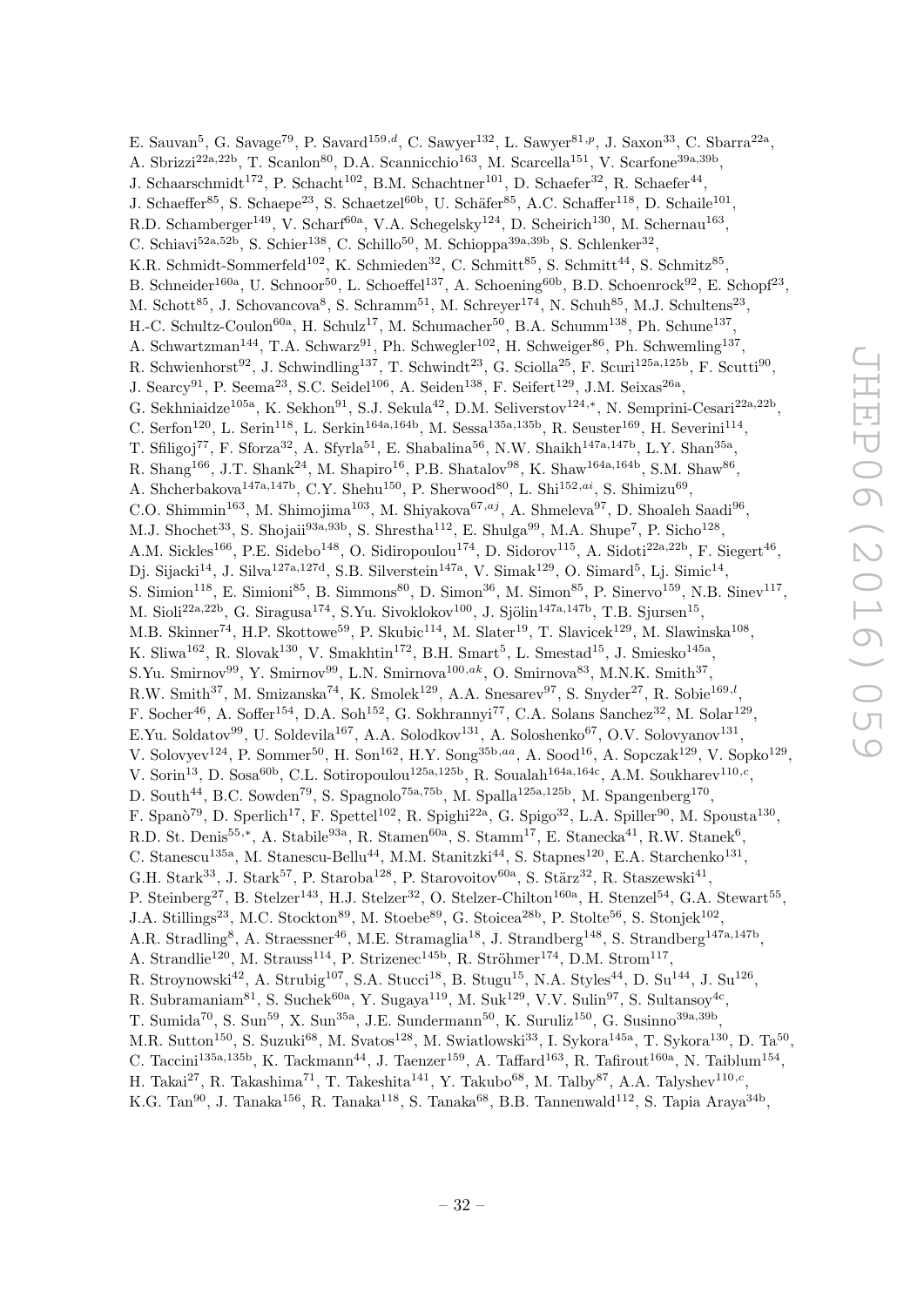S. Tapprogge<sup>85</sup>, S. Tarem<sup>153</sup>, G.F. Tartarelli<sup>93a</sup>, P. Tas<sup>130</sup>, M. Tasevsky<sup>128</sup>, T. Tashiro<sup>70</sup>, E. Tassi<sup>39a,39b</sup>, A. Tavares Delgado<sup>127a,127b</sup>, Y. Tayalati<sup>136d</sup>, A.C. Taylor<sup>106</sup>, G.N. Taylor<sup>90</sup>, P.T.E. Taylor<sup>90</sup>, W. Taylor<sup>160b</sup>, F.A. Teischinger<sup>32</sup>, P. Teixeira-Dias<sup>79</sup>, K.K. Temming<sup>50</sup>, D. Temple<sup>143</sup>, H. Ten Kate<sup>32</sup>, P.K. Teng<sup>152</sup>, J.J. Teoh<sup>119</sup>, F. Tepel<sup>175</sup>, S. Terada<sup>68</sup>, K. Terashi<sup>156</sup>, J. Terron<sup>84</sup>, S. Terzo<sup>102</sup>, M. Testa<sup>49</sup>, R.J. Teuscher<sup>159,*l*</sup>, T. Theveneaux-Pelzer<sup>87</sup>, J.P. Thomas<sup>19</sup>, J. Thomas-Wilsker<sup>79</sup>, E.N. Thompson<sup>37</sup>, P.D. Thompson<sup>19</sup>, A.S. Thompson<sup>55</sup>, L.A. Thomsen<sup>176</sup>, E. Thomson<sup>123</sup>, M. Thomson<sup>30</sup>, M.J. Tibbetts<sup>16</sup>, R.E. Ticse Torres<sup>87</sup>, V.O. Tikhomirov<sup>97,*al*</sup>, Yu.A. Tikhonov<sup>110,c</sup>, S. Timoshenko<sup>99</sup>, P. Tipton<sup>176</sup>, S. Tisserant<sup>87</sup>, K. Todome<sup>158</sup>, T. Todorov<sup>5,\*</sup>, S. Todorova-Nova<sup>130</sup>, J. Tojo<sup>72</sup>, S. Tokár<sup>145a</sup>, K. Tokushuku<sup>68</sup>, E. Tolley<sup>59</sup>, L. Tomlinson<sup>86</sup>, M. Tomoto<sup>104</sup>, L. Tompkins<sup>144,am</sup>, K. Toms<sup>106</sup>, B. Tong<sup>59</sup>, E. Torrence<sup>117</sup>, H. Torres<sup>143</sup>, E. Torró Pastor<sup>139</sup>, J. Toth<sup>87,an</sup>, F. Touchard<sup>87</sup>, D.R. Tovey<sup>140</sup>, T. Trefzger<sup>174</sup>, A. Tricoli<sup>27</sup>, I.M. Trigger<sup>160a</sup>, S. Trincaz-Duvoid<sup>82</sup>, M.F. Tripiana<sup>13</sup>, W. Trischuk<sup>159</sup>, B. Trocmé<sup>57</sup>, A. Trofymov<sup>44</sup>, C. Troncon<sup>93a</sup>, M. Trottier-McDonald<sup>16</sup>, M. Trovatelli<sup>169</sup>, L. Truong<sup>164a,164c</sup>, M. Trzebinski<sup>41</sup>, A. Trzupek<sup>41</sup>, J.C-L. Tseng<sup>121</sup>, P.V. Tsiareshka<sup>94</sup>, G. Tsipolitis<sup>10</sup>, N. Tsirintanis<sup>9</sup>, S. Tsiskaridze<sup>13</sup>, V. Tsiskaridze<sup>50</sup>, E.G. Tskhadadze<sup>53a</sup>, K.M. Tsui<sup>62a</sup>, I.I. Tsukerman<sup>98</sup>, V. Tsulaia<sup>16</sup>, S. Tsuno<sup>68</sup>, D. Tsybychev<sup>149</sup>, A. Tudorache<sup>28b</sup>, V. Tudorache<sup>28b</sup>, A.N. Tuna<sup>59</sup>, S.A. Tupputi<sup>22a,22b</sup>, S. Turchikhin<sup>100,ak</sup>, D. Turecek<sup>129</sup>, D. Turgeman<sup>172</sup>, R. Turra<sup>93a,93b</sup>, A.J. Turvey<sup>42</sup>, P.M. Tuts<sup>37</sup>, M. Tyndel<sup>132</sup>, G. Ucchielli<sup>22a,22b</sup>, I. Ueda<sup>156</sup>, R. Ueno<sup>31</sup>, M. Ughetto<sup>147a,147b</sup>, F. Ukegawa<sup>161</sup>, G. Unal<sup>32</sup>, A. Undrus<sup>27</sup>, G. Unel<sup>163</sup>, F.C. Ungaro<sup>90</sup>, Y. Unno<sup>68</sup>, C. Unverdorben<sup>101</sup>, J. Urban<sup>145b</sup>, P. Urquijo<sup>90</sup>, P. Urrejola<sup>85</sup>, G. Usai<sup>8</sup>, A. Usanova<sup>64</sup>, L. Vacavant<sup>87</sup>, V. Vacek<sup>129</sup>, B. Vachon<sup>89</sup>, C. Valderanis<sup>101</sup>, E. Valdes Santurio<sup>147a,147b</sup>, N. Valencic<sup>108</sup>, S. Valentinetti<sup>22a,22b</sup>, A. Valero<sup>167</sup>, L. Valery<sup>13</sup>, S. Valkar<sup>130</sup>, S. Vallecorsa<sup>51</sup>, J.A. Valls Ferrer<sup>167</sup>, W. Van Den Wollenberg<sup>108</sup>, P.C. Van Der Deijl $^{108}$ , R. van der Geer $^{108}$ , H. van der Graaf $^{108}$ , N. van Eldik $^{153}$ , P. van Gemmeren<sup>6</sup>, J. Van Nieuwkoop<sup>143</sup>, I. van Vulpen<sup>108</sup>, M.C. van Woerden<sup>32</sup>, M. Vanadia<sup>133a,133b</sup>, W. Vandelli<sup>32</sup>, R. Vanguri<sup>123</sup>, A. Vaniachine<sup>131</sup>, P. Vankov<sup>108</sup>, G. Vardanyan<sup>177</sup>, R. Vari<sup>133a</sup>, E.W. Varnes<sup>7</sup>, T. Varol<sup>42</sup>, D. Varouchas<sup>82</sup>, A. Vartapetian<sup>8</sup>, K.E. Varvell<sup>151</sup>, J.G. Vasquez<sup>176</sup>, F. Vazeille<sup>36</sup>, T. Vazquez Schroeder<sup>89</sup>, J. Veatch<sup>56</sup>, L.M. Veloce<sup>159</sup>, F. Veloso<sup>127a,127c</sup>, S. Veneziano<sup>133a</sup>, A. Ventura<sup>75a,75b</sup>, M. Venturi<sup>169</sup>, N. Venturi<sup>159</sup>, A. Venturini<sup>25</sup>, V. Vercesi<sup>122a</sup>, M. Verducci<sup>133a,133b</sup>, W. Verkerke<sup>108</sup>, J.C. Vermeulen<sup>108</sup>, A. Vest<sup>46,ao</sup>, M.C. Vetterli<sup>143,d</sup>, O. Viazlo<sup>83</sup>, I. Vichou<sup>166</sup>, T. Vickey<sup>140</sup>, O.E. Vickey Boeriu<sup>140</sup>, G.H.A. Viehhauser<sup>121</sup>, S. Viel<sup>16</sup>, L. Vigani<sup>121</sup>, R. Vigne<sup>64</sup>, M. Villa<sup>22a,22b</sup>, M. Villaplana Perez<sup>93a,93b</sup>, E. Vilucchi<sup>49</sup>, M.G. Vincter<sup>31</sup>, V.B. Vinogradov<sup>67</sup>, C. Vittori<sup>22a,22b</sup>, I. Vivarelli<sup>150</sup>, S. Vlachos<sup>10</sup>, M. Vlasak<sup>129</sup>, M. Vogel<sup>175</sup>, P. Vokac<sup>129</sup>, G. Volpi<sup>125a,125b</sup>, M. Volpi<sup>90</sup>, H. von der Schmitt<sup>102</sup>, E. von Toerne<sup>23</sup>, V. Vorobel<sup>130</sup>, K. Vorobev<sup>99</sup>, M. Vos<sup>167</sup>, R. Voss<sup>32</sup>, J.H. Vossebeld<sup>76</sup>, N. Vranjes<sup>14</sup>, M. Vranjes Milosavljevic<sup>14</sup>, V. Vrba<sup>128</sup>, M. Vreeswijk<sup>108</sup>, R. Vuillermet<sup>32</sup>, I. Vukotic<sup>33</sup>, Z. Vykydal<sup>129</sup>, P. Wagner<sup>23</sup>, W. Wagner<sup>175</sup>, H. Wahlberg<sup>73</sup>, S. Wahrmund<sup>46</sup>, J. Wakabayashi<sup>104</sup>, J. Walder<sup>74</sup>, R. Walker<sup>101</sup>, W. Walkowiak<sup>142</sup>, V. Wallangen<sup>147a,147b</sup>, C. Wang<sup>35c</sup>, C. Wang<sup>35d,87</sup>, F. Wang<sup>173</sup>, H. Wang<sup>16</sup>, H. Wang<sup>42</sup>, J. Wang<sup>44</sup>, J. Wang<sup>151</sup>, K. Wang<sup>89</sup>, R. Wang<sup>6</sup>, S.M. Wang<sup>152</sup>, T. Wang<sup>23</sup>, T. Wang<sup>37</sup>, W. Wang<sup>35b</sup>, X. Wang<sup>176</sup>, C. Wanotayaroj<sup>117</sup>, A. Warburton<sup>89</sup>, C.P. Ward<sup>30</sup>, D.R. Wardrope<sup>80</sup>, A. Washbrook<sup>48</sup>, P.M. Watkins<sup>19</sup>, A.T. Watson<sup>19</sup>, M.F. Watson<sup>19</sup>, G. Watts<sup>139</sup>, S. Watts<sup>86</sup>, B.M. Waugh<sup>80</sup>, S. Webb<sup>85</sup>, M.S. Weber<sup>18</sup>, S.W. Weber<sup>174</sup>, J.S. Webster<sup>6</sup>, A.R. Weidberg<sup>121</sup>, B. Weinert<sup>63</sup>, J. Weingarten<sup>56</sup>, C. Weiser<sup>50</sup>, H. Weits<sup>108</sup>, P.S. Wells<sup>32</sup>, T. Wenaus<sup>27</sup>, T. Wengler<sup>32</sup>, S. Wenig<sup>32</sup>, N. Wermes<sup>23</sup>, M. Werner<sup>50</sup>, P. Werner<sup>32</sup>, M. Wessels<sup>60a</sup>, J. Wetter<sup>162</sup>, K. Whalen<sup>117</sup>, N.L. Whallon<sup>139</sup>, A.M. Wharton<sup>74</sup>, A. White<sup>8</sup>, M.J. White<sup>1</sup>, R. White<sup>34b</sup>, D. Whiteson<sup>163</sup>, F.J. Wickens<sup>132</sup>, W. Wiedenmann<sup>173</sup>, M. Wielers<sup>132</sup>, P. Wienemann<sup>23</sup>, C. Wiglesworth<sup>38</sup>,

L.A.M. Wiik-Fuchs<sup>23</sup>, A. Wildauer<sup>102</sup>, F. Wilk<sup>86</sup>, H.G. Wilkens<sup>32</sup>, H.H. Williams<sup>123</sup>,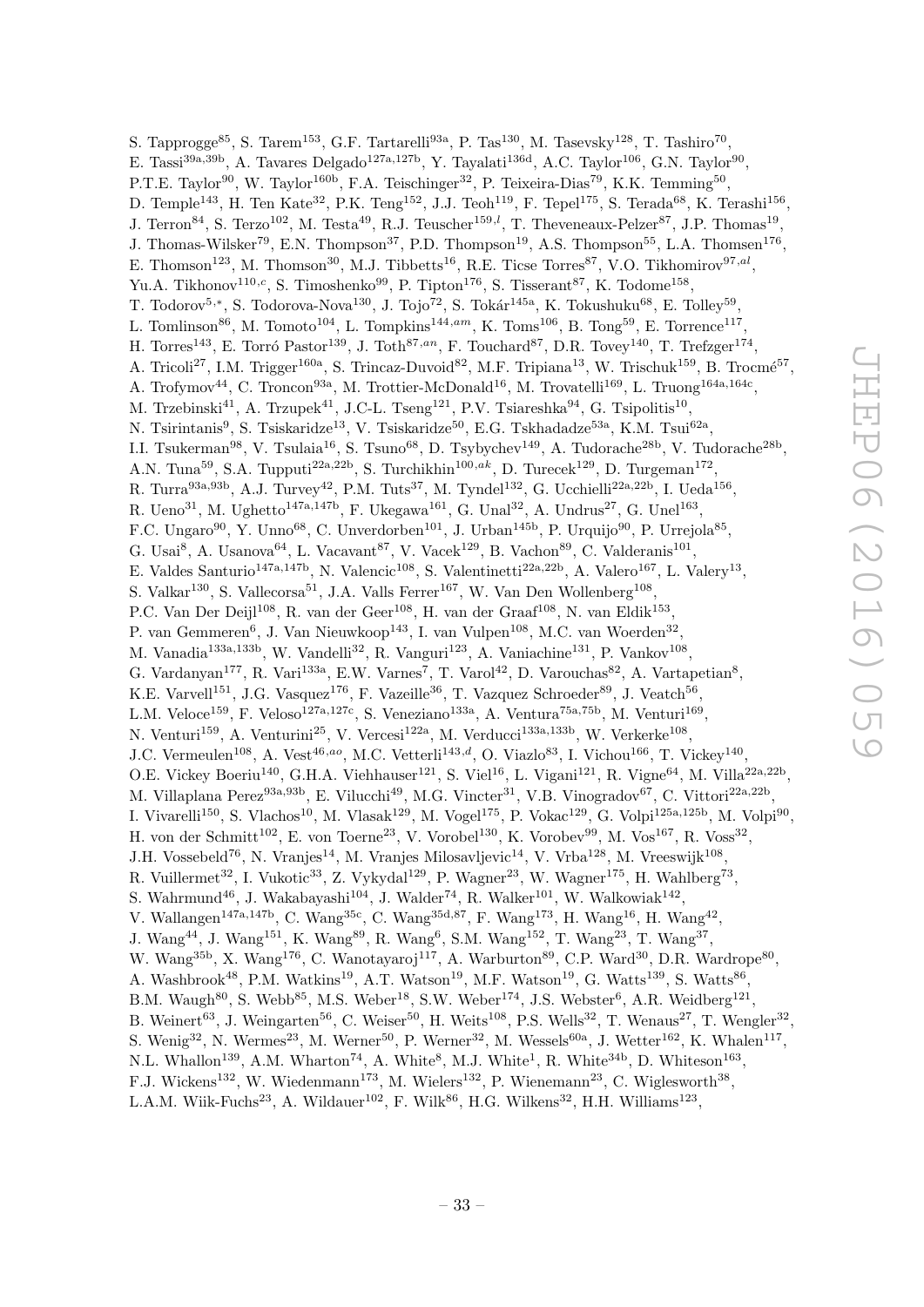S. Williams<sup>108</sup>, C. Willis<sup>92</sup>, S. Willocq<sup>88</sup>, J.A. Wilson<sup>19</sup>, I. Wingerter-Seez<sup>5</sup>, F. Winklmeier<sup>117</sup>, O.J. Winston<sup>150</sup>, B.T. Winter<sup>23</sup>, M. Wittgen<sup>144</sup>, J. Wittkowski<sup>101</sup>, S.J. Wollstadt<sup>85</sup>, M.W. Wolter<sup>41</sup>, H. Wolters<sup>127a,127c</sup>, B.K. Wosiek<sup>41</sup>, J. Wotschack<sup>32</sup>, M.J. Woudstra<sup>86</sup>, K.W. Wozniak<sup>41</sup>, M. Wu<sup>57</sup>, M. Wu<sup>33</sup>, S.L. Wu<sup>173</sup>, X. Wu<sup>51</sup>, Y. Wu<sup>91</sup>, T.R. Wyatt<sup>86</sup>, B.M. Wynne<sup>48</sup>, S. Xella<sup>38</sup>, D. Xu<sup>35a</sup>, L. Xu<sup>27</sup>, B. Yabsley<sup>151</sup>, S. Yacoob<sup>146a</sup>, R. Yakabe<sup>69</sup>, D. Yamaguchi<sup>158</sup>, Y. Yamaguchi<sup>119</sup>, A. Yamamoto<sup>68</sup>, S. Yamamoto<sup>156</sup>, T. Yamanaka<sup>156</sup>, K. Yamauchi<sup>104</sup>, Y. Yamazaki<sup>69</sup>, Z. Yan<sup>24</sup>, H. Yang<sup>35e</sup>, H. Yang<sup>173</sup>, Y. Yang<sup>152</sup>, Z. Yang<sup>15</sup>, W-M. Yao<sup>16</sup>, Y.C. Yap<sup>82</sup>, Y. Yasu<sup>68</sup>, E. Yatsenko<sup>5</sup>, K.H. Yau Wong<sup>23</sup>, J. Ye<sup>42</sup>, S. Ye<sup>27</sup>, I. Yeletskikh<sup>67</sup>, A.L. Yen<sup>59</sup>, E. Yildirim<sup>85</sup>, K. Yorita<sup>171</sup>, R. Yoshida<sup>6</sup>, K. Yoshihara<sup>123</sup>, C. Young<sup>144</sup>, C.J.S. Young<sup>32</sup>, S. Youssef<sup>24</sup>, D.R. Yu<sup>16</sup>, J. Yu<sup>8</sup>, J.M. Yu<sup>91</sup>, J. Yu<sup>66</sup>, L. Yuan<sup>69</sup>, S.P.Y. Yuen<sup>23</sup>, I. Yusuff<sup>30,ap</sup>, B. Zabinski<sup>41</sup>, R. Zaidan<sup>35d</sup>, A.M. Zaitsev<sup>131,ad</sup>, N. Zakharchuk<sup>44</sup>, J. Zalieckas<sup>15</sup>, A. Zaman<sup>149</sup>, S. Zambito<sup>59</sup>, L. Zanello<sup>133a,133b</sup>, D. Zanzi<sup>90</sup>, C. Zeitnitz<sup>175</sup>, M. Zeman<sup>129</sup>, A. Zemla<sup>40a</sup>, J.C. Zeng<sup>166</sup>, Q. Zeng<sup>144</sup>, K. Zengel<sup>25</sup>, O. Zenin<sup>131</sup>, T. Ženiš<sup>145a</sup>, D. Zerwas<sup>118</sup>, D. Zhang<sup>91</sup>, F. Zhang<sup>173</sup>, G. Zhang<sup>35b,aa</sup>, H. Zhang<sup>35c</sup>, J. Zhang<sup>6</sup>, L. Zhang<sup>50</sup>, R. Zhang<sup>23</sup>, R. Zhang<sup>35b,aq</sup>, X. Zhang<sup>35d</sup>, Z. Zhang<sup>118</sup>, X. Zhao<sup>42</sup>, Y. Zhao<sup>35d,118</sup>, Z. Zhao<sup>35b</sup>, A. Zhemchugov<sup>67</sup>, J. Zhong<sup>121</sup>, B. Zhou<sup>91</sup>, C. Zhou<sup>47</sup>, L. Zhou<sup>37</sup>, L. Zhou<sup>42</sup>, M. Zhou<sup>149</sup>, N. Zhou $^{35f}$ , C.G. Zhu $^{35d}$ , H. Zhu $^{35a}$ , J. Zhu $^{91}$ , Y. Zhu $^{35b}$ , X. Zhuang $^{35a}$ , K. Zhukov $^{97}$ , A. Zibell<sup>174</sup>, D. Zieminska<sup>63</sup>, N.I. Zimine<sup>67</sup>, C. Zimmermann<sup>85</sup>, S. Zimmermann<sup>50</sup>, Z. Zinonos<sup>56</sup>, M. Zinser<sup>85</sup>, M. Ziolkowski<sup>142</sup>, L. Živković<sup>14</sup>, G. Zobernig<sup>173</sup>, A. Zoccoli<sup>22a,22b</sup>, M. zur Nedden<sup>17</sup>,

G. Zurzolo<sup>105a, 105b</sup>, L. Zwalinski<sup>32</sup>.

- <sup>1</sup> Department of Physics, University of Adelaide, Adelaide, Australia
- <sup>2</sup> Physics Department, SUNY Albany, Albany NY, United States of America
- <sup>3</sup> Department of Physics, University of Alberta, Edmonton AB, Canada
- <sup>4</sup> <sup>(a)</sup> Department of Physics, Ankara University, Ankara; <sup>(b)</sup> Istanbul Aydin University, Istanbul; <sup>(c)</sup> Division of Physics, TOBB University of Economics and Technology, Ankara, Turkey
- $5$  LAPP, CNRS/IN2P3 and Université Savoie Mont Blanc, Annecy-le-Vieux, France
- <sup>6</sup> High Energy Physics Division, Argonne National Laboratory, Argonne IL, United States of America
- <sup>7</sup> Department of Physics, University of Arizona, Tucson AZ, United States of America
- <sup>8</sup> Department of Physics, The University of Texas at Arlington, Arlington TX, United States of America
- <sup>9</sup> Physics Department, University of Athens, Athens, Greece<br><sup>10</sup> Physics Department, National Technical University of Ath
- <sup>10</sup> Physics Department, National Technical University of Athens, Zografou, Greece
- $11$  Department of Physics, The University of Texas at Austin, Austin TX, United States of America
- <sup>12</sup> Institute of Physics, Azerbaijan Academy of Sciences, Baku, Azerbaijan
- $13$  Institut de Física d'Altes Energies (IFAE), The Barcelona Institute of Science and Technology, Barcelona, Spain
- <sup>14</sup> Institute of Physics, University of Belgrade, Belgrade, Serbia
- $15$  Department for Physics and Technology, University of Bergen, Bergen, Norway
- <sup>16</sup> Physics Division, Lawrence Berkeley National Laboratory and University of California, Berkeley CA, United States of America
- <sup>17</sup> Department of Physics, Humboldt University, Berlin, Germany
- <sup>18</sup> Albert Einstein Center for Fundamental Physics and Laboratory for High Energy Physics, University of Bern, Bern, Switzerland
- <sup>19</sup> School of Physics and Astronomy, University of Birmingham, Birmingham, United Kingdom
- $20$ <sup>(a)</sup> Department of Physics, Bogazici University, Istanbul; <sup>(b)</sup> Department of Physics Engineering, Gaziantep University, Gaziantep; <sup>(d)</sup> Istanbul Bilgi University, Faculty of Engineering and Natural Sciences, Istanbul,Turkey; <sup>(e)</sup> Bahcesehir University, Faculty of Engineering and Natural Sciences, Istanbul, Turkey
- <sup>21</sup> Centro de Investigaciones, Universidad Antonio Narino, Bogota, Colombia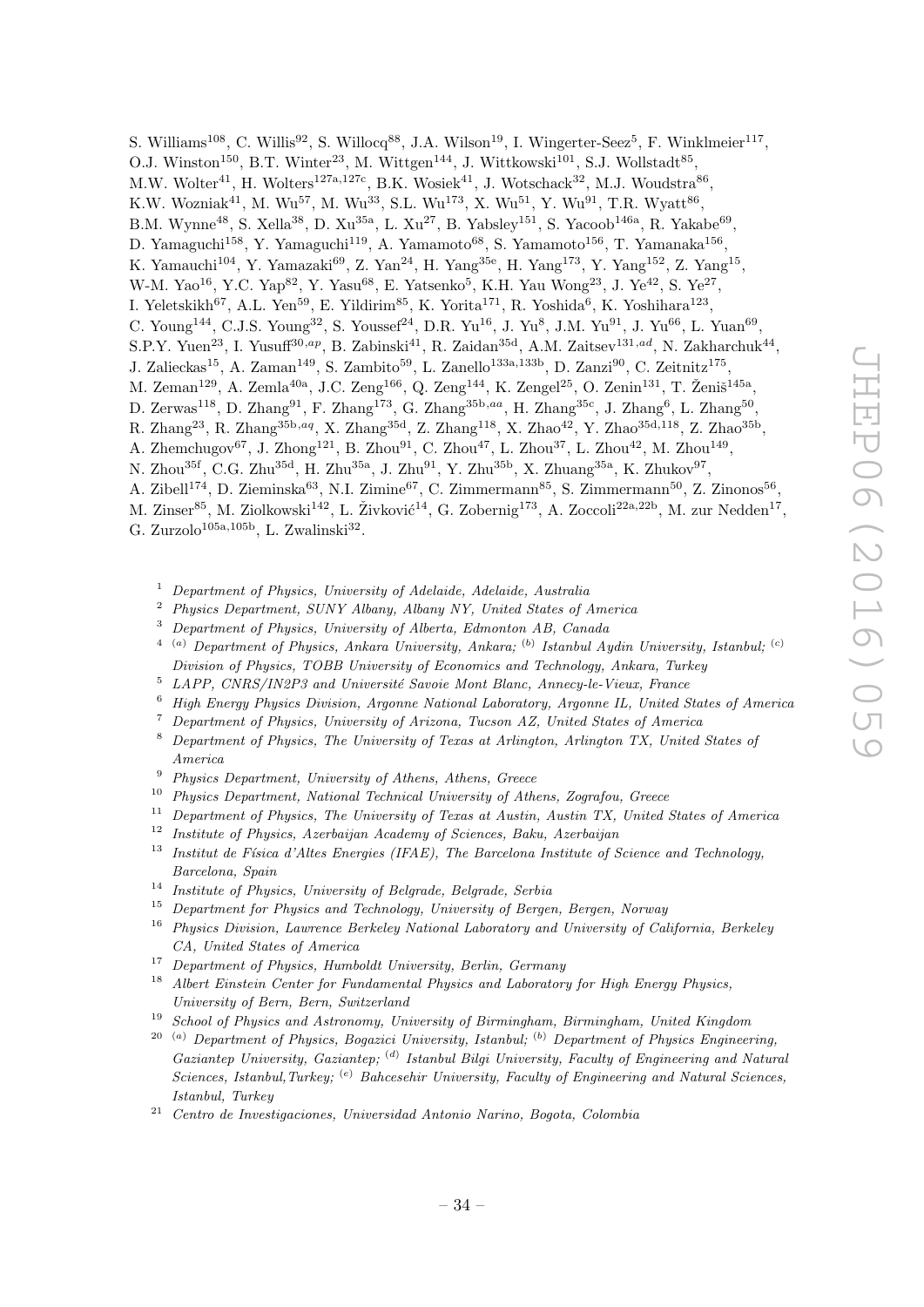- <sup>22 (a)</sup> INFN Sezione di Bologna; <sup>(b)</sup> Dipartimento di Fisica e Astronomia, Università di Bologna, Bologna, Italy
- <sup>23</sup> Physikalisches Institut, University of Bonn, Bonn, Germany
- <sup>24</sup> Department of Physics, Boston University, Boston MA, United States of America<sup>25</sup> Department of Physics Brandeis University Waltham MA, United States of Amer
- <sup>25</sup> Department of Physics, Brandeis University, Waltham MA, United States of America
- <sup>26 (a)</sup> Universidade Federal do Rio De Janeiro COPPE/EE/IF, Rio de Janeiro; <sup>(b)</sup> Electrical Circuits Department, Federal University of Juiz de Fora (UFJF), Juiz de Fora; <sup>(c)</sup> Federal University of Sao Joao del Rei (UFSJ), Sao Joao del Rei; <sup>(d)</sup> Instituto de Fisica, Universidade de Sao Paulo, Sao Paulo, Brazil
- <sup>27</sup> Physics Department, Brookhaven National Laboratory, Upton NY, United States of America
- <sup>28 (a)</sup> Transilvania University of Brasov, Brasov, Romania; <sup>(b)</sup> National Institute of Physics and Nuclear Engineering, Bucharest; <sup>(c)</sup> National Institute for Research and Development of Isotopic and Molecular Technologies, Physics Department, Cluj Napoca; <sup>(d)</sup> University Politehnica Bucharest, Bucharest; <sup>(e)</sup> West University in Timisoara, Timisoara, Romania
- <sup>29</sup> Departamento de Física, Universidad de Buenos Aires, Buenos Aires, Argentina
- $30$  Cavendish Laboratory, University of Cambridge, Cambridge, United Kingdom<br> $31$  Department of Physics, Cambridge University, Ottowe ON, Canada
- <sup>31</sup> Department of Physics, Carleton University, Ottawa ON, Canada<br><sup>32</sup> CEDN, Current Suite and and all the Suite of the Suite of the Suite of the Suite of the Suite of the Suite of the Suite of the Suite of the Suite of
- $rac{32}{33}$  CERN, Geneva, Switzerland
- <sup>33</sup> Enrico Fermi Institute, University of Chicago, Chicago IL, United States of America
- $34$ <sup>(a)</sup> Departamento de Física, Pontificia Universidad Católica de Chile, Santiago; <sup>(b)</sup> Departamento de Física, Universidad Técnica Federico Santa María, Valparaíso, Chile
- $35$ <sup>(a)</sup> Institute of High Energy Physics, Chinese Academy of Sciences, Beijing; <sup>(b)</sup> Department of Modern Physics, University of Science and Technology of China, Anhui;  $\binom{c}{r}$  Department of Physics, Nanjing University, Jiangsu; <sup>(d)</sup> School of Physics, Shandong University, Shandong; <sup>(e)</sup> Department of Physics and Astronomy, Shanghai Key Laboratory for Particle Physics and Cosmology, Shanghai Jiao Tong University, Shanghai; (also affiliated with PKU-CHEP);  $(f)$  Physics Department, Tsinghua University, Beijing 100084, China
- $36$  Laboratoire de Physique Corpusculaire, Clermont Université and Université Blaise Pascal and CNRS/IN2P3, Clermont-Ferrand, France
- $37$  Nevis Laboratory, Columbia University, Irvington NY, United States of America
- <sup>38</sup> Niels Bohr Institute, University of Copenhagen, Kobenhavn, Denmark
- <sup>39 (a)</sup> INFN Gruppo Collegato di Cosenza, Laboratori Nazionali di Frascati; <sup>(b)</sup> Dipartimento di Fisica, Università della Calabria, Rende, Italy
- $^{40}$ <sup>(a)</sup> AGH University of Science and Technology, Faculty of Physics and Applied Computer Science, Krakow; <sup>(b)</sup> Marian Smoluchowski Institute of Physics, Jagiellonian University, Krakow, Poland
- <sup>41</sup> Institute of Nuclear Physics Polish Academy of Sciences, Krakow, Poland
- <sup>42</sup> Physics Department, Southern Methodist University, Dallas TX, United States of America
- <sup>43</sup> Physics Department, University of Texas at Dallas, Richardson TX, United States of America
- <sup>44</sup> DESY, Hamburg and Zeuthen, Germany
- $^{45}$  Institut für Experimentelle Physik IV, Technische Universität Dortmund, Dortmund, Germany<br> $^{46}$  Institut für Kern, und Teilchennbusik, Technische Universität Dreeden, Dreeden, Germany
- <sup>46</sup> Institut für Kern- und Teilchenphysik, Technische Universität Dresden, Dresden, Germany<br><sup>47</sup> Department of Physics, Duke University, Durham NG, United States of America
- <sup>47</sup> Department of Physics, Duke University, Durham NC, United States of America<br><sup>48</sup> SUDA School of Physics and Advances University of Elisband Editorial of
- <sup>48</sup> SUPA School of Physics and Astronomy, University of Edinburgh, Edinburgh, United Kingdom
- <sup>49</sup> INFN Laboratori Nazionali di Frascati, Frascati, Italy
- $50$  Fakultät für Mathematik und Physik, Albert-Ludwigs-Universität, Freiburg, Germany
- $51$  Section de Physique, Université de Genève, Geneva, Switzerland
- $52$ <sup>(a)</sup> INFN Sezione di Genova; <sup>(b)</sup> Dipartimento di Fisica, Università di Genova, Genova, Italy
- $53$ <sup>(a)</sup> E. Andronikashvili Institute of Physics, Iv. Javakhishvili Tbilisi State University, Tbilisi; <sup>(b)</sup> High Energy Physics Institute, Tbilisi State University, Tbilisi, Georgia
- $54$  II Physikalisches Institut, Justus-Liebig-Universität Giessen, Giessen, Germany
- <sup>55</sup> SUPA School of Physics and Astronomy, University of Glasgow, Glasgow, United Kingdom
- $56$  II Physikalisches Institut, Georg-August-Universität, Göttingen, Germany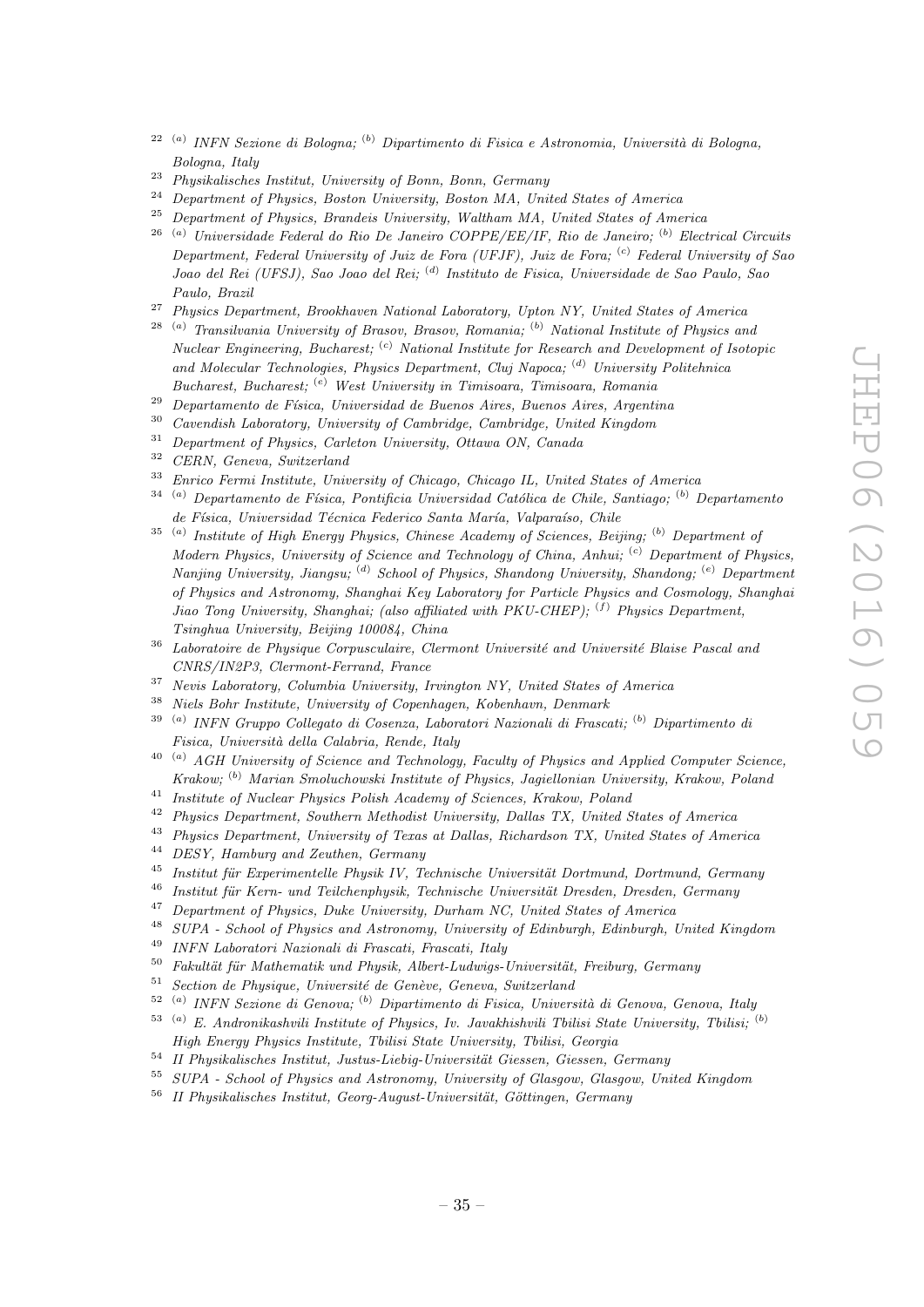- $57$  Laboratoire de Physique Subatomique et de Cosmologie, Université Grenoble-Alpes, CNRS/IN2P3, Grenoble, France
- <sup>58</sup> Department of Physics, Hampton University, Hampton VA, United States of America
- <sup>59</sup> Laboratory for Particle Physics and Cosmology, Harvard University, Cambridge MA, United States of America
- <sup>60 (a)</sup> Kirchhoff-Institut für Physik, Ruprecht-Karls-Universität Heidelberg, Heidelberg; <sup>(b)</sup> Physikalisches Institut, Ruprecht-Karls-Universität Heidelberg, Heidelberg; <sup>(c)</sup> ZITI Institut für technische Informatik, Ruprecht-Karls-Universität Heidelberg, Mannheim, Germany
- <sup>61</sup> Faculty of Applied Information Science, Hiroshima Institute of Technology, Hiroshima, Japan
- $62$  (a) Department of Physics, The Chinese University of Hong Kong, Shatin, N.T., Hong Kong;  $(b)$
- Department of Physics, The University of Hong Kong, Hong Kong; <sup>(c)</sup> Department of Physics, The Hong Kong University of Science and Technology, Clear Water Bay, Kowloon, Hong Kong, China
- <sup>63</sup> Department of Physics, Indiana University, Bloomington IN, United States of America
- <sup>64</sup> Institut für Astro- und Teilchenphysik, Leopold-Franzens-Universität, Innsbruck, Austria<br><sup>65</sup> University of Jeans Jeans City IA, United States of America
- <sup>65</sup> University of Iowa, Iowa City IA, United States of America<br><sup>66</sup> Department of Physics and Actronomy, Iowa State University
- <sup>66</sup> Department of Physics and Astronomy, Iowa State University, Ames IA, United States of America<br><sup>67</sup> Isint Institute for Nuclear Bessame, *HND* Dukas, Dukas, Puscis
- $^{67}$  Joint Institute for Nuclear Research, JINR Dubna, Dubna, Russia<br> $^{68}$  KEK, High France Assetunter Because Openingties, Turkek, J
- <sup>68</sup> KEK, High Energy Accelerator Research Organization, Tsukuba, Japan<br><sup>69</sup> Curricular School of Science Kehr Huisensity Kehr Japan
- <sup>69</sup> Graduate School of Science, Kobe University, Kobe, Japan<br><sup>70</sup> Encyclote Science, Kuoto University, Kuoto, Japan
- Faculty of Science, Kyoto University, Kyoto, Japan
- <sup>71</sup> Kyoto University of Education, Kyoto, Japan
- <sup>72</sup> Department of Physics, Kyushu University, Fukuoka, Japan
- $^{73}$  Instituto de Física La Plata, Universidad Nacional de La Plata and CONICET, La Plata, Argentina
- <sup>74</sup> Physics Department, Lancaster University, Lancaster, United Kingdom
- <sup>75 (a)</sup> INFN Sezione di Lecce; <sup>(b)</sup> Dipartimento di Matematica e Fisica, Università del Salento, Lecce, Italy
- <sup>76</sup> Oliver Lodge Laboratory, University of Liverpool, Liverpool, United Kingdom<br><sup>77</sup> Department of Physics, Jošef Stefan Institute and University of Livelians, L
- <sup>77</sup> Department of Physics, Jožef Stefan Institute and University of Ljubljana, Ljubljana, Slovenia<br><sup>78</sup> School of Physics and Actuarymy Queen Many University of Landan, Landan, United Kingdom
- <sup>78</sup> School of Physics and Astronomy, Queen Mary University of London, London, United Kingdom
- <sup>79</sup> Department of Physics, Royal Holloway University of London, Surrey, United Kingdom<br><sup>80</sup> Department of Physics and Astronomy, University College London, London, United King
- <sup>80</sup> Department of Physics and Astronomy, University College London, London, United Kingdom
- <sup>81</sup> Louisiana Tech University, Ruston LA, United States of America<br><sup>82</sup> Loharataine de Physique Nuelásine et de Heytes Energies, UPMC
- Laboratoire de Physique Nucléaire et de Hautes Energies, UPMC and Université Paris-Diderot and CNRS/IN2P3, Paris, France
- <sup>83</sup> Fysiska institutionen, Lunds universitet, Lund, Sweden
- <sup>84</sup> Departamento de Fisica Teorica C-15, Universidad Autonoma de Madrid, Madrid, Spain
- $85$  Institut für Physik, Universität Mainz, Mainz, Germany
- <sup>86</sup> School of Physics and Astronomy, University of Manchester, Manchester, United Kingdom
- $87$  CPPM, Aix-Marseille Université and CNRS/IN2P3, Marseille, France
- <sup>88</sup> Department of Physics, University of Massachusetts, Amherst MA, United States of America<br><sup>89</sup> Department of Physics, McCill University, Montreal OC, Canada
- <sup>89</sup> Department of Physics, McGill University, Montreal QC, Canada<br><sup>90</sup> School of Physics, University of Melbourne, Victoria, Australia
- <sup>90</sup> School of Physics, University of Melbourne, Victoria, Australia
- <sup>91</sup> Department of Physics, The University of Michigan, Ann Arbor MI, United States of America<br><sup>92</sup> Department of Physics and Astronomy, Michigan State University, East Langing MI, United St
- <sup>92</sup> Department of Physics and Astronomy, Michigan State University, East Lansing MI, United States of America
- <sup>93 (a)</sup> INFN Sezione di Milano; <sup>(b)</sup> Dipartimento di Fisica, Università di Milano, Milano, Italy
- <sup>94</sup> B.I. Stepanov Institute of Physics, National Academy of Sciences of Belarus, Minsk, Republic of Belarus
- <sup>95</sup> National Scientific and Educational Centre for Particle and High Energy Physics, Minsk, Republic of Belarus
- <sup>96</sup> Group of Particle Physics, University of Montreal, Montreal QC, Canada
- $97$  P.N. Lebedev Physical Institute of the Russian Academy of Sciences, Moscow, Russia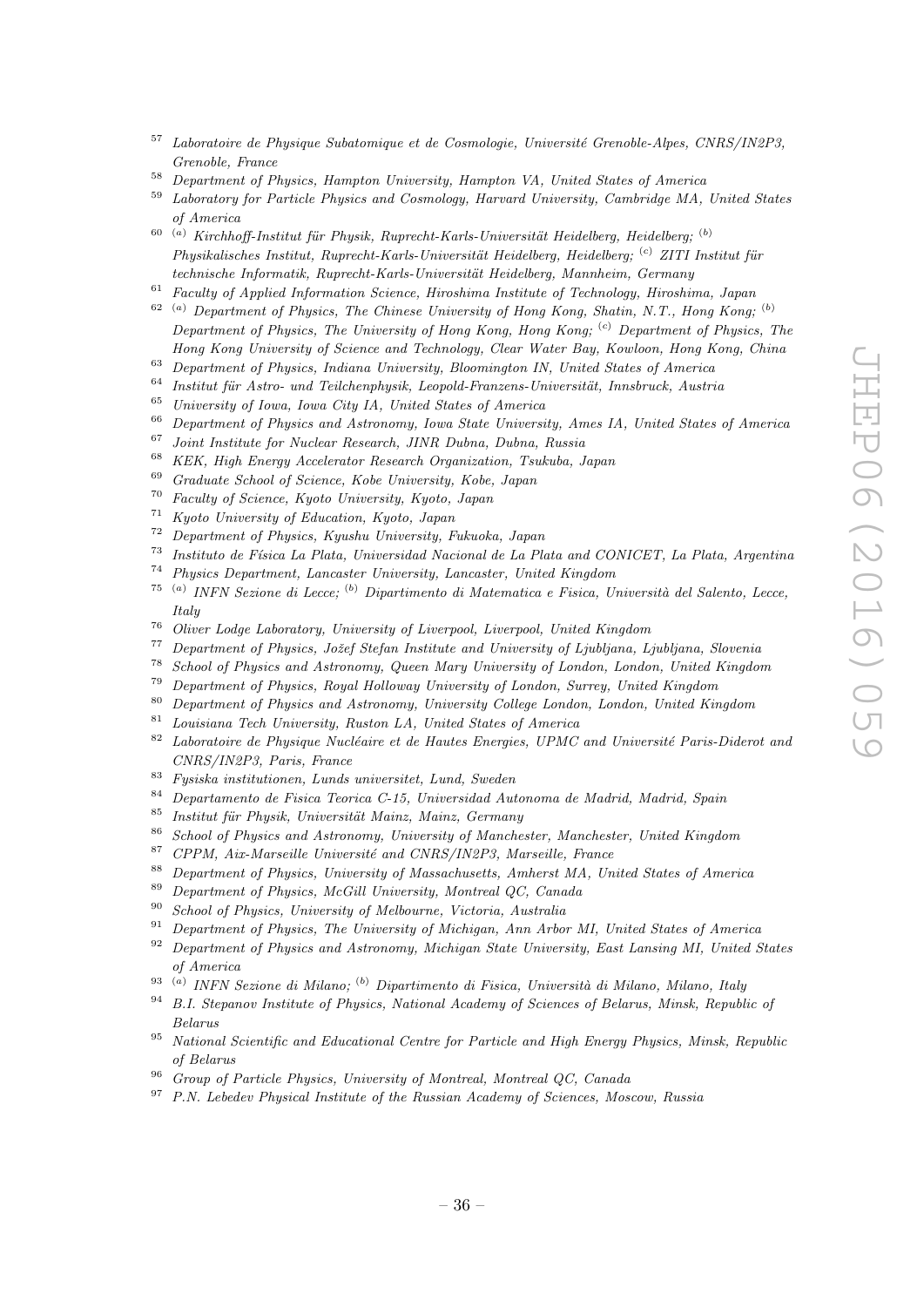- <sup>98</sup> Institute for Theoretical and Experimental Physics (ITEP), Moscow, Russia
- <sup>99</sup> National Research Nuclear University MEPhI, Moscow, Russia<br><sup>100</sup> D.V. Skobeltsup Institute of Nuclear Physics, M.V. Lomonosov
- <sup>100</sup> D.V. Skobeltsyn Institute of Nuclear Physics, M.V. Lomonosov Moscow State University, Moscow, Russia
- $101$  Fakultät für Physik, Ludwig-Maximilians-Universität München, München, Germany
- $102$  Max-Planck-Institut für Physik (Werner-Heisenberg-Institut), München, Germany
- <sup>103</sup> Nagasaki Institute of Applied Science, Nagasaki, Japan<br><sup>104</sup> Curricute School of Science and Kahmati, Markana In
- <sup>104</sup> Graduate School of Science and Kobayashi-Maskawa Institute, Nagoya University, Nagoya, Japan
- 105 ( <sup>a)</sup> INFN Sezione di Napoli; <sup>(b)</sup> Dipartimento di Fisica, Università di Napoli, Napoli, Italy
- <sup>106</sup> Department of Physics and Astronomy, University of New Mexico, Albuquerque NM, United States of America
- $107$  Institute for Mathematics, Astrophysics and Particle Physics, Radboud University Nijmegen/Nikhef, Nijmegen, Netherlands
- <sup>108</sup> Nikhef National Institute for Subatomic Physics and University of Amsterdam, Amsterdam, Netherlands
- <sup>109</sup> Department of Physics, Northern Illinois University, DeKalb IL, United States of America<br><sup>110</sup> Pushan Institute of Nuclear Physics, SP PAS, Neugalianh, Puscia
- <sup>110</sup> Budker Institute of Nuclear Physics, SB RAS, Novosibirsk, Russia<br><sup>111</sup> Danmark of Physics, New York Histography New York NY Hait
- <sup>111</sup> Department of Physics, New York University, New York NY, United States of America<br><sup>112</sup> Okia State University, Columbus OH, United States of America
- <sup>112</sup> Ohio State University, Columbus OH, United States of America<br><sup>113</sup> Excelly of Science, Okayama University, Okayama, Japan
- <sup>113</sup> Faculty of Science, Okayama University, Okayama, Japan
- <sup>114</sup> Homer L. Dodge Department of Physics and Astronomy, University of Oklahoma, Norman OK, United States of America
- <sup>115</sup> Department of Physics, Oklahoma State University, Stillwater OK, United States of America
- <sup>116</sup> Palacký University, RCPTM, Olomouc, Czech Republic  $\frac{117}{117}$  Center for *High Francy Physics*, *Hoisemity of Oregon*
- <sup>117</sup> Center for High Energy Physics, University of Oregon, Eugene OR, United States of America<br><sup>118</sup>  $I A I$  University Sead CNDS (Integrated Paris Sockey Oregu France
- LAL, Univ. Paris-Sud, CNRS/IN2P3, Université Paris-Saclay, Orsay, France
- <sup>119</sup> Graduate School of Science, Osaka University, Osaka, Japan<br><sup>120</sup> Department of Physics University of Oslo, Oslo, Namuay
- <sup>120</sup> Department of Physics, University of Oslo, Oslo, Norway<br><sup>121</sup> Department of Physics, Orford University, Orford, United
- <sup>121</sup> Department of Physics, Oxford University, Oxford, United Kingdom
- $122$ <sup>(a)</sup> INFN Sezione di Pavia; <sup>(b)</sup> Dipartimento di Fisica, Università di Pavia, Pavia, Italy
- <sup>123</sup> Department of Physics, University of Pennsylvania, Philadelphia PA, United States of America
- <sup>124</sup> National Research Centre "Kurchatov Institute" B.P.Konstantinov Petersburg Nuclear Physics Institute, St. Petersburg, Russia
- $125$ <sup>(a)</sup> INFN Sezione di Pisa; <sup>(b)</sup> Dipartimento di Fisica E. Fermi, Università di Pisa, Pisa, Italy
- <sup>126</sup> Department of Physics and Astronomy, University of Pittsburgh, Pittsburgh PA, United States of America
- <sup>127 (a)</sup> Laboratório de Instrumentação e Física Experimental de Partículas LIP, Lisboa; <sup>(b)</sup> Faculdade de Ciências, Universidade de Lisboa, Lisboa; <sup>(c)</sup> Department of Physics, University of Coimbra, Coimbra; <sup>(d)</sup> Centro de Física Nuclear da Universidade de Lisboa, Lisboa; <sup>(e)</sup> Departamento de Fisica, Universidade do Minho, Braga; <sup>(f)</sup> Departamento de Fisica Teorica y del Cosmos and CAFPE, Universidad de Granada, Granada (Spain); <sup>(g)</sup> Dep Fisica and CEFITEC of Faculdade de Ciencias e Tecnologia, Universidade Nova de Lisboa, Caparica, Portugal
- <sup>128</sup> Institute of Physics, Academy of Sciences of the Czech Republic, Praha, Czech Republic<br><sup>129</sup> Currl Technical University in Partner, Public Currl Pupplic, Praha, Czech Republic
- <sup>129</sup> Czech Technical University in Prague, Praha, Czech Republic  $^{130}$  Executive of Mathematics and Physics Charles University in B
- <sup>130</sup> Faculty of Mathematics and Physics, Charles University in Prague, Praha, Czech Republic
- <sup>131</sup> State Research Center Institute for High Energy Physics (Protvino), NRC KI, Russia
- <sup>132</sup> Particle Physics Department, Rutherford Appleton Laboratory, Didcot, United Kingdom
- <sup>133 (a)</sup> INFN Sezione di Roma; <sup>(b)</sup> Dipartimento di Fisica, Sapienza Università di Roma, Roma, Italy
- <sup>134 (a)</sup> INFN Sezione di Roma Tor Vergata; <sup>(b)</sup> Dipartimento di Fisica, Università di Roma Tor Vergata, Roma, Italy
- <sup>135 (a)</sup> INFN Sezione di Roma Tre; <sup>(b)</sup> Dipartimento di Matematica e Fisica, Università Roma Tre, Roma, Italy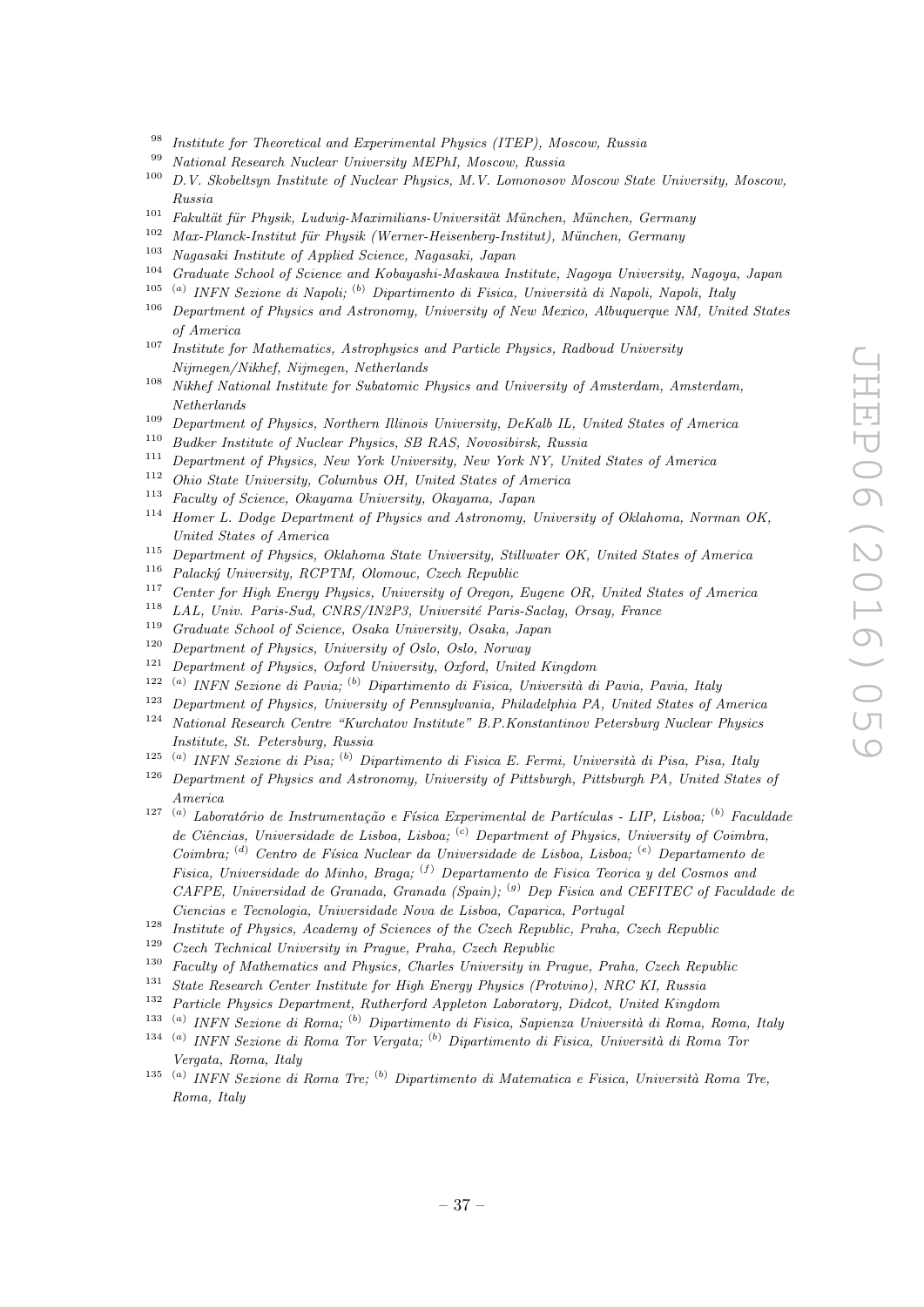- $136$ <sup>(a)</sup> Faculté des Sciences Ain Chock, Réseau Universitaire de Physique des Hautes Energies -Université Hassan II, Casablanca; <sup>(b)</sup> Centre National de l'Energie des Sciences Techniques Nucleaires, Rabat; <sup>(c)</sup> Faculté des Sciences Semlalia, Université Cadi Ayyad, LPHEA-Marrakech; (d) Faculté des Sciences, Université Mohamed Premier and LPTPM, Oujda;  $(e)$  Faculté des sciences, Université Mohammed V, Rabat, Morocco
- <sup>137</sup> DSM/IRFU (Institut de Recherches sur les Lois Fondamentales de l'Univers), CEA Saclay (Commissariat `a l'Energie Atomique et aux Energies Alternatives), Gif-sur-Yvette, France
- <sup>138</sup> Santa Cruz Institute for Particle Physics, University of California Santa Cruz, Santa Cruz CA, United States of America
- <sup>139</sup> Department of Physics, University of Washington, Seattle WA, United States of America
- <sup>140</sup> Department of Physics and Astronomy, University of Sheffield, Sheffield, United Kingdom<br><sup>141</sup> Department of Physics Shinghy University Negation Jensen
- <sup>141</sup> Department of Physics, Shinshu University, Nagano, Japan
- $142$  Fachbereich Physik, Universität Siegen, Siegen, Germany
- <sup>143</sup> Department of Physics, Simon Fraser University, Burnaby BC, Canada<br><sup>144</sup> SLAC National Assolution Lehenstern, Stanford CA, United States of the
- <sup>144</sup> SLAC National Accelerator Laboratory, Stanford CA, United States of America
- <sup>145</sup><sup>(a)</sup> Faculty of Mathematics, Physics & Informatics, Comenius University, Bratislava; <sup>(b)</sup> Department of Subnuclear Physics, Institute of Experimental Physics of the Slovak Academy of Sciences, Kosice, Slovak Republic
- <sup>146</sup><sup>(a)</sup> Department of Physics, University of Cape Town, Cape Town;<sup>(b)</sup> Department of Physics, University of Johannesburg, Johannesburg;  $\left( \text{c} \right)$  School of Physics, University of the Witwatersrand, Johannesburg, South Africa
- $147$ <sup>(a)</sup> Department of Physics, Stockholm University; <sup>(b)</sup> The Oskar Klein Centre, Stockholm, Sweden
- <sup>148</sup> Physics Department, Royal Institute of Technology, Stockholm, Sweden
- <sup>149</sup> Departments of Physics & Astronomy and Chemistry, Stony Brook University, Stony Brook NY, United States of America
- <sup>150</sup> Department of Physics and Astronomy, University of Sussex, Brighton, United Kingdom
- <sup>151</sup> School of Physics, University of Sydney, Sydney, Australia<br><sup>152</sup> Institute of Physics, Academia Sinics, Tringi, Trinuan
- <sup>152</sup> Institute of Physics, Academia Sinica, Taipei, Taiwan<br><sup>153</sup> Depertment of Physics, Technism, Israel Institute of C
- <sup>153</sup> Department of Physics, Technion: Israel Institute of Technology, Haifa, Israel
- <sup>154</sup> Raymond and Beverly Sackler School of Physics and Astronomy, Tel Aviv University, Tel Aviv, Israel
- <sup>155</sup> Department of Physics, Aristotle University of Thessaloniki, Thessaloniki, Greece<br><sup>156</sup> International Contag Fundation: Portiola Physics and Department of Physics
- <sup>156</sup> International Center for Elementary Particle Physics and Department of Physics, The University of Tokyo, Tokyo, Japan
- <sup>157</sup> Graduate School of Science and Technology, Tokyo Metropolitan University, Tokyo, Japan
- <sup>158</sup> Department of Physics, Tokyo Institute of Technology, Tokyo, Japan
- <sup>159</sup> Department of Physics, University of Toronto, Toronto ON, Canada
- <sup>160 (a)</sup> TRIUMF, Vancouver BC; <sup>(b)</sup> Department of Physics and Astronomy, York University, Toronto ON, Canada
- <sup>161</sup> Faculty of Pure and Applied Sciences, and Center for Integrated Research in Fundamental Science and Engineering, University of Tsukuba, Tsukuba, Japan
- <sup>162</sup> Department of Physics and Astronomy, Tufts University, Medford MA, United States of America<br><sup>163</sup> Department of Physics and Astronomy, University of Colifornia India, India, CA, United States
- <sup>163</sup> Department of Physics and Astronomy, University of California Irvine, Irvine CA, United States of America
- <sup>164 (a)</sup> INFN Gruppo Collegato di Udine, Sezione di Trieste, Udine; <sup>(b)</sup> ICTP, Trieste; <sup>(c)</sup> Dipartimento di Chimica, Fisica e Ambiente, Università di Udine, Udine, Italy
- <sup>165</sup> Department of Physics and Astronomy, University of Uppsala, Uppsala, Sweden
- <sup>166</sup> Department of Physics, University of Illinois, Urbana IL, United States of America
- <sup>167</sup> Instituto de Fisica Corpuscular (IFIC) and Departamento de Fisica Atomica, Molecular y Nuclear and Departamento de Ingeniería Electrónica and Instituto de Microelectrónica de Barcelona (IMB-CNM), University of Valencia and CSIC, Valencia, Spain
- <sup>168</sup> Department of Physics, University of British Columbia, Vancouver BC, Canada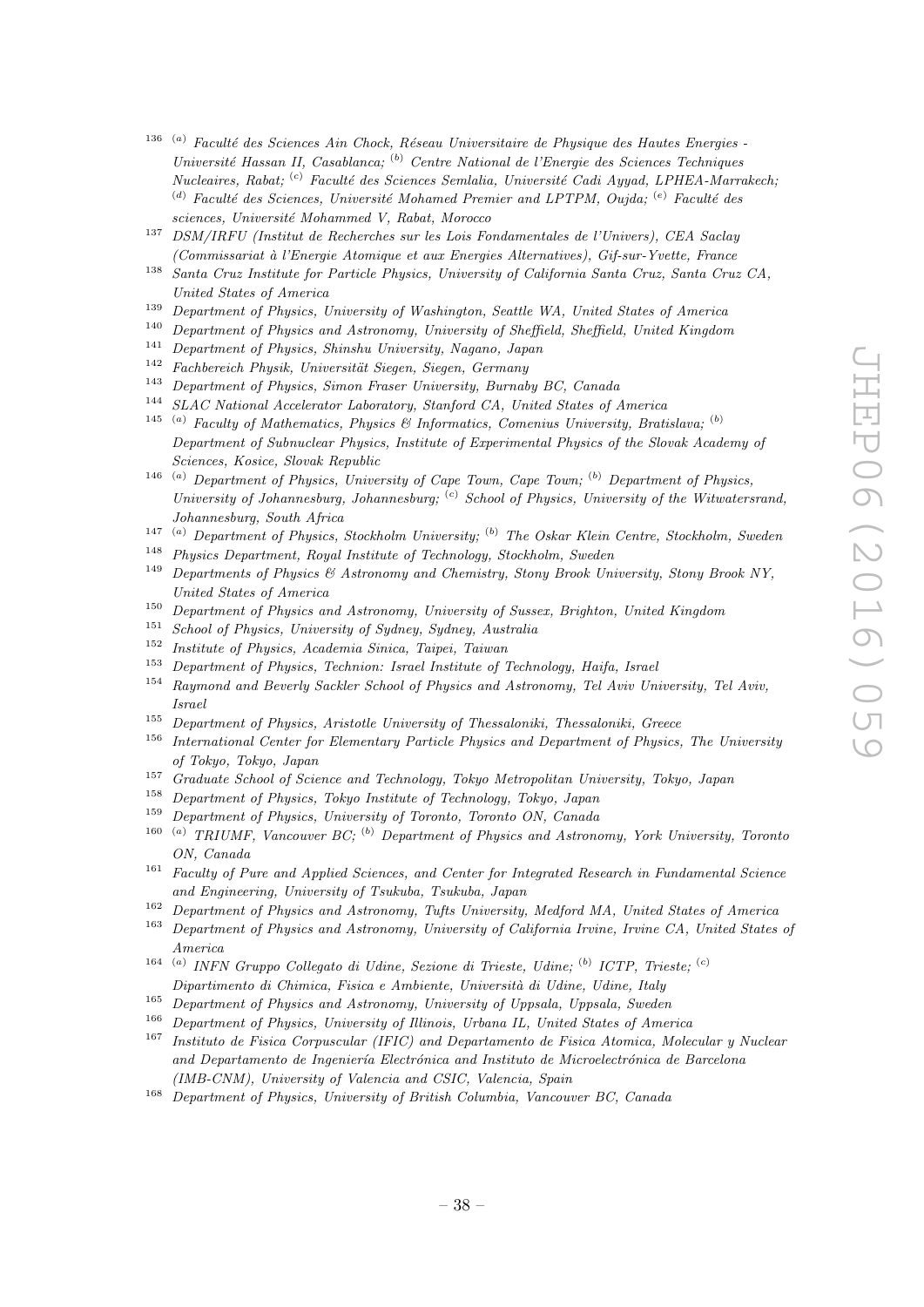- <sup>169</sup> Department of Physics and Astronomy, University of Victoria, Victoria BC, Canada<br><sup>170</sup> Department of Physics University of Wanwick Country, United Kingdom
- <sup>170</sup> Department of Physics, University of Warwick, Coventry, United Kingdom<br><sup>171</sup> Wasada University Tabya, Japan
- <sup>171</sup> Waseda University, Tokyo, Japan<br><sup>172</sup> Department of Particle Physics 5
- <sup>172</sup> Department of Particle Physics, The Weizmann Institute of Science, Rehovot, Israel<br><sup>173</sup> Department of Physics, University of Wissensin, Madison WI, United States of Amer
- <sup>173</sup> Department of Physics, University of Wisconsin, Madison WI, United States of America<br><sup>174</sup> Eshaltät für Physik und Actronomie, Julius Maximilians-Universität, Würzburg German
- <sup>174</sup> Fakultät für Physik und Astronomie, Julius-Maximilians-Universität, Würzburg, Germany<br><sup>175</sup> Fakultät für Mathematik und Naturwissenschaften, Facharunne Phusik, Bergische Universi
- $Fakultät für Mathematik und Naturwissenschaften, Fachgruppe Physik, Bergische Universität$ Wuppertal, Wuppertal, Germany
- <sup>176</sup> Department of Physics, Yale University, New Haven CT, United States of America
- <sup>177</sup> Yerevan Physics Institute, Yerevan, Armenia
- $178$  Centre de Calcul de l'Institut National de Physique Nucléaire et de Physique des Particules (IN2P3), Villeurbanne, France
	- <sup>a</sup> Also at Department of Physics, King's College London, London, United Kingdom<br> $\frac{b}{a}$  Also at Institute of Physics, Agentaion, Agedomy of Sciences, Pelu, Agentaion
	- <sup>b</sup> Also at Institute of Physics, Azerbaijan Academy of Sciences, Baku, Azerbaijan
	- <sup>c</sup> Also at Novosibirsk State University, Novosibirsk, Russia
	- <sup>d</sup> Also at TRIUMF, Vancouver BC, Canada
	- <sup>e</sup> Also at Department of Physics & Astronomy, University of Louisville, Louisville, KY, United States of America
	- <sup>f</sup> Also at Department of Physics, California State University, Fresno CA, United States of America
	- <sup>9</sup> Also at Department of Physics, University of Fribourg, Fribourg, Switzerland
	- <sup>h</sup> Also at Departament de Fisica de la Universitat Autonoma de Barcelona, Barcelona, Spain
	- <sup>i</sup> Also at Departamento de Fisica e Astronomia, Faculdade de Ciencias, Universidade do Porto, Portugal
	- <sup>j</sup> Also at Tomsk State University, Tomsk, Russia
	- <sup>k</sup> Also at Universita di Napoli Parthenope, Napoli, Italy
	- <sup>l</sup> Also at Institute of Particle Physics (IPP), Canada
	- <sup>m</sup> Also at National Institute of Physics and Nuclear Engineering, Bucharest, Romania
	- $n$  Also at Department of Physics, St. Petersburg State Polytechnical University, St. Petersburg, Russia
	- $\degree$  Also at Department of Physics, The University of Michigan, Ann Arbor MI, United States of America
	- <sup>p</sup> Also at Louisiana Tech University, Ruston LA, United States of America
	- <sup>q</sup> Also at Institucio Catalana de Recerca i Estudis Avancats, ICREA, Barcelona, Spain
	- <sup>r</sup> Also at Graduate School of Science, Osaka University, Osaka, Japan
	- Also at Department of Physics, National Tsing Hua University, Taiwan
	- <sup>t</sup> Also at Department of Physics, The University of Texas at Austin, Austin TX, United States of America
	- <sup>u</sup> Also at Institute of Theoretical Physics, Ilia State University, Tbilisi, Georgia
	- Also at CERN, Geneva, Switzerland
	- <sup>w</sup> Also at Georgian Technical University (GTU),Tbilisi, Georgia
	- <sup>x</sup> Also at Ochadai Academic Production, Ochanomizu University, Tokyo, Japan
	- Also at Manhattan College, New York NY, United States of America
- <sup>z</sup> Also at Hellenic Open University, Patras, Greece
- <sup>aa</sup> Also at Institute of Physics, Academia Sinica, Taipei, Taiwan
- ab Also at Academia Sinica Grid Computing, Institute of Physics, Academia Sinica, Taipei, Taiwan
- Also at School of Physics, Shandong University, Shandong, China
- <sup>ad</sup> Also at Moscow Institute of Physics and Technology State University, Dolgoprudny, Russia
- <sup>ae</sup> Also at section de Physique, Université de Genève, Geneva, Switzerland
- $a<sup>f</sup>$  Also at Eotvos Lorand University, Budapest, Hungary
- <sup>ag</sup> Also at International School for Advanced Studies (SISSA), Trieste, Italy
- ah Also at Department of Physics and Astronomy, University of South Carolina, Columbia SC, United States of America